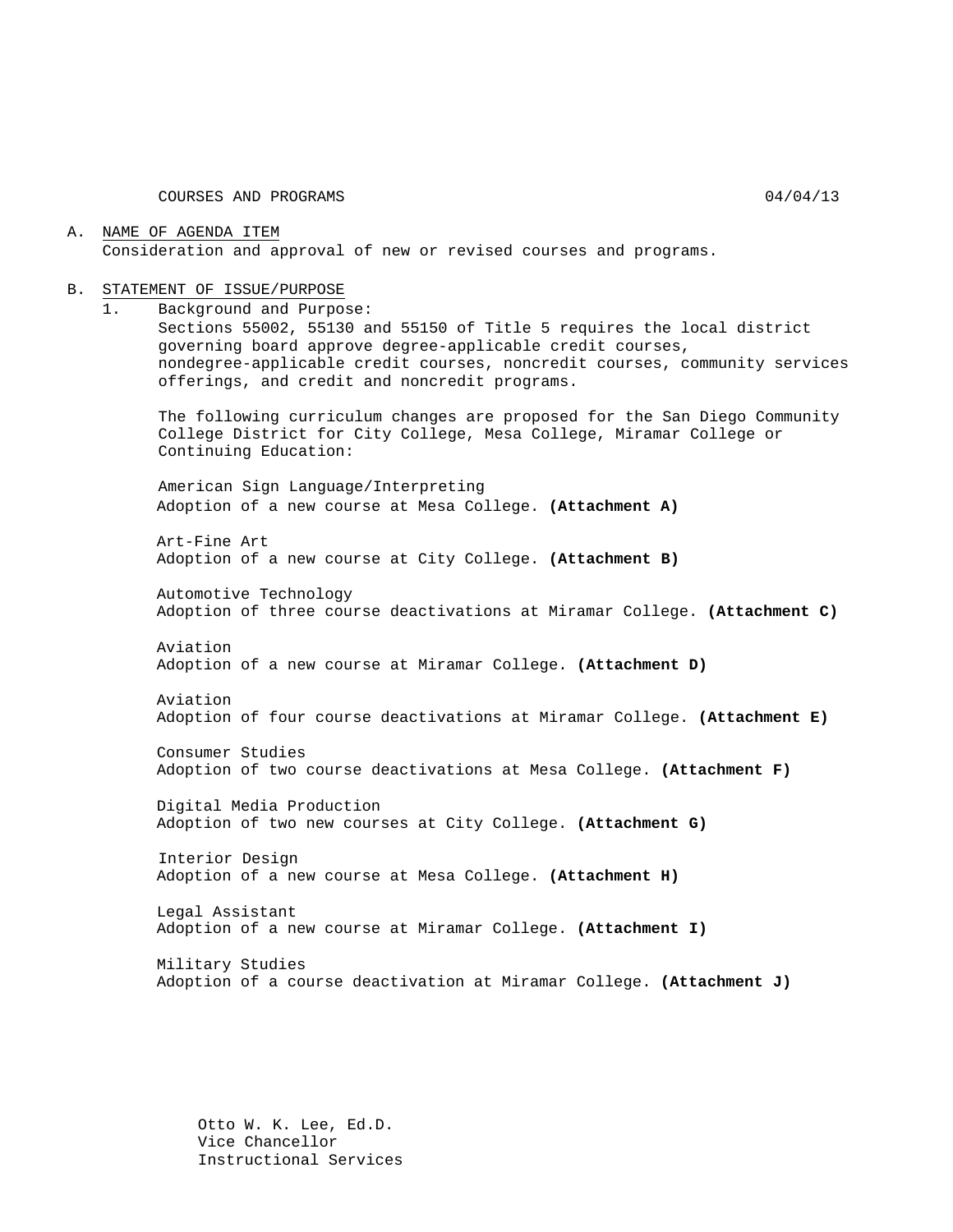B. STATEMENT OF ISSUE/PURPOSE (continued) 1. Background and Purpose: (continued) Physical Education Adoption of a course deactivation at City College. **(Attachment K)** Radio, Television and Film Adoption of eight new courses at City College. **(Attachment L)** Radio, Television and Film Adoption of a course reactivation at City College. **(Attachment M)** San Diego City Civil Service Adoption of a course deactivation at Miramar College. **(Attachment N)** Vietnamese Adoption of a new course at Mesa College. **(Attachment O)** American Sign Language/Interpreting Adoption of a program revision at Mesa College. **(Attachment P)** Aviation Operations Adoption of a program revision at Miramar College. **(Attachment Q)** Behavioral Sciences Adoption of a program revision at City College. **(Attachment R)** Child Development Adoption of a program revision at Mesa College. **(Attachment S)** Child Development Adoption of a program revision at Miramar College. **(Attachment T)** Communications Adoption of a new program at City College. **(Attachment U)** Communications Adoption of a program revision at City College. **(Attachment V)** Consumer and Nutrition Studies Adoption of a program deactivation at Mesa College. **(Attachment W)** Dental Assisting Adoption of a program revision at Mesa College. **(Attachment X)** Diesel Technology Adoption of a program revision at Miramar College. **(Attachment Y)**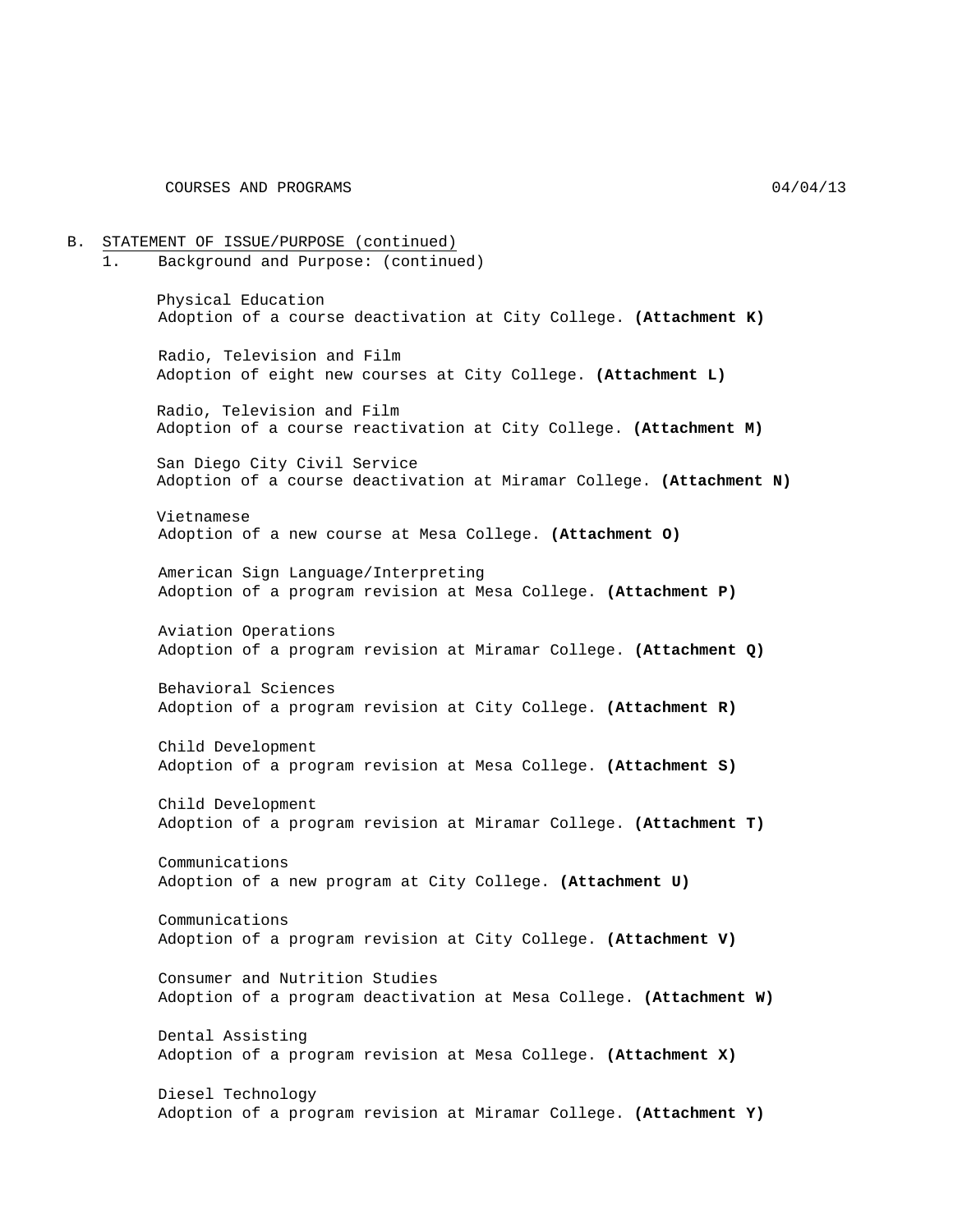COURSES AND PROGRAMS 04/04/13

B. STATEMENT OF ISSUE/PURPOSE (continued)<br>1. Background and Purpose: (continued) 1. Background and Purpose: (continued) Medical Assisting Adoption of a program revision at Mesa College. **(Attachment Z)** Medical Laboratory Technician Adoption of a program revision at Miramar College. **(Attachment AA)** Shipbuilding Technology Adoption of a program revision at City College. **(Attachment BB)** Visual and Performing Arts Adoption of a program revision at City College. **(Attachment CC)** Web Design Adoption of a program revision at Mesa College. **(Attachment DD)**

2. Cost and Funding There is no additional cost to the District.

C. PROPOSAL

The Board of Trustees hereby grants authority to take the action outlined in Part A.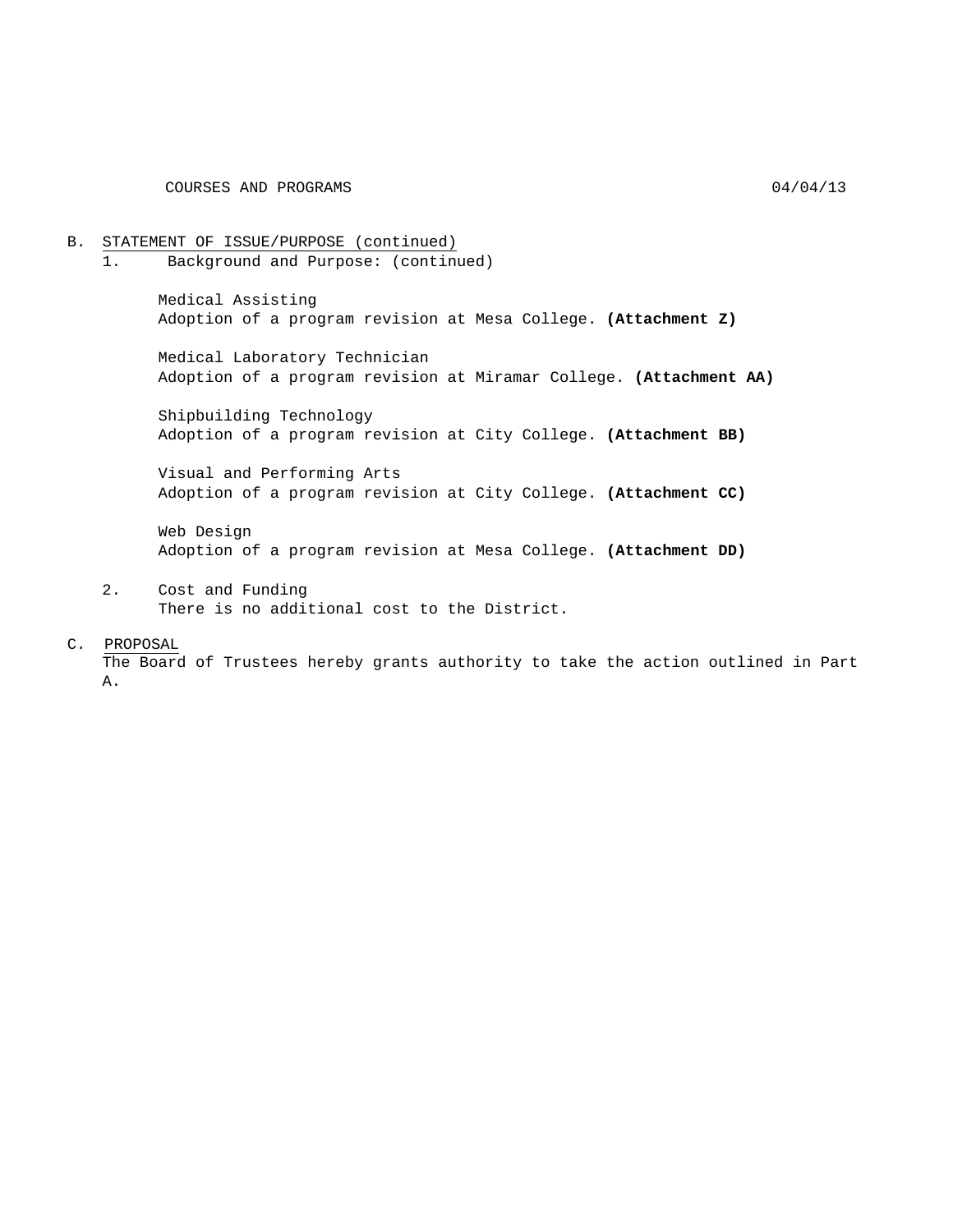Adoption of a new course at Mesa College.

Proposed new course at Mesa College:

## **214 American Sign Language Fingerspelled Signs**

**48 - 54 hours lecture, 3 units Grade Only**

*Advisory: Completion of or concurrent enrollment in* American Sign Language/Interpreting 116 and American Sign Language/Interpreting 116L with a grade of "C" or better, or equivalent. This course is an intermediate-advanced study of American Sign Language Fingerspelled Signs and Numbering systems. Emphasis is placed on Native Fingerspelled Signs. Students participate in extensive drills expressively and receptively. This course is intended for American Sign Language (ASL) Studies and ASL-English Interpretation majors pursuing employment or a career in ASL and/or Deaf related fields. (FT) Associate Degree Credit & transfer to CSU.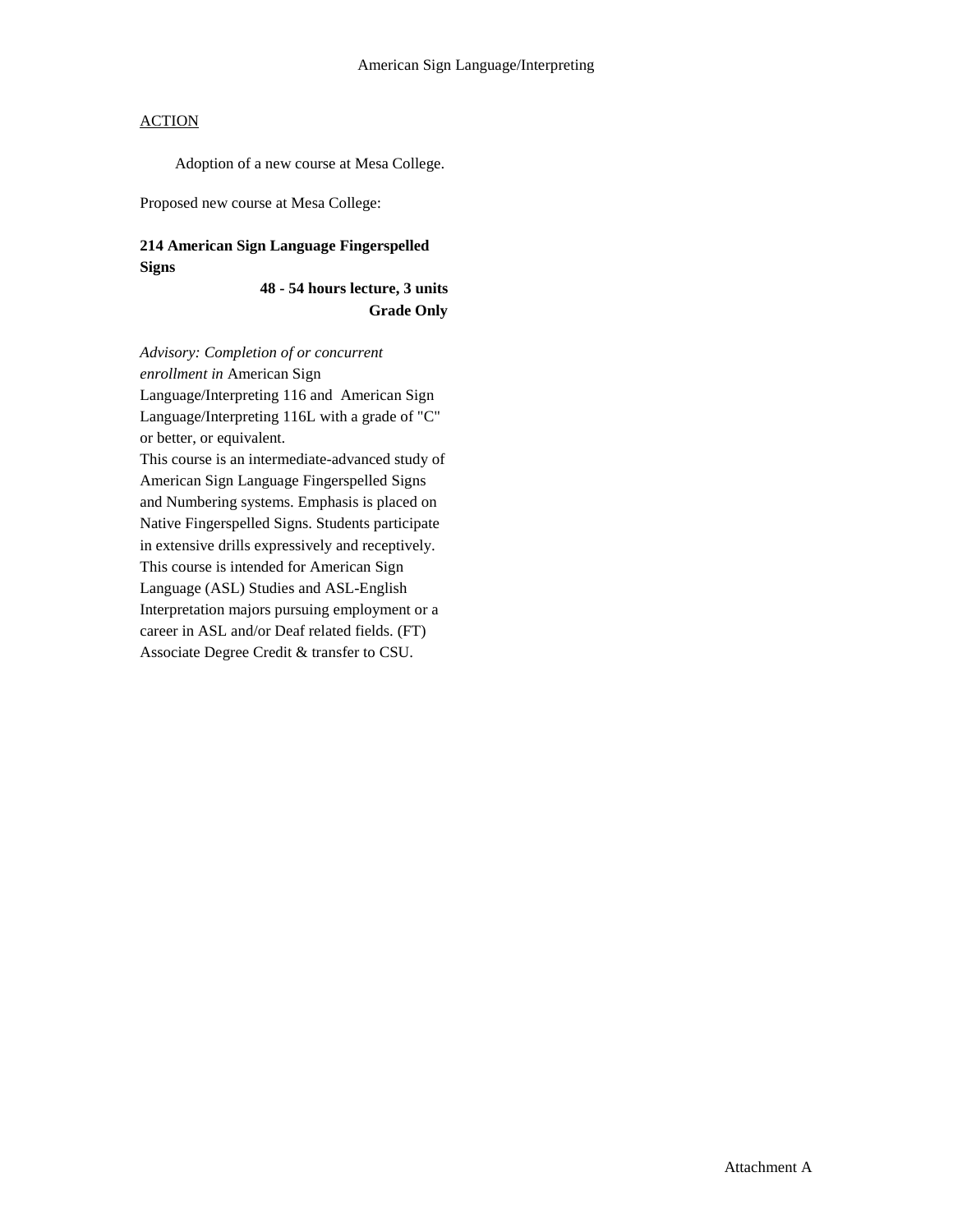Adoption of a new course at City College.

Proposed new course at City College:

### **206 Art Entrepreneurship**

### **48 - 54 hours lecture, 3 units Letter Grade or Pass/No Pass Option**

*Advisory:* Art-Fine Art 150A with a grade of "C" or better, or equivalent and English 101 with a grade of "C" or better, or equivalent or Assessment Skill Levels R6 and W6. This course is an overview of current business and marketing practices related to being an artist. Students gain promotional and presentation skills and develop a business plan. This course is intended for students interested in art and creating a small art business. (FT) Associate Degree Credit & transfer to CSU.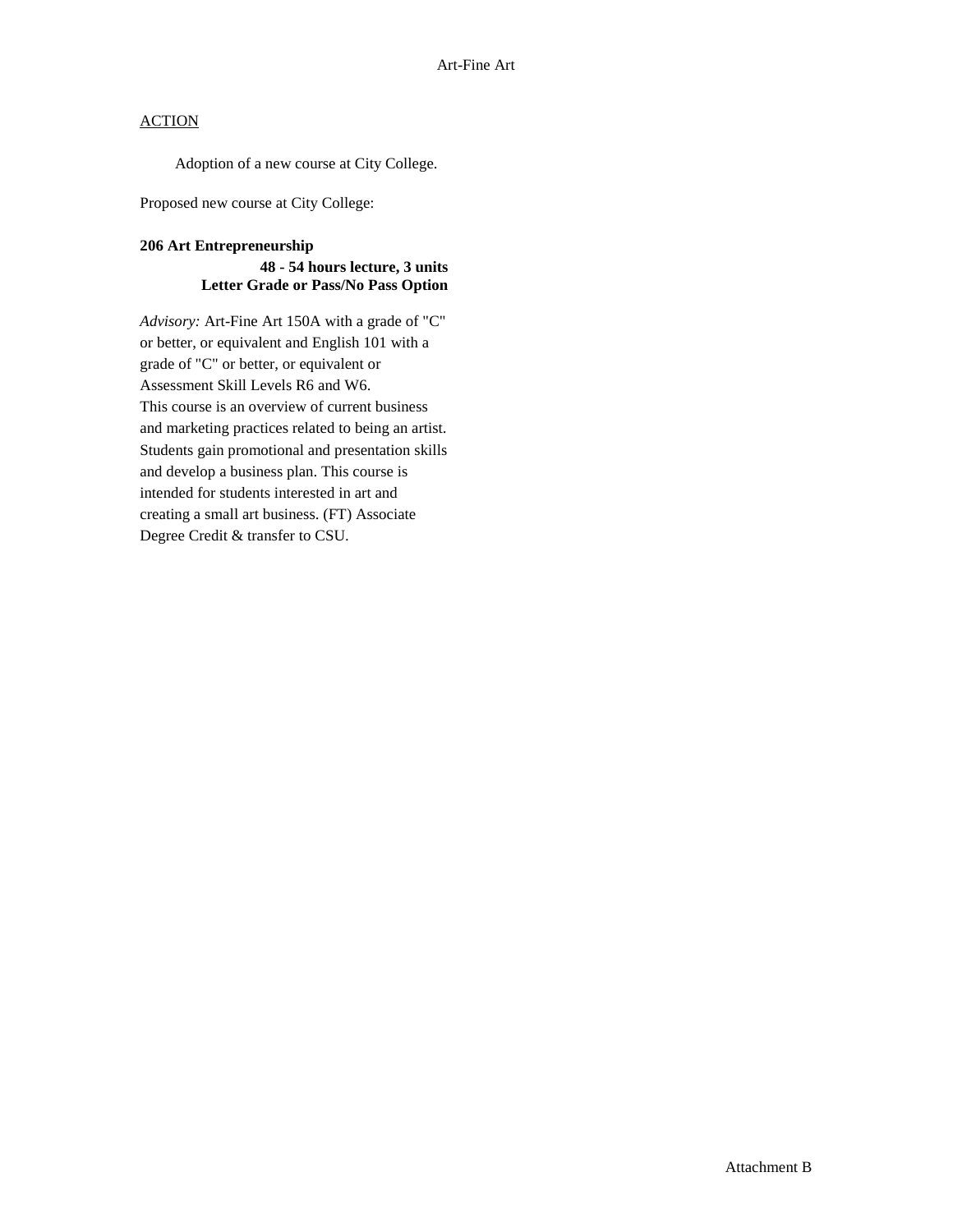Adoption of three course deactivations at Miramar College.

Proposed course deactivations at Miramar College:

## **81 Introduction to Alternative Fuels and Electric Hybrid Vehicles**

**32 - 36 hours lecture, 2 units Grade Only** 

*Advisory*: English 48 and English 49 and Mathematics 34A, each with a grade of "C" or better, or equivalent or Assessment Skill Levels R5, W5 and M20.

*Limitation on Enrollment:* This course is not open to students with previous credit for Automotive Technology 189.

This course introduces students to the technology of alternative fuels, electric hybrid vehicles, and fuel cells. Students learn how alternative fuels influence changes in vehicle engine and electrical systems, emission systems, and components. The course utilizes Toyota, Honda, or Chrysler-specific materials as well as other current materials. (FT) Associate Degree Credit only and not Transferable.

### **95 Automotive Technology Internship 1 - hours other, 1-2 units Grade Only**

*Limitation on Enrollment:* Must obtain an Add Code from Work Experience Coordinator for enrollment.

This course provides on-the-job experience in students' current course of study. Students receive pay for work in an industrial setting equivalent to 320 hours for each unit earned. The combined maximum credit for all work experience courses from all disciplines may not exceed 16 units. This course, in combination with AUTO 275, may be taken four times for credit. (FT) Associate Degree Credit only and not Transferable.

#### **290 Independent Study in Automotive Technology 48 - 162 hours other, 1-3 units**

**Grade Only** 

*Limitation on Enrollment:* Must obtain an Add Code from the instructor for enrollment. Open to advanced students interested in working on special problems in Automotive Technology. This course may be taken four times with different content for a maximum of six units. (FT) Associate Degree Credit only and not Transferable.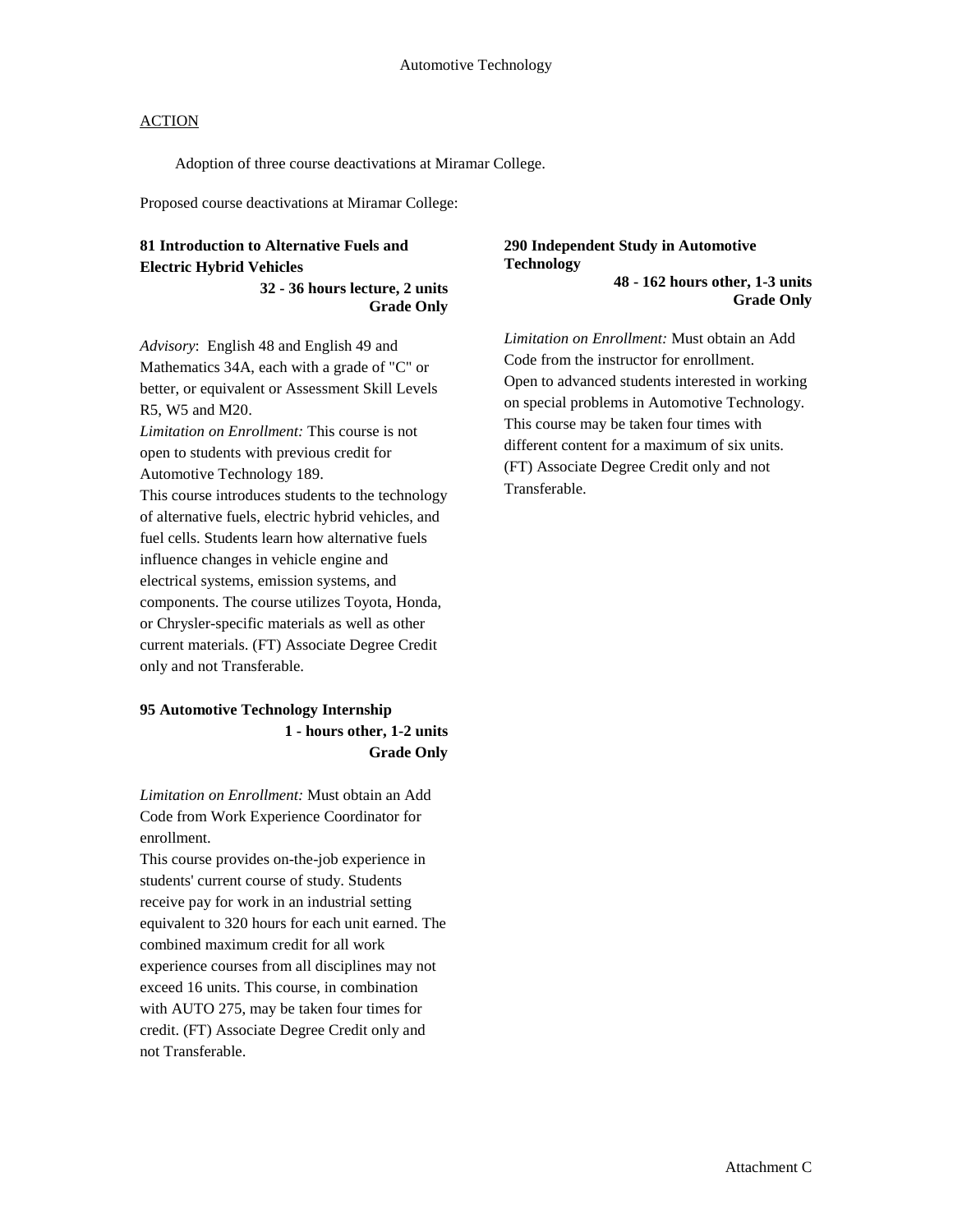Adoption of a new course at Miramar College.

Proposed new course at Miramar College:

## **211L Basic Visual Flight Instructor Lab 48 - 54 hours lab, 1 units Grade Only**

*Corequisite: Completion of or concurrent enrollment in* Aviation 211 with a grade of "C" or better, or equivalent. *Advisory:* Aviation 128 and Aviation 201, each with a grade of "C" or better, or equivalent or FAA-issued Commercial Pilot Certificate. English 48, English 49 and Mathematics 38, each with a grade of "C" or better, or equivalent or Assessment Skill Levels R5, W5 and M30. *Advisory: Completion of or concurrent enrollment in* Aviation 133 with a grade of "C" or better, or equivalent. *Limitation on Enrollment:* This course is not open to students with previous credit for Aviation 212. This course provides an introduction to applied methods of Visual Flight Rules (VFR) flight instruction. The course utilizes a flight simulator lab in which students practice applied flight instruction techniques under the direct supervision of a Certified Flight Instructor. When combined with AVIA 133 (Human Factors in Aviation) and AVIA 211 (Flight Instructor Ground School), this course fulfills all requirements for the Federal Aviation Administration (FAA) Fundamentals Of Instruction (FOI), Certified Flight Instructor (CFI), and/or Advanced Ground Instructor (AGI) pilot knowledge tests. It is intended for students majoring in Aviation Operations or those seeking qualification as a flight instructor. (FT) Associate Degree Credit & transfer to CSU.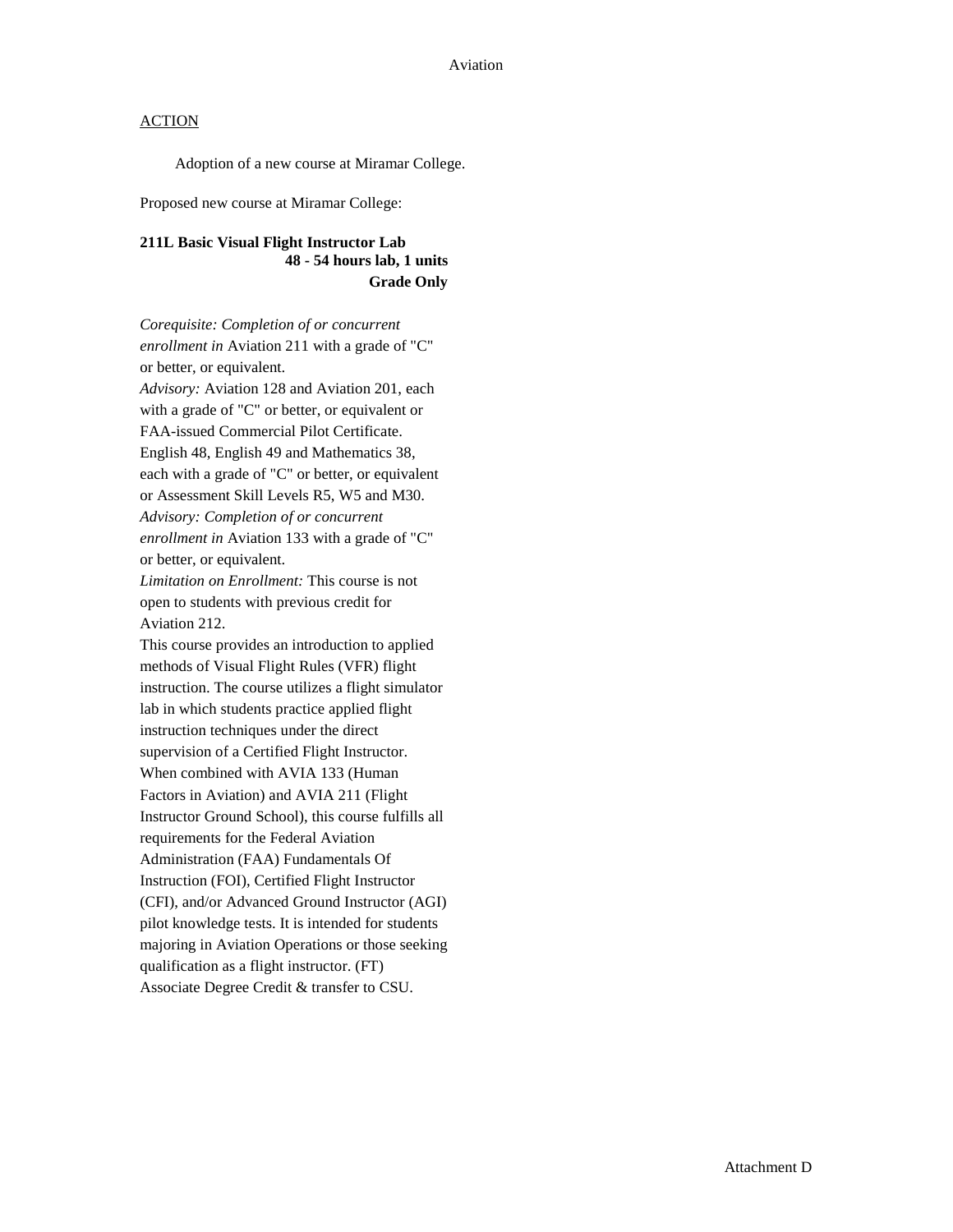Adoption of four course deactivations at Miramar College.

Proposed course deactivations at Miramar College:

#### **53 Aviation Career Skills**

**16 - 18 hours lecture, 1 units Letter Grade or Pass/No Pass Option** 

*Advisory: Completion of or concurrent enrollment in:* Aviation Maintenance Technology 52 with a grade of "C" or better, or equivalent.

This course provides students with the foundational job preparation and work skills necessary for a successful career in aviation. Topics include aviation-related career planning, resume writing targeted to the aviation industry, aviation job search strategies, and interviewing skills. Students also develop personal work skills and learn appropriate communication and etiquette standards required for success in the aviation industry. (FT) Associate Degree Credit only and not Transferable.

#### **103 Private Pilot Knowledge Review 16 - 18 hours lecture, 1 units Letter Grade or Pass/No Pass Option**

*Prerequisite:* Aviation 101 and Aviation 133 with a grade of "C" or better, or equivalent or Miramar College Private Pilot Certificate of Completion or proof of eligibility to test for FAA Private Pilot Knowledge Test. *Limitation on Enrollment:* This course is not open to students with previous credit for Aviation 301.

This course offers students the opportunity to review written examination material to prepare for the Federal Aviation Administration (FAA) Private Pilot Knowledge Test. Topics include a review of aerodynamics and the principles of flight; airplane instruments, engines, and systems; airports; air traffic control and airspace; Federal Aviation Regulations (FARs); aircraft performance; aeromedical factors and decision making; weather and weather services; navigation; and cross country planning. This course is intended for students seeking private pilot certification. (FT) Associate Degree Credit & transfer to CSU.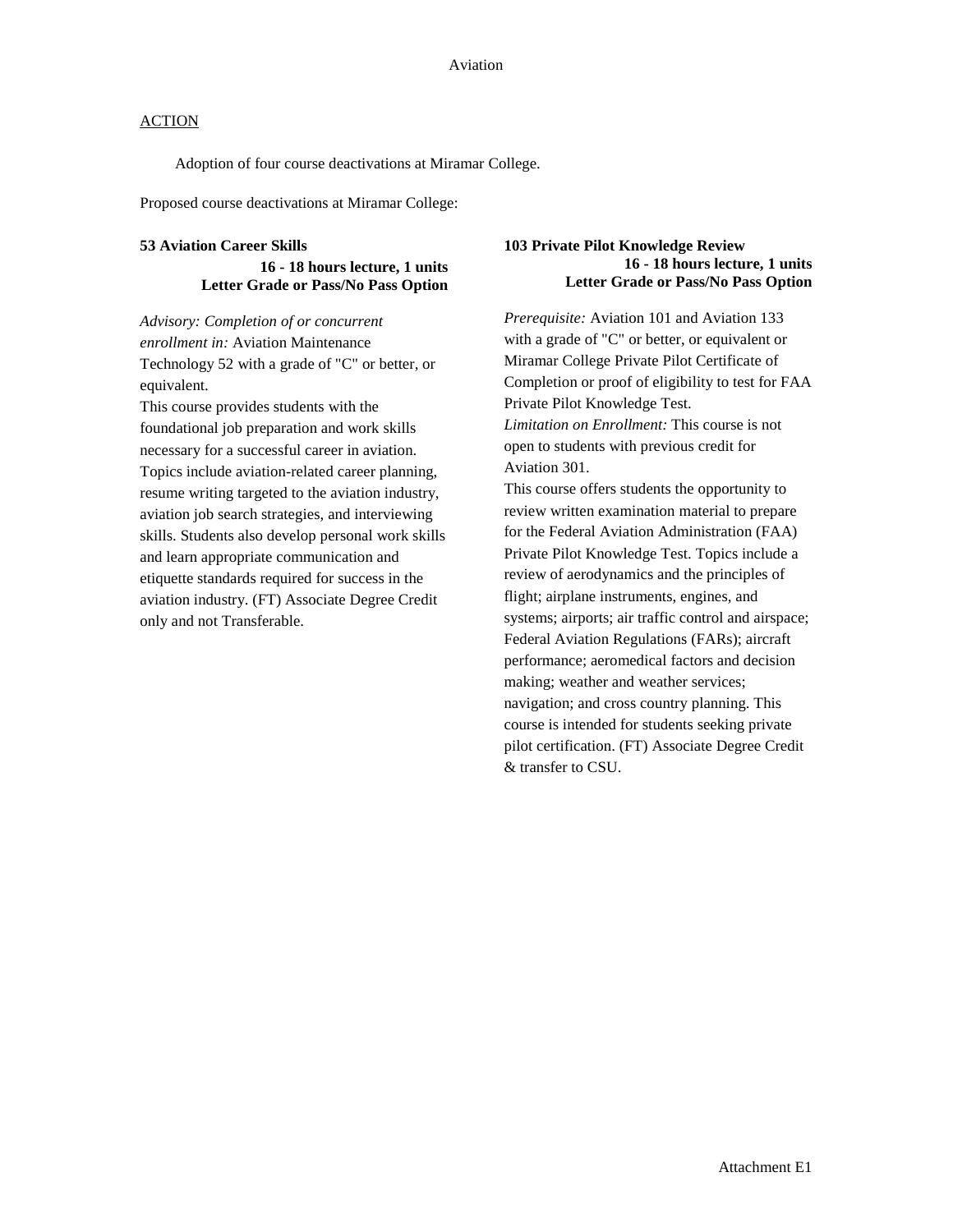### **225 Introduction to Commercial Airline Management**

#### **48 - 54 hours lecture, 3 units Grade Only**

*Prerequisite:* Aviation 105 and Aviation 125, each with a grade of "C" or better, or equivalent. *Advisory:* English 48 and English 49, each with a grade of "C" or better, or equivalent or Assessment Skill Levels R5 and W5. This capstone course serves as an introduction to the field of commercial airline management. Topics include aviation manager career paths and responsibilities, current aviation industry trends and challenges, air carrier operations, Federal Aviation Regulations (FARs), airline economics, labor union relations, and international operations. This course is intended for students majoring in Aviation Operations or anyone interested in the commercial airline industry. (FT) Associate Degree Credit & transfer to CSU.

#### **278 Command, Leadership and Decision Making 48 - 54 hours lecture, 3 units**

**Grade Only**

*Prerequisite:* Aviation 101 and Aviation 133, each with a grade of "C" or better, or equivalent. *Corequisite: Completion of or concurrent enrollment in* Aviation 128 with a grade of "C" or better, or equivalent. *Advisory:* English 48 and English 49, each with a grade of "C" or better, or equivalent or Assessment Skill Levels R5 and W5. Changes in aviation regulations now require aviation professionals to receive leadership and command training as part of their professional development in order to become employed within the commercial industry. To address this requirement, this capstone course builds upon previous aviation program coursework; in particular, expanding students' understanding of the physiological, psychological, and group dynamics factors that can lead to team breakdown, leadership failures, poor decision making, and accidents. To better understand these pressures, students will work in small groups analyzing case studies of selected aircraft accidents and incidents and present their findings for large group discussion. This course is intended for students majoring in Aviation Operations or those seeking professional employment with the commercial airline industry. (FT) Associate Degree Credit & transfer to CSU.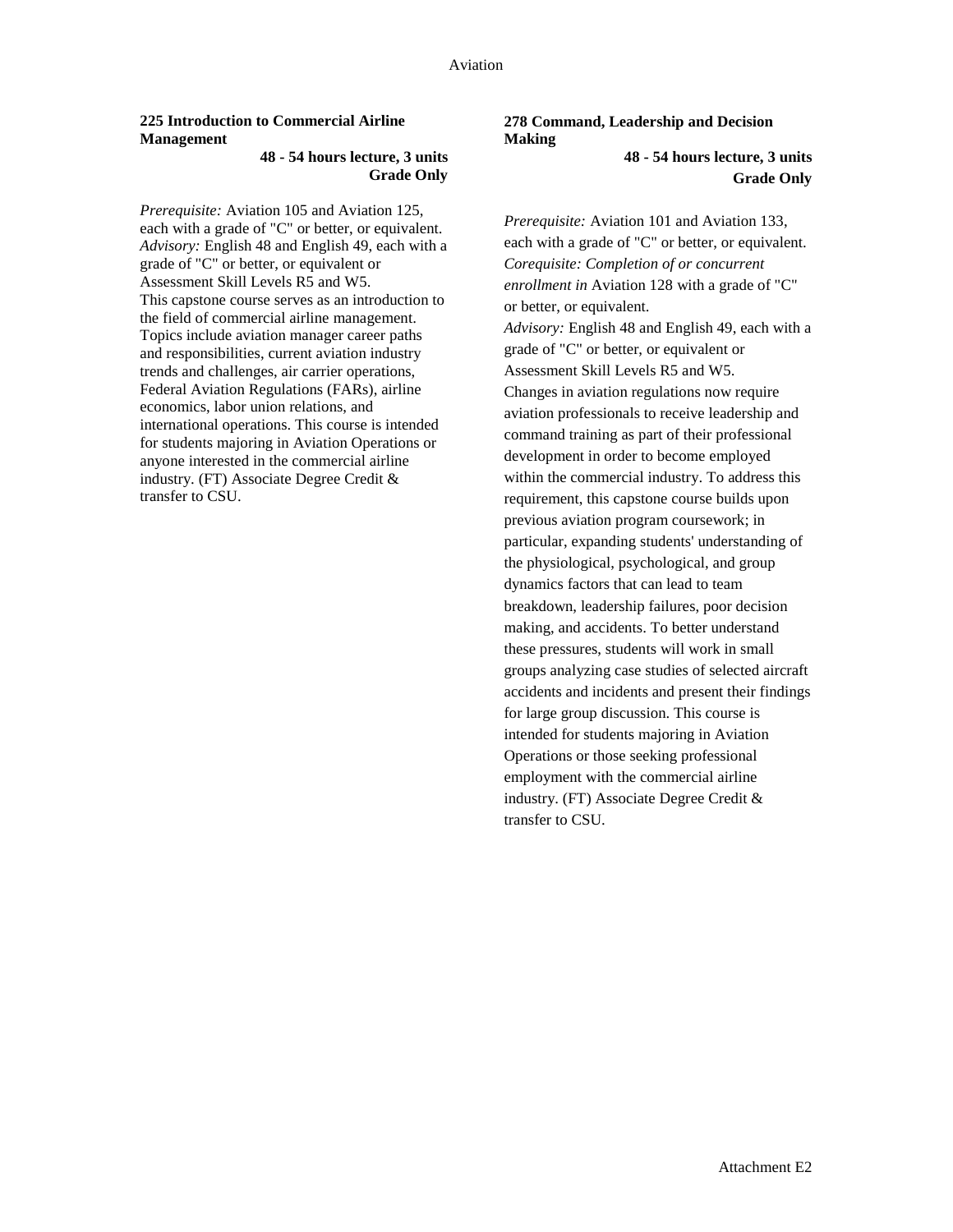Adoption of two course deactivations at Mesa College.

Proposed course deactivations at Mesa College:

### **270 Work Experience**

### **60 - 300 hours other, 1-4 units Grade Only**

A program of on-the-job learning experiences for students employed in a job related to their major or their educational goals. The combined maximum credit for all work experience courses from all disciplines may not exceed 16 units. Associate Degree Credit & transfer to CSU.

### **290 Independent Study**

## **48 - 162 hours other, 1-3 units Grade Only**

*Limitation on Enrollment:* Must obtain an Add Code from the instructor for enrollment. Designed to deal with current problems and topics of special interest in home economics. This course may be taken four times with different content for a maximum of six units. Associate Degree Credit & transfer to CSU.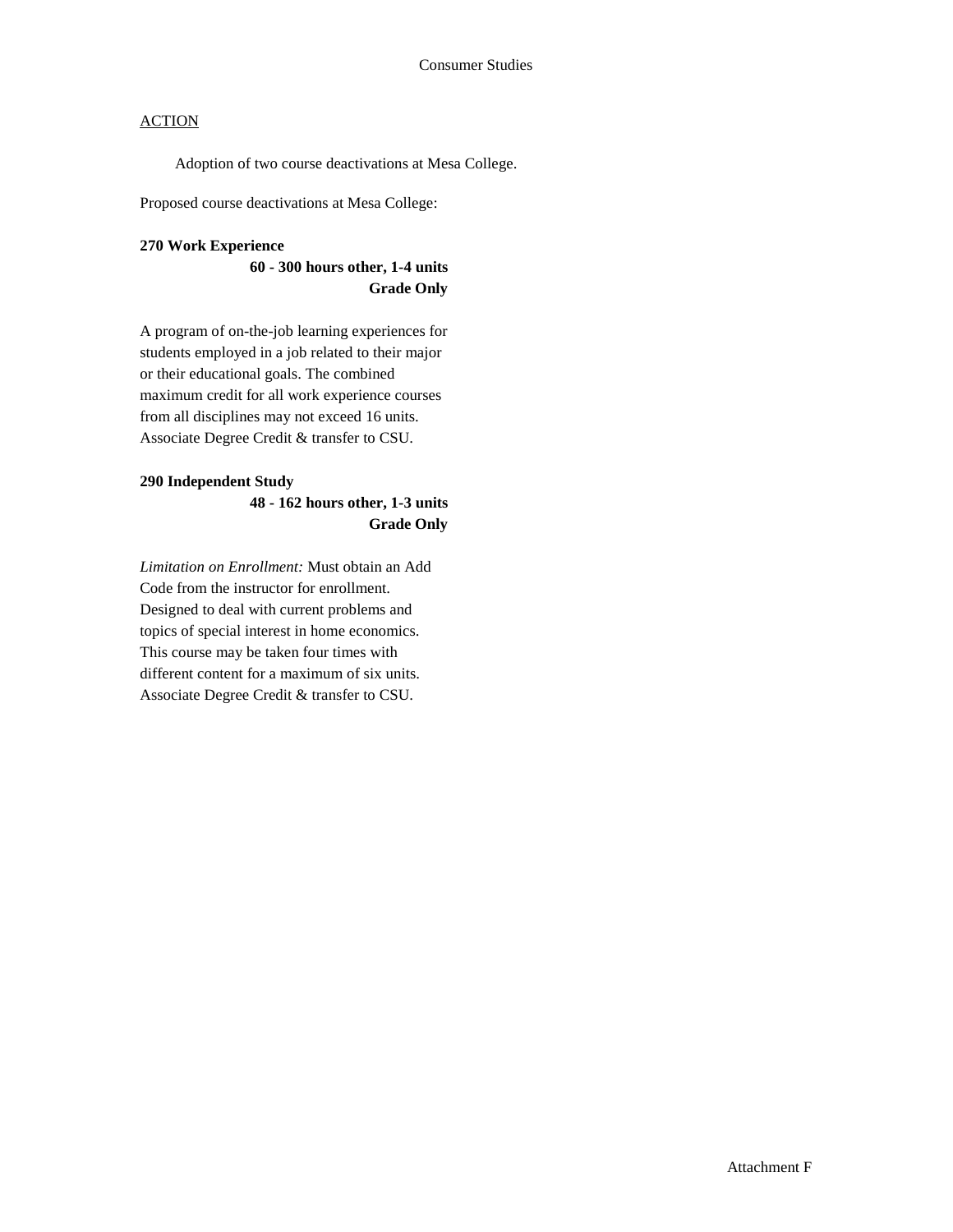Adoption of two new courses at City College.

Proposed new courses at City College:

## **155 Advanced Nonlinear Editing 32 - 36 hours lecture, 48 - 54 hours lab, 3 units Grade Only**

*Prerequisite:* Digital Media Production 153 with a grade of "C" or better, or equivalent. This course is an advanced practical study of computer-based, nonlinear digital video and film editing. Emphasis is placed on advanced technical principles of post-production techniques used for broadcast, industrial, and multimedia applications. This course is designed for students majoring in digital media production and anyone seeking to enhance nonlinear editing skills. (FT) Associate Degree Credit & transfer to CSU.

#### **156 Video Special Effects**

### **32 - 36 hours lecture, 48 - 54 hours lab, 3 units Grade Only**

*Advisory:* Digital Media Production 151 with a grade of "C" or better, or equivalent. This course is a hands-on study of video special effects for television, computer and mobile devices. Emphasis is placed on design, manufacture and output for client use. This course is designed for digital media production students and professionals. (FT) Associate Degree Credit & transfer to CSU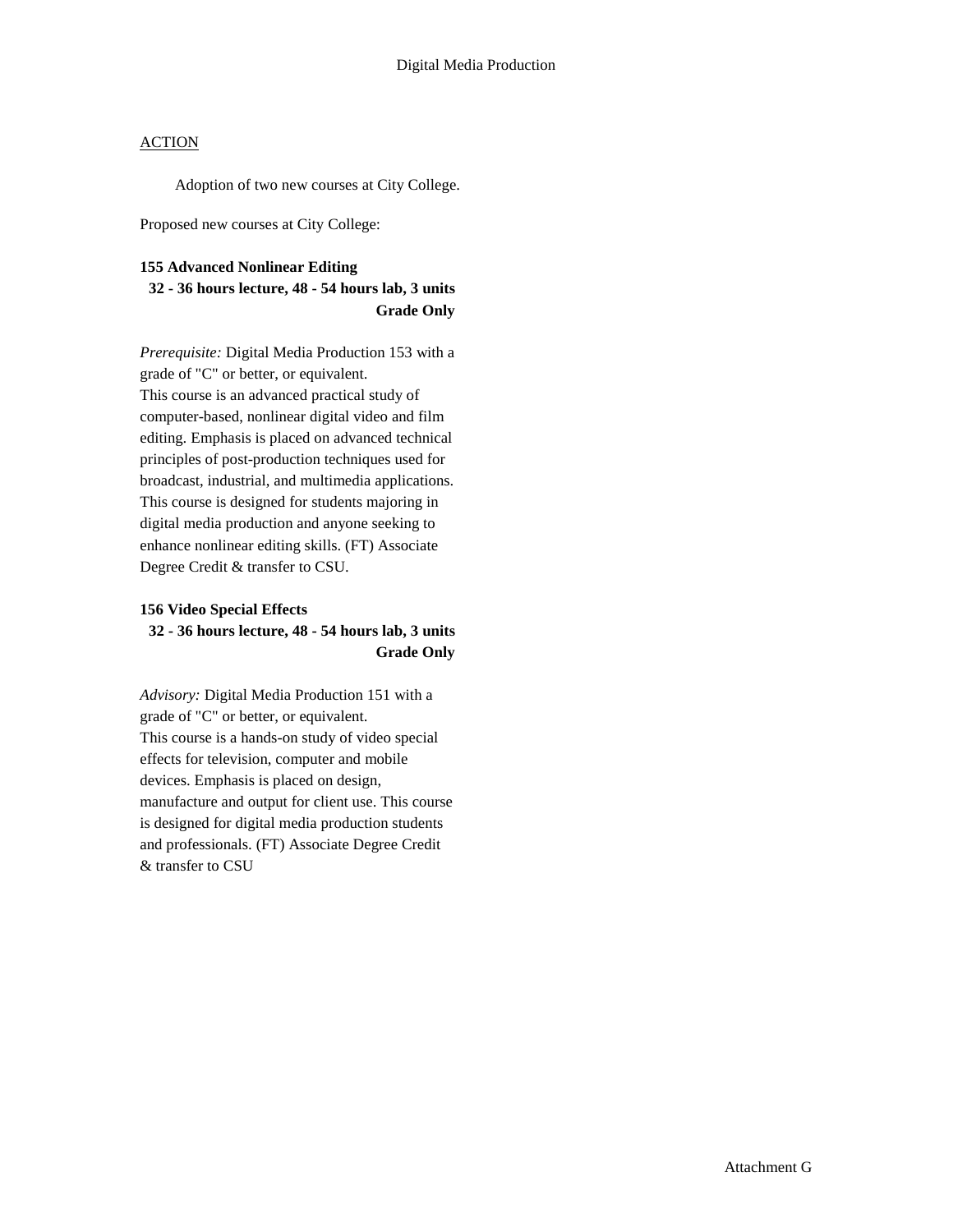Adoption of a new course at Mesa College.

Proposed new course at Mesa College:

### **120 Revit for Interiors**

## **32 - 36 hours lecture, 48 - 54 hours lab, 3 units Grade Only**

*Prerequisite:* Architecture 107 with a grade of "C" or better, or equivalent. This course is a practical study of computer aided interior design using Revit. Emphasis is placed on the creation of two- and three-dimensional drawings and renderings to industry standards. This course is intended for interior design majors and for practicing professionals. (FT) Associate Degree Credit & transfer to CSU.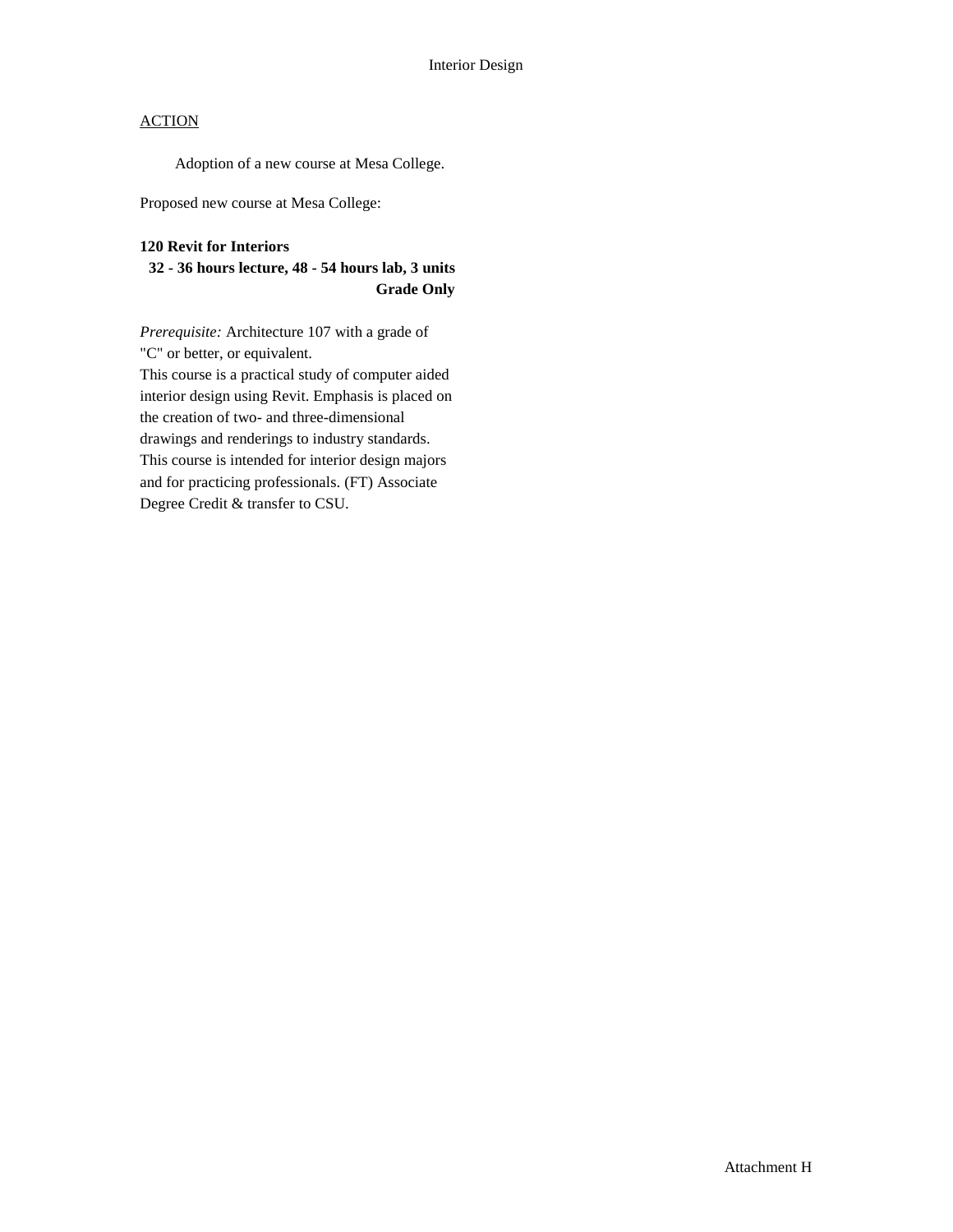Adoption of a new course at Miramar College.

Proposed new course at Miramar College:

### **290 Independent Study**

### **48 - 162 hours other, 1-3 units Pass/No Pass**

*Limitation on Enrollment:* Must obtain an Add Code from the instructor for enrollment. This course is for students who wish to conduct additional research, a special project, or learning activities in a specific discipline/subject area and is not intended to replace an existing course in the discipline. In this course students will have a written contract with their instructor for activities such as: preparing problem analysis, engaging in primary research, preparing reports, and meeting with the instructor at specific intervals. Associate Degree Credit & transfer to CSU.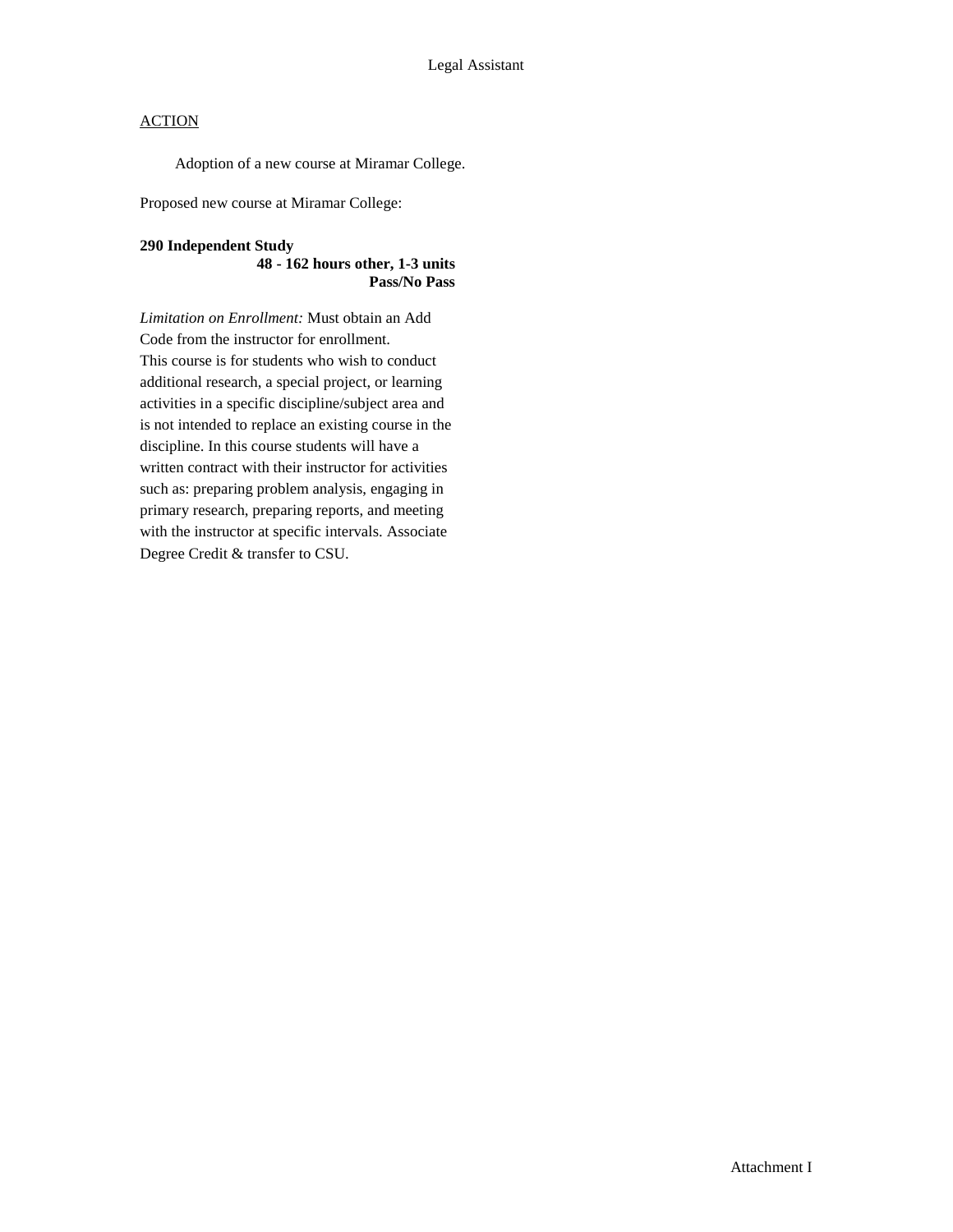Adoption of a course deactivation at Miramar College.

Proposed course deactivation at Miramar College:

### **110 Leadership Theory and Practice 48 - 54 hours lecture, 3 units Grade Only**

*Advisory:* English 101 with a grade of "C" or better, or equivalent or Assessment Skill Levels R6 and W6. *Limitation on Enrollment:* This course is not open to students with previous credit for Administration of Justice 386. This course provides an interdisciplinary foundation in the field of leadership theory and practice. Students study the foundational principles, definitions, and various models of leadership. Topics include the psychological, social, cultural, and physiological aspects of leadership such as traits, skills, styles, and processes; contingency, path-goal, and leadermember exchange theory; the mind-body relationship; and ethics. Students also develop a personal philosophy of leadership and its application to the workplace and everyday life. This course is designed for current or future leaders in public safety organizations, the armed forces, government, business, academia, and nonprofit organizations. This course is cross-listed as Administration of Justice (ADJU) 386. (FT) Associate Degree Credit & transfer to CSU. CSU General Education. UC Transfer Course List.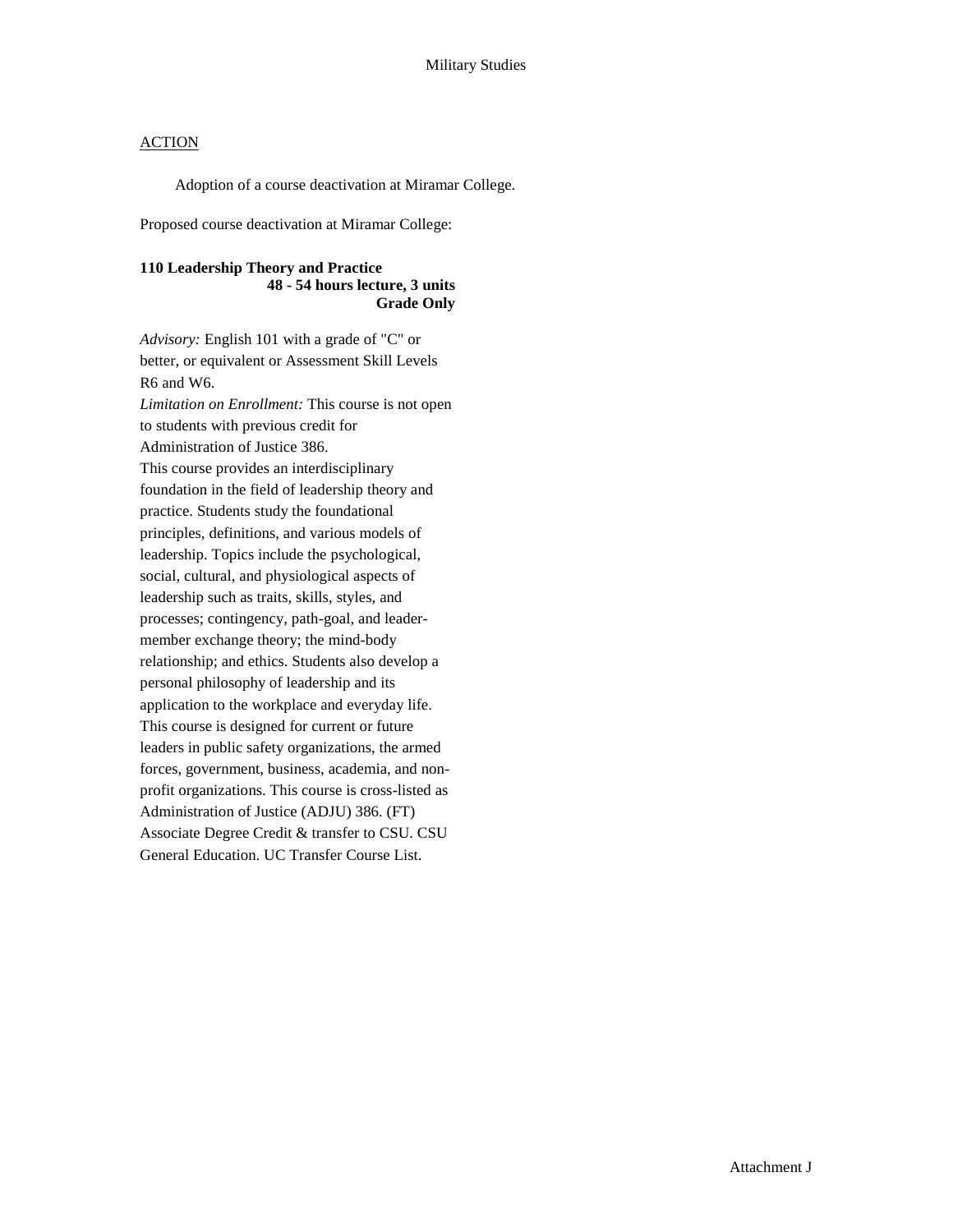Adoption of a course deactivation at City College.

Proposed course deactivation at City College:

### **47 Physical Activities for Youth**

#### **48 - 54 hours lab, 1 units Pass/No Pass**

This course is the physical activity component for youth participating in the National Youth Sports Program. Students are introduced to a variety of physical activities, which provide the student with skills necessary to practice an active lifestyle. This course offers opportunities to engage in physical activities for health benefits, to study simple physical skill mechanics for efficiency of movement, to learn about the rules and regulations of physical activities for safety and participation strategies, and to recognize the health implications of an active lifestyle. Not applicable to the Associate Degree.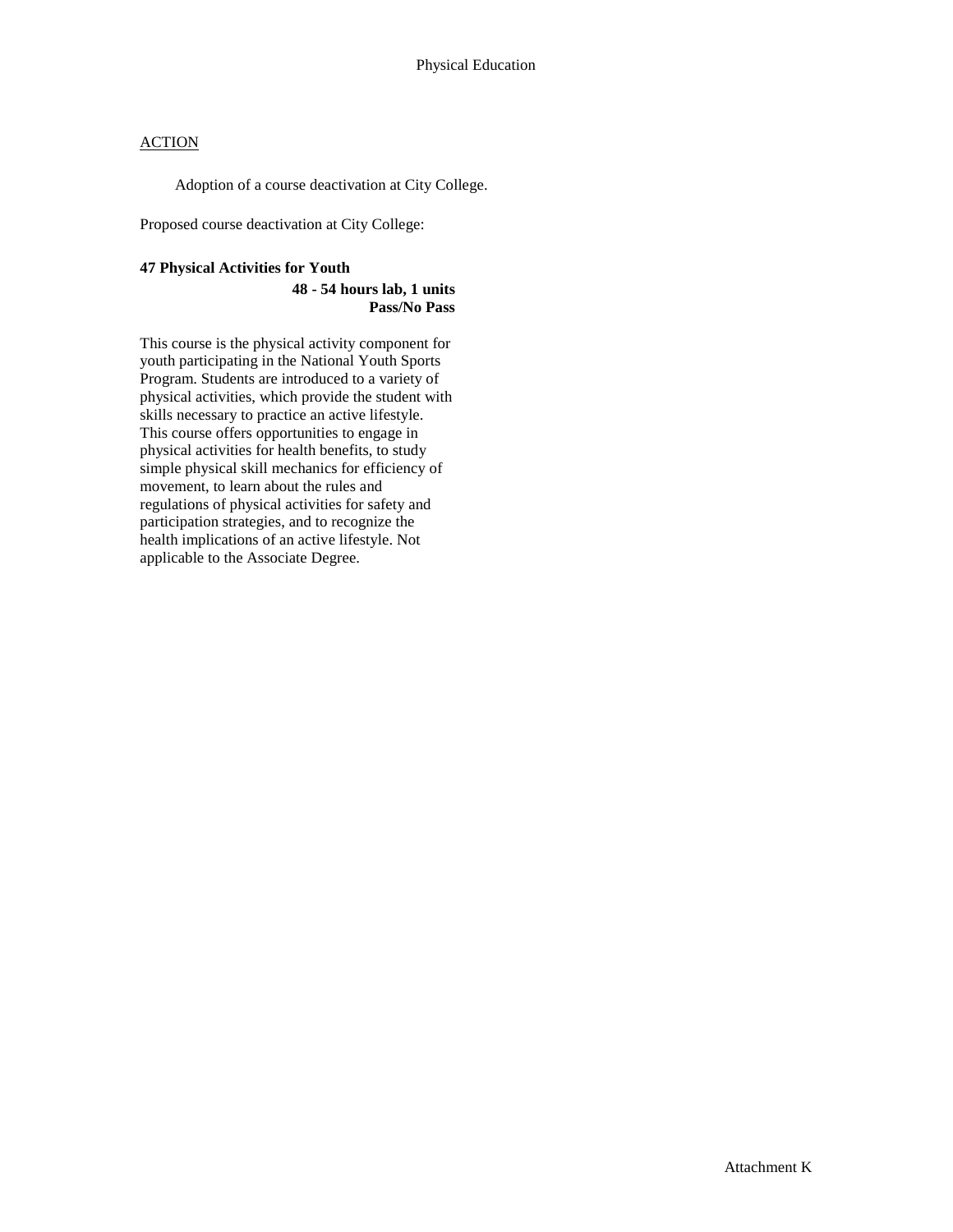Adoption of eight new courses at City College.

Proposed new courses at City College:

### **143 Investigative Reporting On-line**

## **32 - 36 hours lecture, 48 - 54 hours lab, 3 units Grade Only**

Advisory: Digital Media Production 153, Radio, Television and Film 124 and Radio, Television and Film 140, each with a grade of "C" or better, or equivalent.

This course is an introduction to investigative reporting for on-line media. Emphasis is placed on story selection and pitch, research methods and the technical aspects of creating and publishing an investigative piece for the Internet. This course is designed for students majoring in Radio, Television and Film as well as professionals currently working in the field. (FT) Associate Degree Credit & transfer to CSU.

### **144 Reporting in the Borderlands 32 - 36 hours lecture, 48 - 54 hours lab, 3 units Grade Only**

*Advisory:* English 48 and English 49, each with a grade of "C" or better, or equivalent, or Assessment Skill Levels R5 and W5. Radio, Television and Film 124, Radio, Television and Film 140 and Radio, Television and Film 146, each with a grade of "C" or better, or equivalent. Spanish 101 with a grade of "C" or better, or equivalent

This course is an introduction to reporting methods and techniques required to report news stories on the United States (U.S.) Mexico border. Emphasis is placed on the cultural, safety and technological aspects of border reporting. This course is designed for students majoring in Radio, Television and Film as well as for working journalists interested in reporting on the border. (FT) Associate Degree Credit & transfer to CSU.

### **148 Introduction to Weather and Traffic Reporting**

### **32 - 36 hours lecture, 48 - 54 hours lab, 3 units Grade Only**

*Advisory:* Radio, Television and Film 105, Radio, Television and Film 121, Geography 101L and Geology 104, each with a grade of "C" or better, or equivalent.

This course is an introduction to weather and traffic reporting for broadcast or internet news. Emphasis is placed on the performance aspect of delivering traffic and weather reports. This course is designed for radio and television students and professionals in the field of broadcasting. (FT) Associate Degree Credit & transfer to CSU.

### **174 The Business of Media 48 - 54 hours lecture, 3 units Grade Only**

*Advisory:* English 48 and English 49, each with a grade of "C" or better, or equivalent, or Assessment Skill Levels R5 and W5. Journalism 202 with a grade of "C" or better, or equivalent. This course is a study of current issues in the business of media. Emphasis is placed on in-class debates related to corporate media interests and the role of the media in educating and serving the public. This course is intended for radio, television, film and communications majors and anyone interested in the business of media. (FT) Associate Degree Credit & transfer to CSU.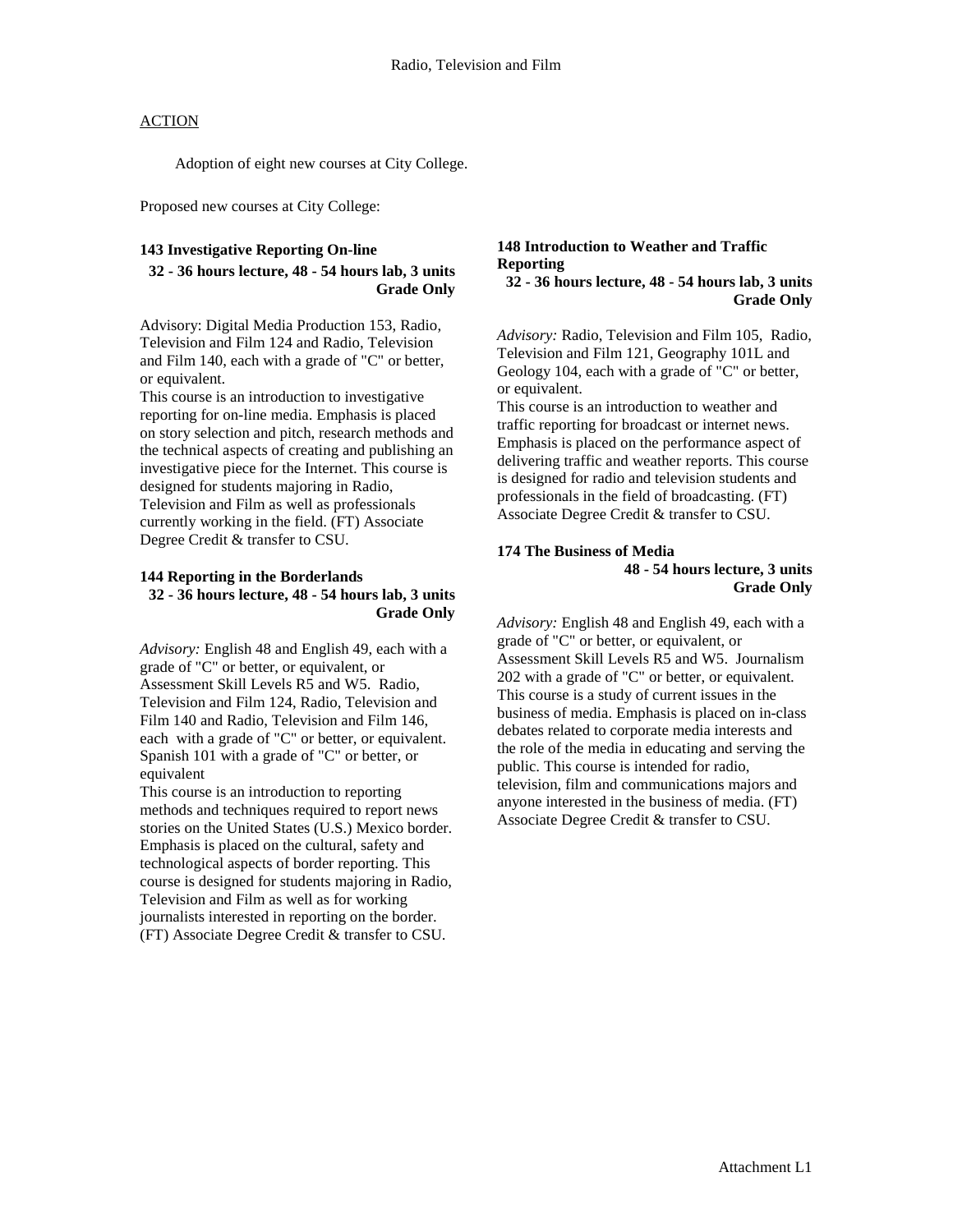### **246A Advanced Television and Video Production Workshop - Production Management**

### **32 - 36 hours lecture, 48 - 54 hours lab, 3 units Grade Only**

*Prerequisite:* Radio, Television and Film 125 with a grade of "C" or better, or equivalent. This course offers instruction and practical experience in the development, production and editing of long and short format video projects. Emphasis is placed on training students in the area of production management. This course is designed for communications majors, preparing them to compete and bid for local video production projects. (FT) Associate Degree Credit & transfer to CSU.

### **246B Advanced Television and Video Production Workshop - Production Crew 32 - 36 hours lecture, 48 - 54 hours lab, 3 units Grade Only**

*Prerequisite:* Radio, Television and Film 125 with a grade of "C" or better, or equivalent. This course offers instruction and practical experience in the development, production and editing of long and short format video projects. Emphasis is placed on training students in the area of production crew positions. This course is designed for communications majors, preparing them to compete and bid for local video production projects. (FT) Associate Degree Credit & transfer to CSU.

### **246C Advanced Television and Video Production Workshop - Post-Production 32 - 36 hours lecture, 48 - 54 hours lab, 3 units Grade Only**

*Prerequisite:* Radio, Television and Film 125 with a grade of "C" or better, or equivalent. This course offers instruction and practical experience in the development, production and editing of long and short format video projects. Emphasis is placed on training students in the area of post-production. This course is designed for communications majors, preparing them to compete and bid for local video production projects. (FT) Associate Degree Credit & transfer to CSU.

#### **246D Advanced Television and Video Production Workshop - Directing 32 - 36 hours lecture, 48 - 54 hours lab, 3 units Grade Only**

*Prerequisite:* Radio, Television and Film 125 with a grade of "C" or better, or equivalent. This course offers instruction and practical experience in the development, production and editing of long and short format video projects. Emphasis is placed on training students in the area of directing. This course is designed for communications majors, preparing them to compete and bid for local video production projects. (FT) Associate Degree Credit & transfer to CSU.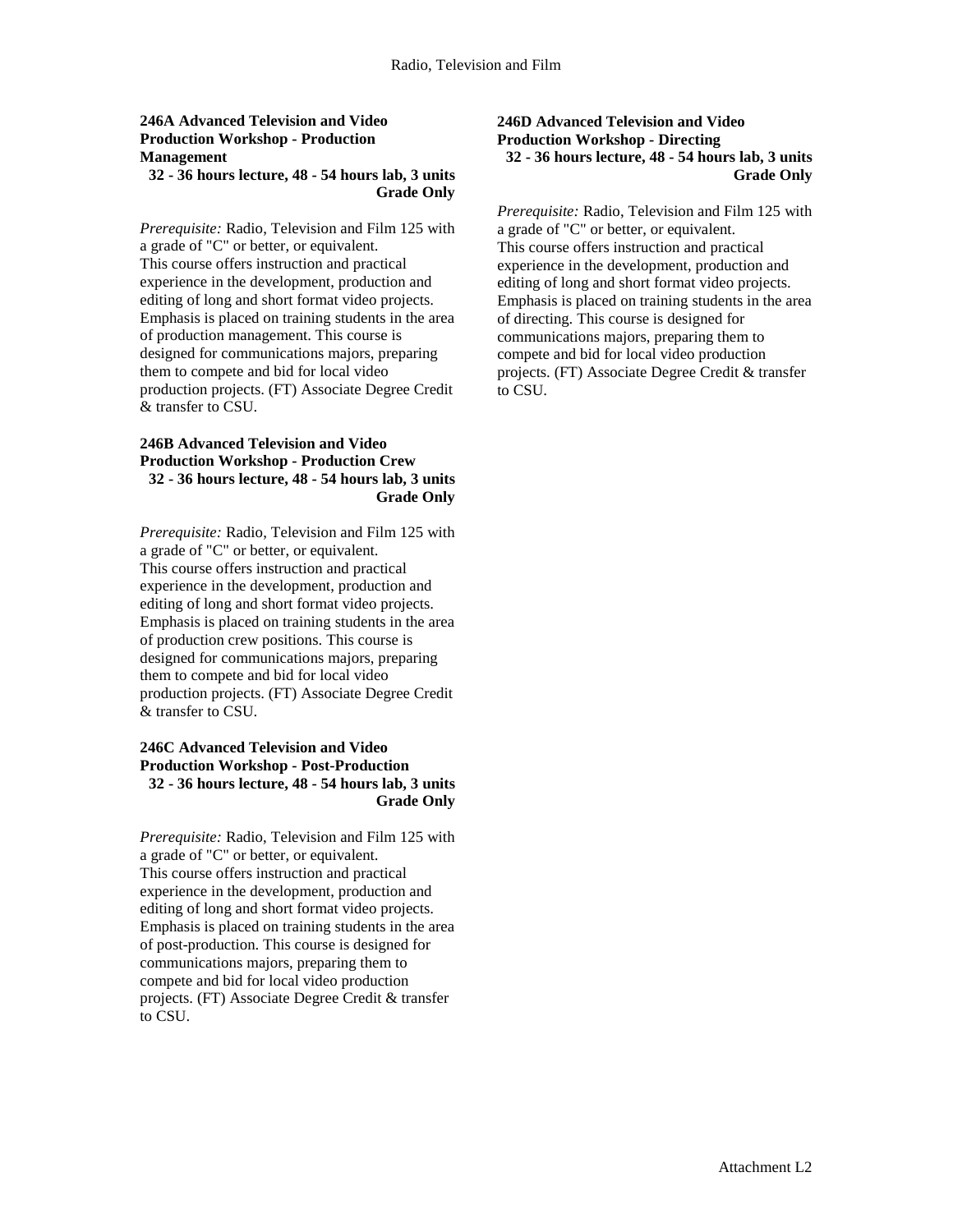Adoption of a course reactivation at City College.

Proposed course reactivation at City College:

### **149 Introduction to Sports Broadcasting 32 - 36 hours lecture, 48 - 54 hours lab, 3 units Grade Only**

*Advisory:* Radio, Television and Film 124 with a grade of "C" or better, or equivalent. This course is an introduction to sports broadcasting. Emphasis is placed on producing and delivering a sports broadcast for television, radio and internet. Students participate in handson practice as part of a television news team, as radio announcers and play-by-play commentators. This course is designed for radio and television students interested in sports broadcasting and/or news production. (FT) Associate Degree Credit & transfer to CSU.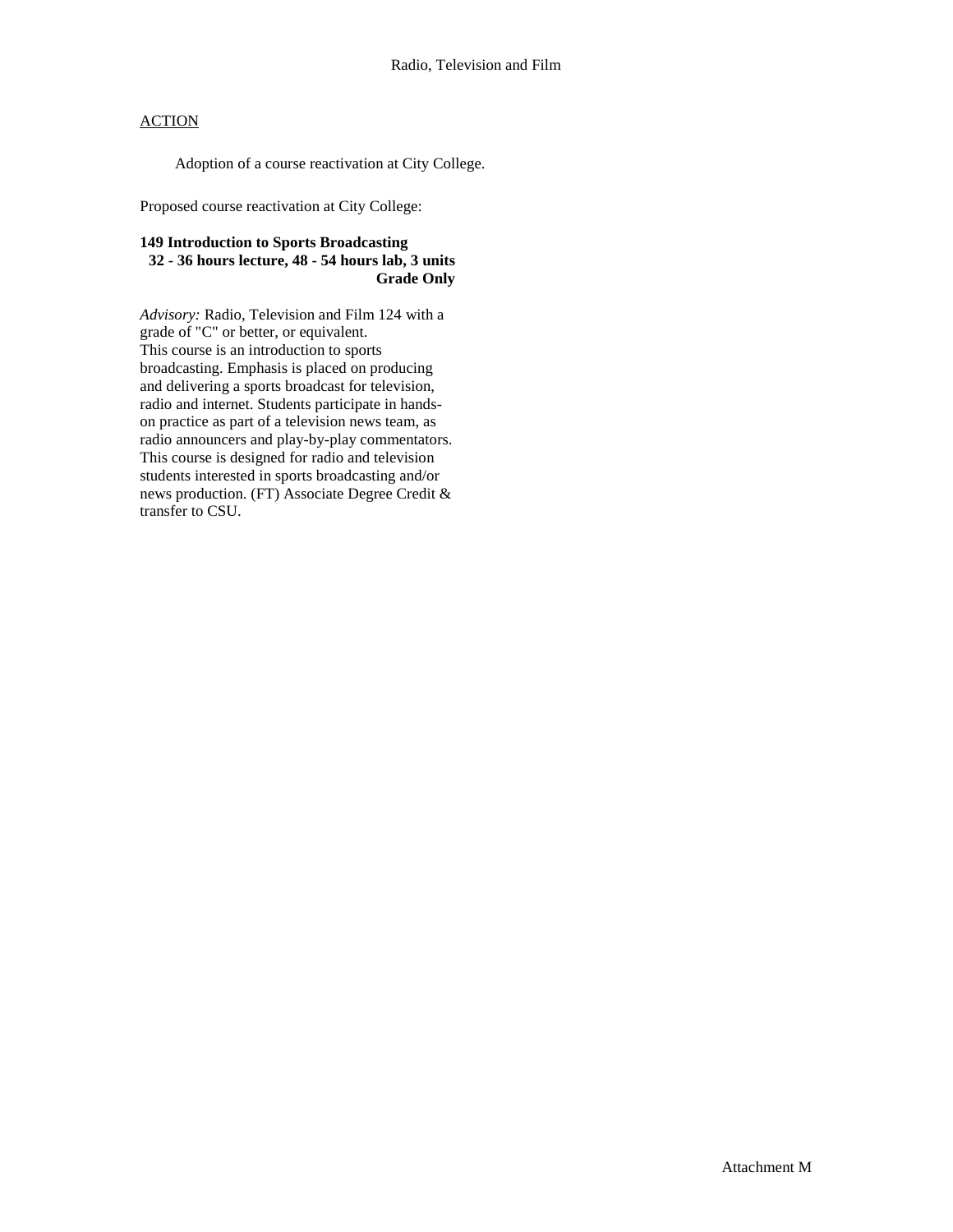Adoption of a course deactivation at Miramar College.

Proposed course deactivation at Miramar College:

### **349I Equipment Mechanic Work Experience 4 - hours other, 4 units Pass/No Pass**

*Corequisite:* Diesel Technology 100. *Advisory:* English 42 and English 43, each with a grade of "C" or better, or equivalent or Assessment Skill Level W4. *Limitation on Enrollment:* Student must be a state registered apprentice in this trade and concurrently enrolled in a related apprenticeship class.

This course consists of on-the-job learning experiences in the occupational field of equipment mechanics. Student must be an indentured equipment mechanic apprentice and currently enrolled in a related apprenticeship class. The combined maximum credit for all work experience courses from all disciplines may not exceed 16 units. Associate Degree Credit only and not Transferable.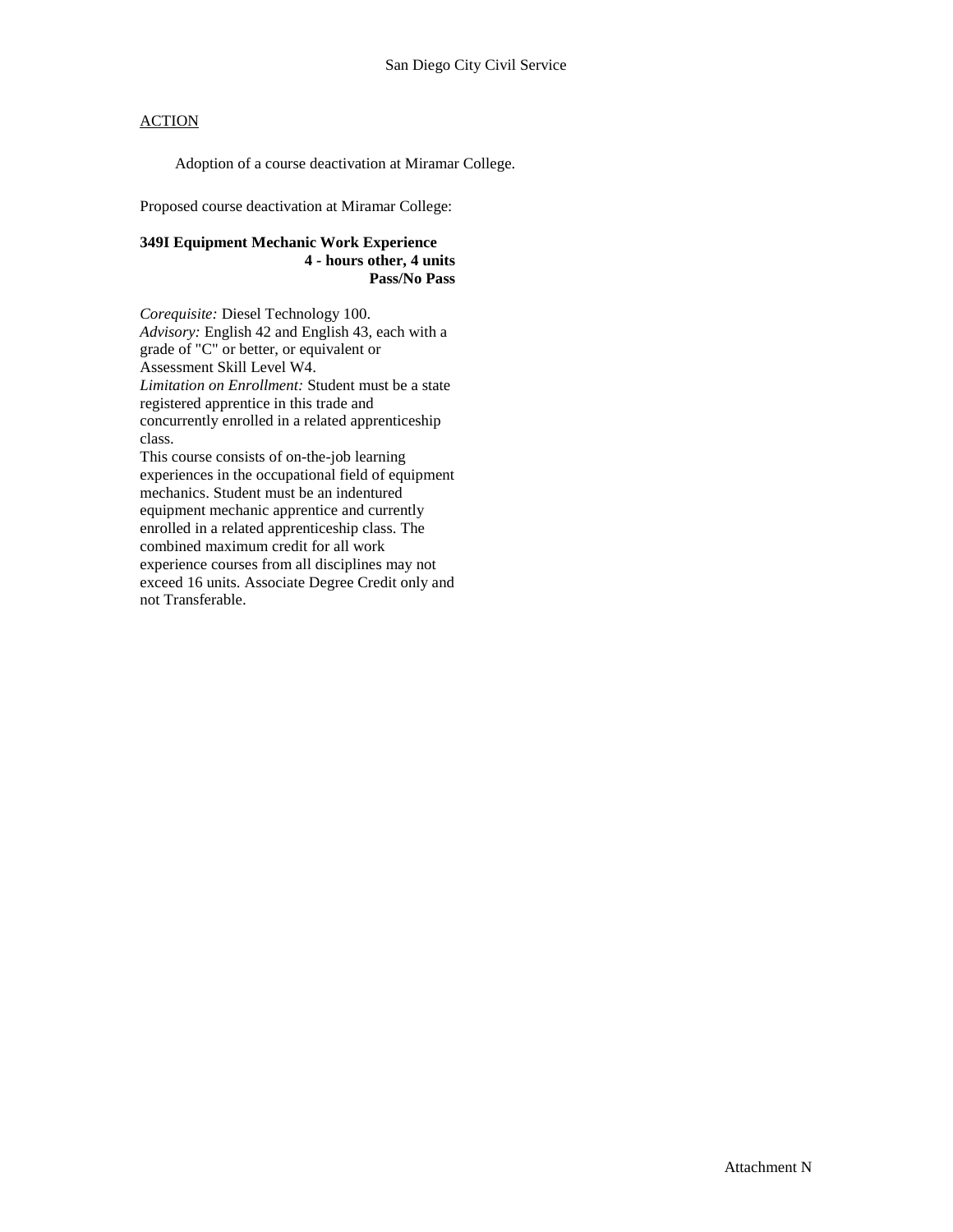Adoption of a new course at Mesa College.

Proposed new course at Mesa College:

## **290 Independent Study in Vietnamese 48 - 162 hours other, 1-3 units Pass/No Pass**

*Limitation on Enrollment:* Must obtain an Add Code from the instructor for enrollment. This course is for students who wish to conduct additional research, a special project, or learning activities in a specific discipline/subject area and is not intended to replace an existing course in the discipline. In this course students will have a written contract with their instructor for activities such as: preparing problem analysis, engaging in primary research, preparing reports, and meeting with the instructor at specific intervals. Associate Degree Credit & transfer to CSU.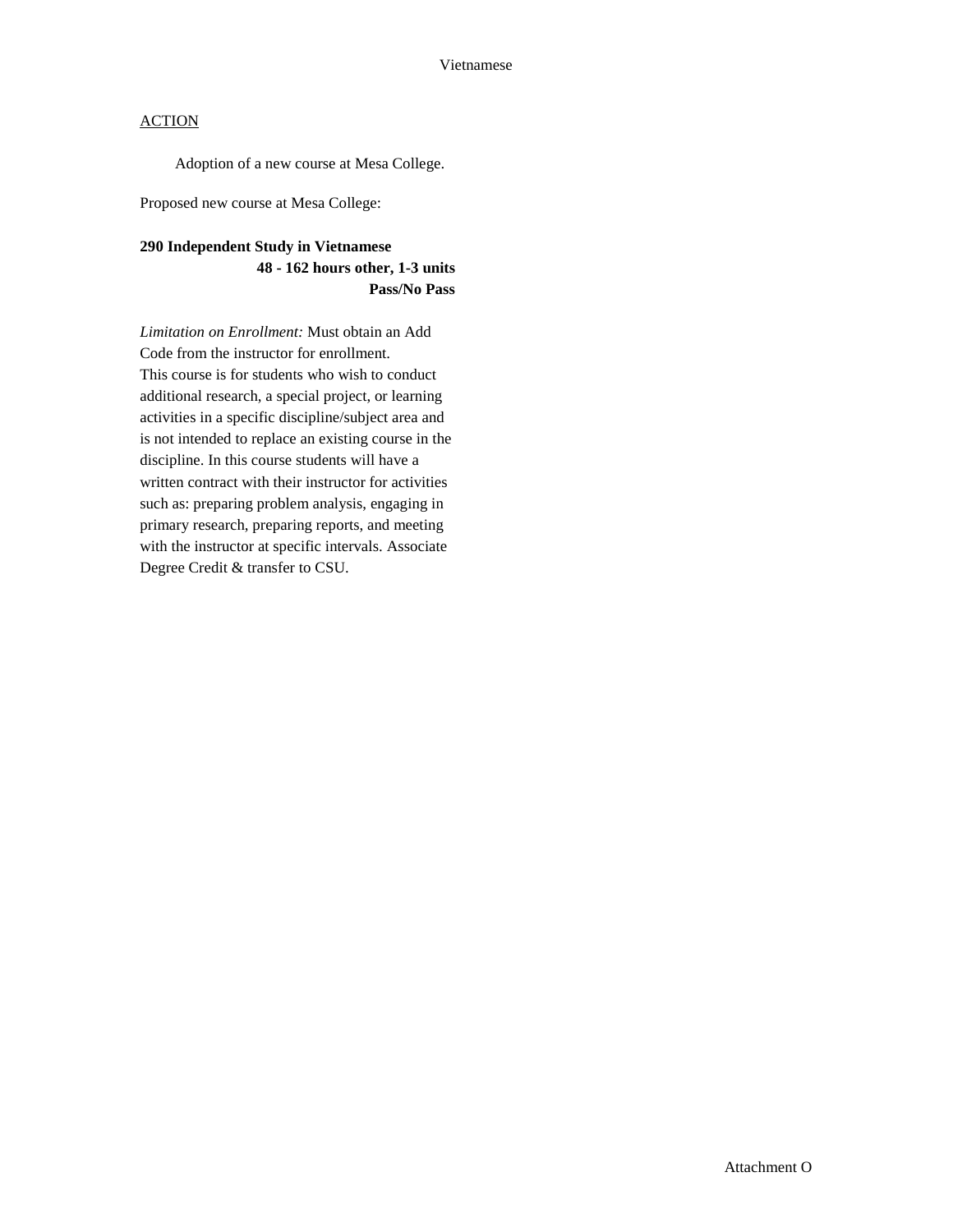Adoption of a program revision at Mesa College.

Proposed program revisions at Mesa College:

# **Certificate of Achievement ASL-American Sign Language-English Interpretation**

| <b>Courses Required for the Major:</b>    | <b>Units</b> |
|-------------------------------------------|--------------|
| AMSL 104 Introduction to Deaf Culture3    |              |
| AMSL 105 Implications of Deafness 3       |              |
| AMSL 108 Fingerspelling for Interpreters2 |              |
| AMSL 150 Introduction to Deaf Culture3    |              |
| AMSL 155 Implications of Deafness 3       |              |
| AMSL 205 Interpreting Skills I3           |              |
| AMSL 206 Interpreting Skills II 3         |              |
| AMSL 207 Sign-to-Voice Interpreting I 3   |              |
| AMSL 208 Sign-to-Voice Interpreting II3   |              |
| AMSL 209 Professional Aspects of          |              |
|                                           |              |
| AMSL 210 Introduction to Specialized      |              |
|                                           |              |
| <b>AMSL 214 American Sign Language</b>    |              |
|                                           |              |
| AMSL 225 Introduction to Linguistics of   |              |
|                                           |              |
| AMSL 276 Field Work in Interpreting3      |              |
|                                           |              |

**Total Units = 32 33**

# **Certificate of Achievement ASL-American Sign Language Studies**

| <b>Courses Required for the Major:</b><br><b>Units</b> |
|--------------------------------------------------------|
| AMSL 104 Introduction to Deaf Culture 3                |
| AMSL 105 Implications of Deafness3                     |
| AMSL 108 Fingerspelling for Interpreters2              |
| AMSL 115 American Sign Language Level I 4              |
| AMSL 115L American Sign Language I (Lab)1              |
| AMSL 116 American Sign Language Level II4              |
| AMSL 116L American Sign Language II (Lab) 1            |
| AMSL 150 Introduction to Deaf Culture 3                |
| AMSL 155 Implications of Deafness 3                    |
| <b>AMSL 214 American Sign Language</b>                 |
|                                                        |
| AMSL 215 American Sign Language Level III.4            |
| AMSL 215L American Sign Language III                   |
|                                                        |
| AMSL 216 American Sign Language Level                  |
|                                                        |
| AMSL 216L American Sign Language IV                    |
|                                                        |
| AMSL 225 Introduction to Linguistics of                |
|                                                        |

**Total Units = 31 32**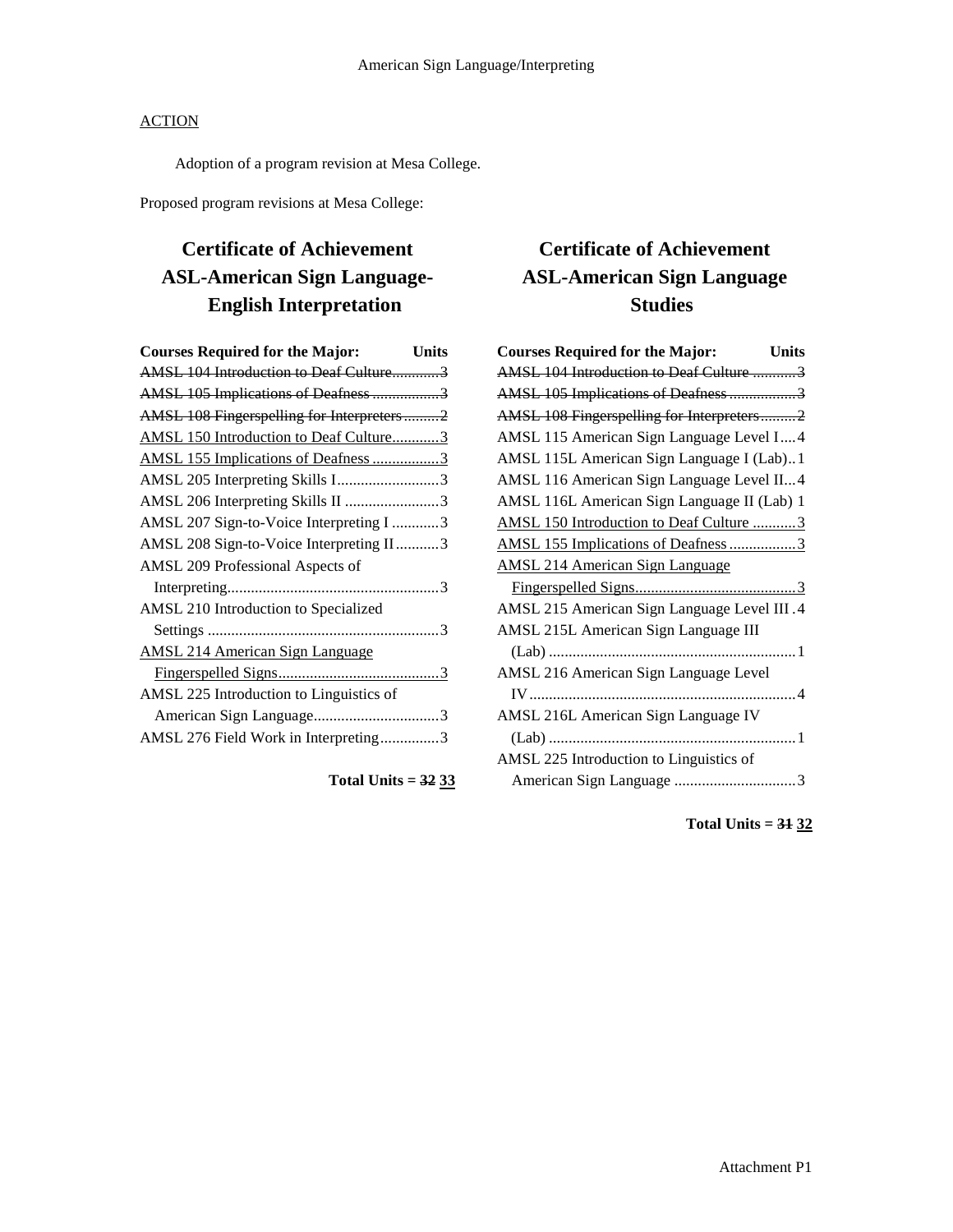# **Associate in Arts Degree ASL-American Sign Language-English Interpretation**

| <b>Courses Required for the Major:</b>    | Units |
|-------------------------------------------|-------|
| AMSL 104 Introduction to Deaf Culture3    |       |
| AMSL 105 Implications of Deafness 3       |       |
| AMSL 108 Fingerspelling for Interpreters2 |       |
| AMSL 150 Introduction to Deaf Culture3    |       |
| AMSL 155 Implications of Deafness 3       |       |
| AMSL 205 Interpreting Skills I3           |       |
| AMSL 206 Interpreting Skills II 3         |       |
| AMSL 207 Sign-to-Voice Interpreting I 3   |       |
| AMSL 208 Sign-to-Voice Interpreting II3   |       |
| AMSL 209 Professional Aspects of          |       |
|                                           |       |
| AMSL 210 Introduction to Specialized      |       |
|                                           |       |
| <b>AMSL 214 American Sign Language</b>    |       |
|                                           |       |
| AMSL 225 Introduction to Linguistics of   |       |
|                                           |       |
| AMSL 276 Field Work in Interpreting3      |       |

## **Total Units = 32 33**

# **Associate in Arts Degree ASL-American Sign Language Studies**

| <b>Courses Required for the Major:</b><br>Units |
|-------------------------------------------------|
| AMSL 104 Introduction to Deaf Culture 3         |
| AMSL 105 Implications of Deafness 3             |
| AMSL 108 Fingerspelling for Interpreters2       |
| AMSL 115 American Sign Language Level I 4       |
| AMSL 115L American Sign Language I (Lab)1       |
| AMSL 116 American Sign Language Level II4       |
| AMSL 116L American Sign Language II (Lab) 1     |
| AMSL 150 Introduction to Deaf Culture 3         |
| AMSL 155 Implications of Deafness 3             |
| <b>AMSL 214 American Sign Language</b>          |
|                                                 |
| AMSL 215 American Sign Language Level III .4    |
| AMSL 215L American Sign Language III            |
|                                                 |
| AMSL 216 American Sign Language Level           |
|                                                 |
| AMSL 216L American Sign Language IV             |
|                                                 |
| AMSL 225 Introduction to Linguistics of         |
|                                                 |

**Total Units = 31 32**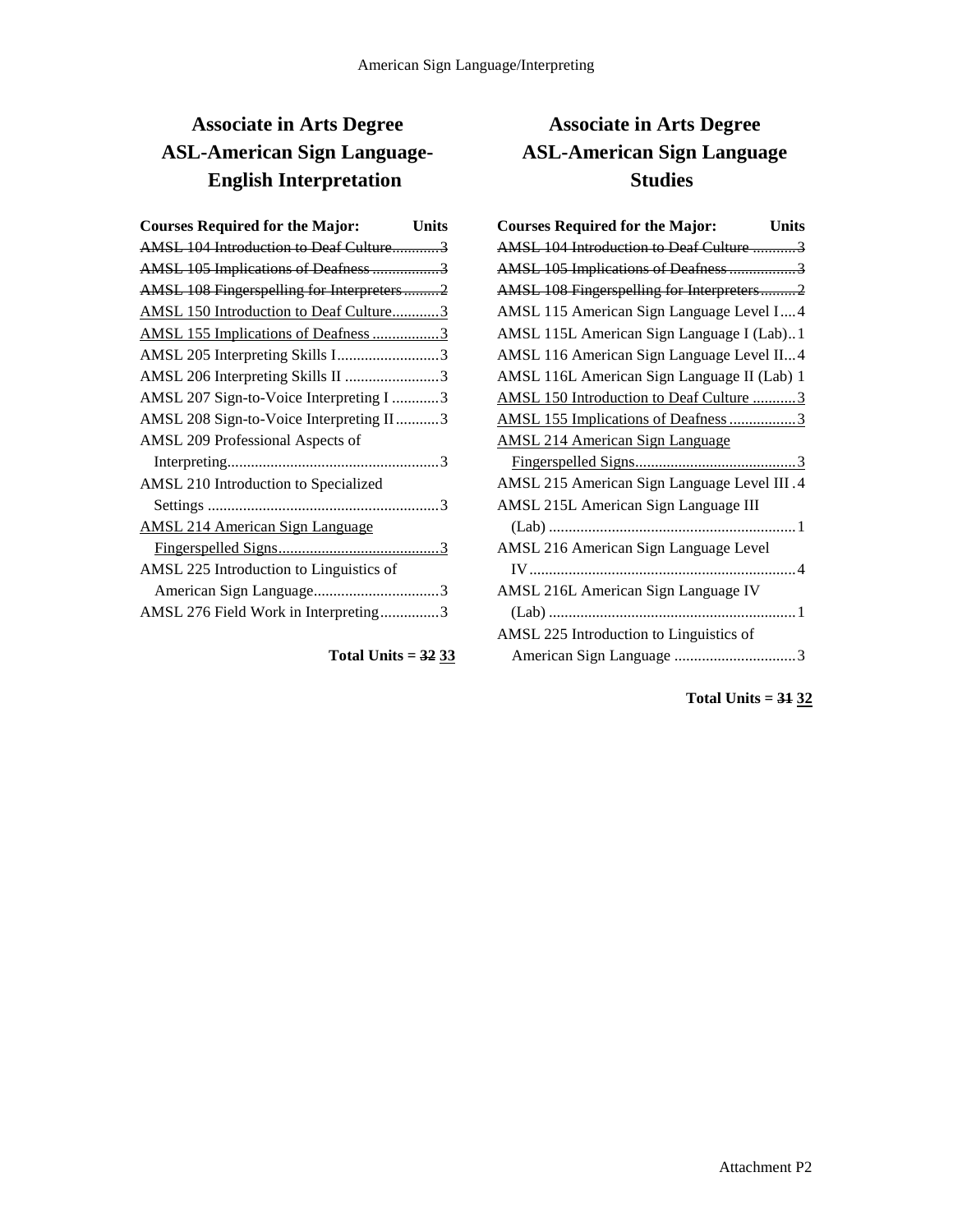Adoption of a program revision at Miramar College.

Proposed program revisions at Miramar College:

# **Certificate of Achievement Aviation Operations Professional Pilot Professional Piloting**

| <b>Courses Required for the Major:</b>             | Units |
|----------------------------------------------------|-------|
|                                                    |       |
| AVIA 101 Private Pilot Ground School3              |       |
| AVIA 101L Private Pilot Flight Lab 1               |       |
| AVIA 105 Introduction to Aviation and              |       |
|                                                    |       |
| AVIA 125 Aviation and Airport Management3          |       |
| <b>AVIA 128 Group Dynamics for High Risk</b>       |       |
|                                                    |       |
| AVIA 133 Human Factors in Aviation3                |       |
| AVIA 195 Instrument Ground School3                 |       |
| AVIA 195L Basic Instrument Flight Lab 1            |       |
| <b>AVIA 196L Advanced Instrument Flight Lab or</b> |       |
| AVIA 199 Instrument Ground School4                 |       |
| AVIA 201 Commercial Pilot Ground School3           |       |
| AVIA 278 Command, Leadership and Decision          |       |
|                                                    |       |

### **Select at least three units from the**

| following:                                       |
|--------------------------------------------------|
| AVIA 101L Private Pilot Flight Lab 1             |
| <b>AVIA 103 Private Pilot Knowledge Review1</b>  |
| AVIA 151 Helicopter Pilot Ground School3         |
| <b>AVIA 212 Flight Instructor Ground School4</b> |
| AVIA 228 Group Dynamics II 3                     |
| BUSE 119 Business Communications3                |
| <b>BUSE 140 Business Law and the Legal</b>       |
|                                                  |
| <b>BUSE 201 Business Organization and</b>        |
|                                                  |
| Total Units = $29-30$ 18-19                      |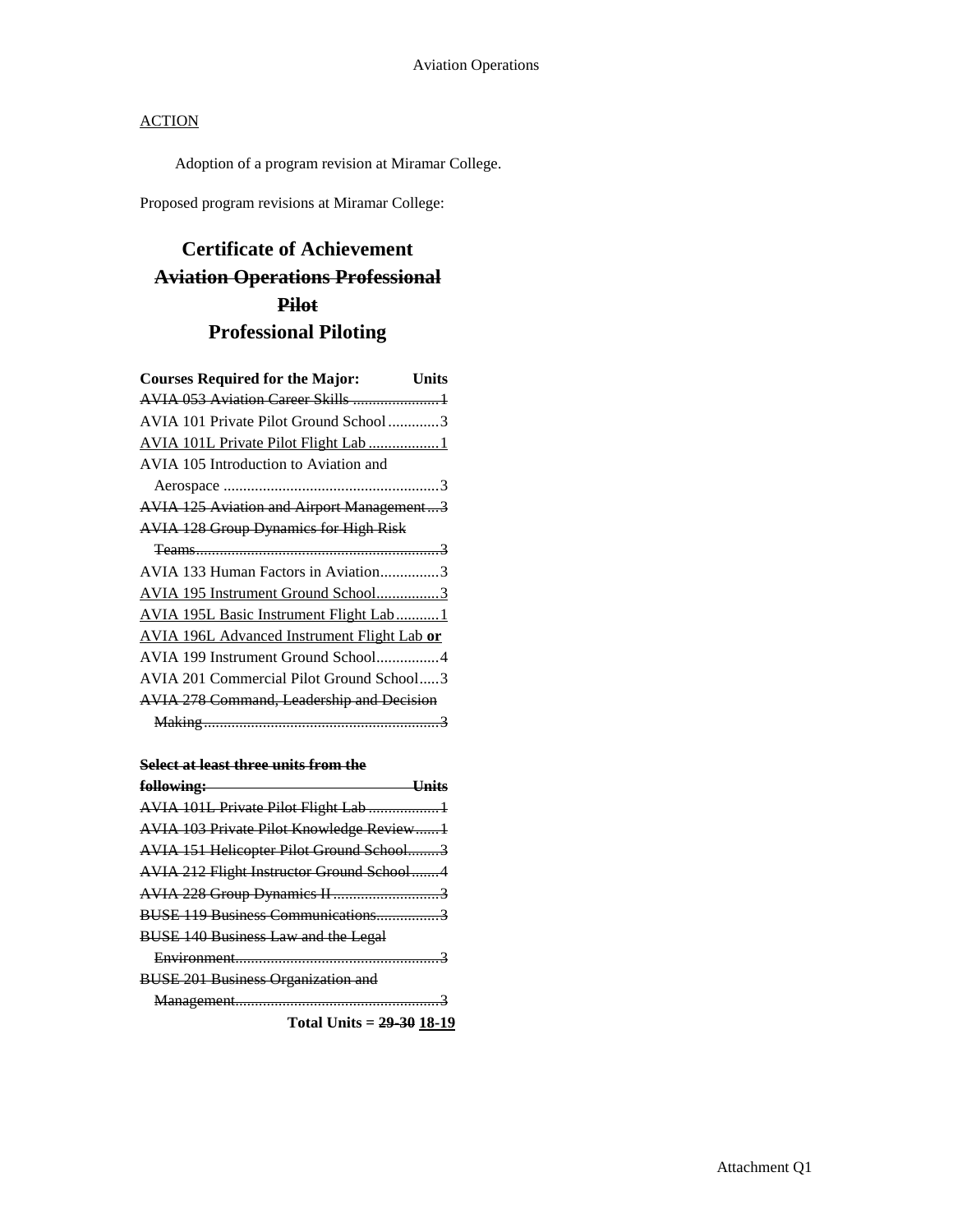# **Certificate of Performance Flight Instructor**

| <b>Courses Required for the Major:</b>                 | <b>Units</b> |
|--------------------------------------------------------|--------------|
| AVIA 133 Human Factors in Aviation3                    |              |
| AVIA 211 Flight Instructor Ground School 3             |              |
| <b>AVIA 211L Basic Visual Flight Instructor Lab. 1</b> |              |
| <b>AVIA 212 Flight Instructor Ground School4</b>       |              |

**Total Units = 7**

# **Certificate of Performance Instrument Pilot**

| <b>Courses Required for the Major:</b>      | <b>Units</b> |
|---------------------------------------------|--------------|
| AVIA 133 Human Factors in Aviation3         |              |
| AVIA 195 Instrument Ground School3          |              |
| AVIA 195L Basic Instrument Flight Lab1      |              |
| AVIA 196L Advanced Instrument Flight Lab or |              |
| AVIA 199 Instrument Ground School4          |              |

**Total Units = 7 8-11**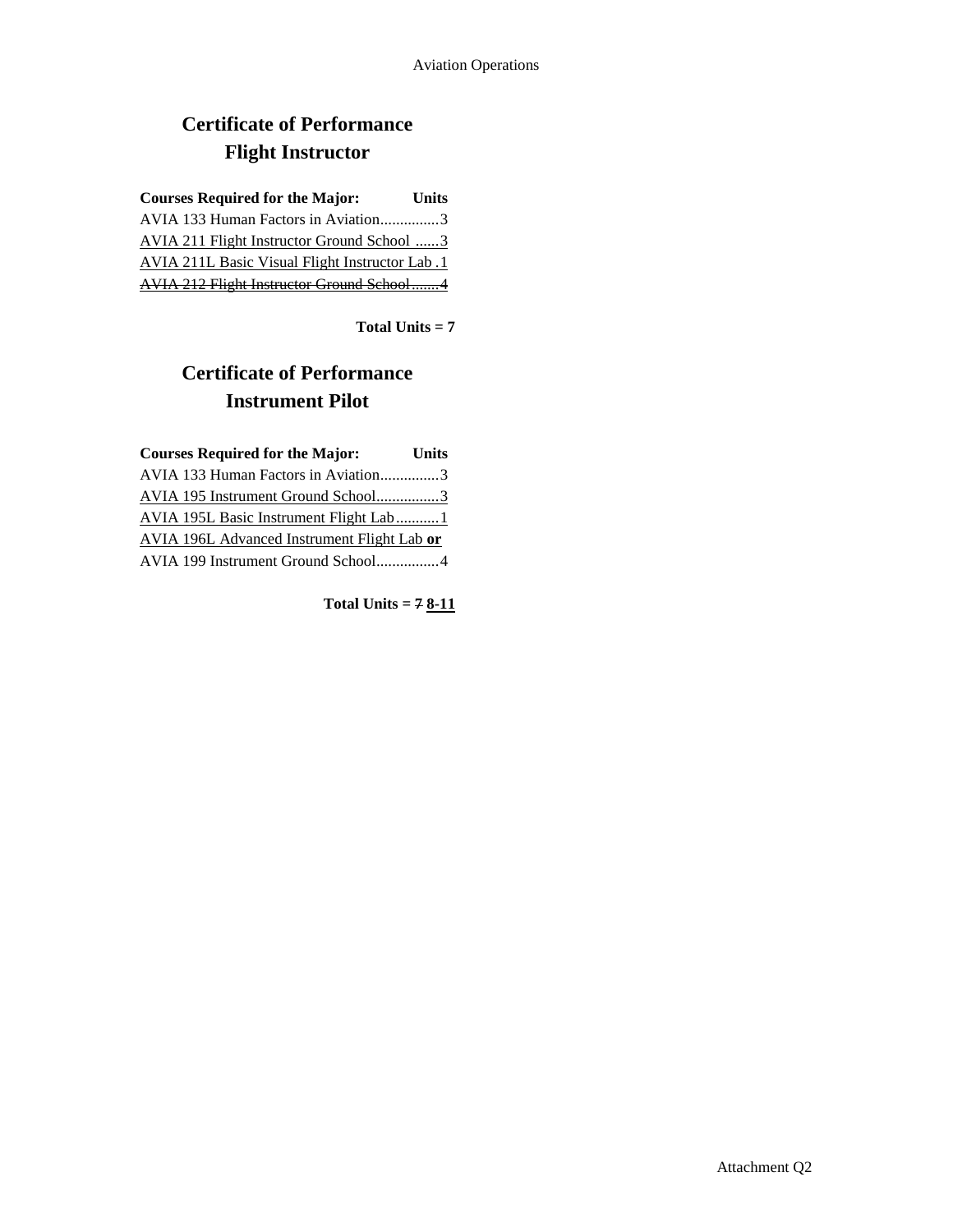# **Associate in Science Aviation Operations Management Aviation Business Administration**

| <b>Courses Required for the Major:</b>                  | Units |
|---------------------------------------------------------|-------|
|                                                         |       |
| AVIA 101 Private Pilot Ground School3                   |       |
| AVIA 105 Introduction to Aviation and                   |       |
|                                                         |       |
| AVIA 125 Aviation and Airport Management3               |       |
| <b>AVIA 128 Group Dynamics for High Risk</b>            |       |
|                                                         |       |
| AVIA 133 Human Factors in Aviation3                     |       |
| <b>AVIA 195 Basic Instrument Flight Procedures3</b>     |       |
| <b>AVIA 196 Basic Instrument Flight Lab 1</b>           |       |
| <b>AVIA 225 Introduction to Commercial Airline</b>      |       |
|                                                         |       |
| <b>AVIA 278 Command, Leadership and Decision</b>        |       |
|                                                         |       |
| BUSE 119 Business Communications3                       |       |
| <i>Private Pilot certificate satisfies the AVIA 195</i> |       |
| and 196 requirement.                                    |       |
| FAA-issued Private Pilot certificate satisfies the      |       |
| AVIA 101 requirement.                                   |       |
|                                                         |       |

## S**elect one of the following**

| leadership/management related courses: Units |
|----------------------------------------------|
| <b>AVIA 128 Group Dynamics for High Risk</b> |
|                                              |
| ADJU 205 Leadership Theory and Practice 3    |
| <b>BUSE 201 Business Organization and</b>    |
|                                              |

## **Select one of the following Business**

| information systems related courses: Units  |  |
|---------------------------------------------|--|
|                                             |  |
|                                             |  |
| CISC 181 Principles of Information Systems4 |  |

# **Select one of the following business economics related courses: Units**

|  | ECON 121 Principles of Microeconomics 3 |  |
|--|-----------------------------------------|--|

| Select at least an additional three units from      |
|-----------------------------------------------------|
| the following:<br><b>Units</b>                      |
| AVIA 101L Private Pilot Flight Lab  1               |
| AVIA 103 Private Pilot Knowledge Review1            |
|                                                     |
| <b>AVIA 128 Group Dynamics for High Risk</b>        |
|                                                     |
| AVIA 151 Helicopter Pilot Ground School 3           |
| AVIA 212 Flight Instructor Ground School4           |
| AVIA 228 Group Dynamics II3                         |
| AVIA 270 Work Experience1-4                         |
| <b>AVIA 277D Aviation Service Learning -- on</b>    |
|                                                     |
| ACCT 116A Financial Accounting4                     |
| <b>ACCT 116B Managerial Accounting4</b>             |
| ADJU 205 Leadership Theory and Practice3            |
| BUSE 119 Business Communications 3                  |
| BUSE 140 Business Law and the Legal                 |
|                                                     |
| <b>BUSE 201 Business Organization and</b>           |
|                                                     |
|                                                     |
|                                                     |
| CISC 181 Principles of Information Systems4         |
| <b>ECON 120 Principles of Macroeconomics 3</b>      |
| ECON 121 Principles of Microeconomics 3             |
| Courses must be taken for a letter grade if used to |
| satisfy degree requirements.                        |

**Total Units = 29 27-30**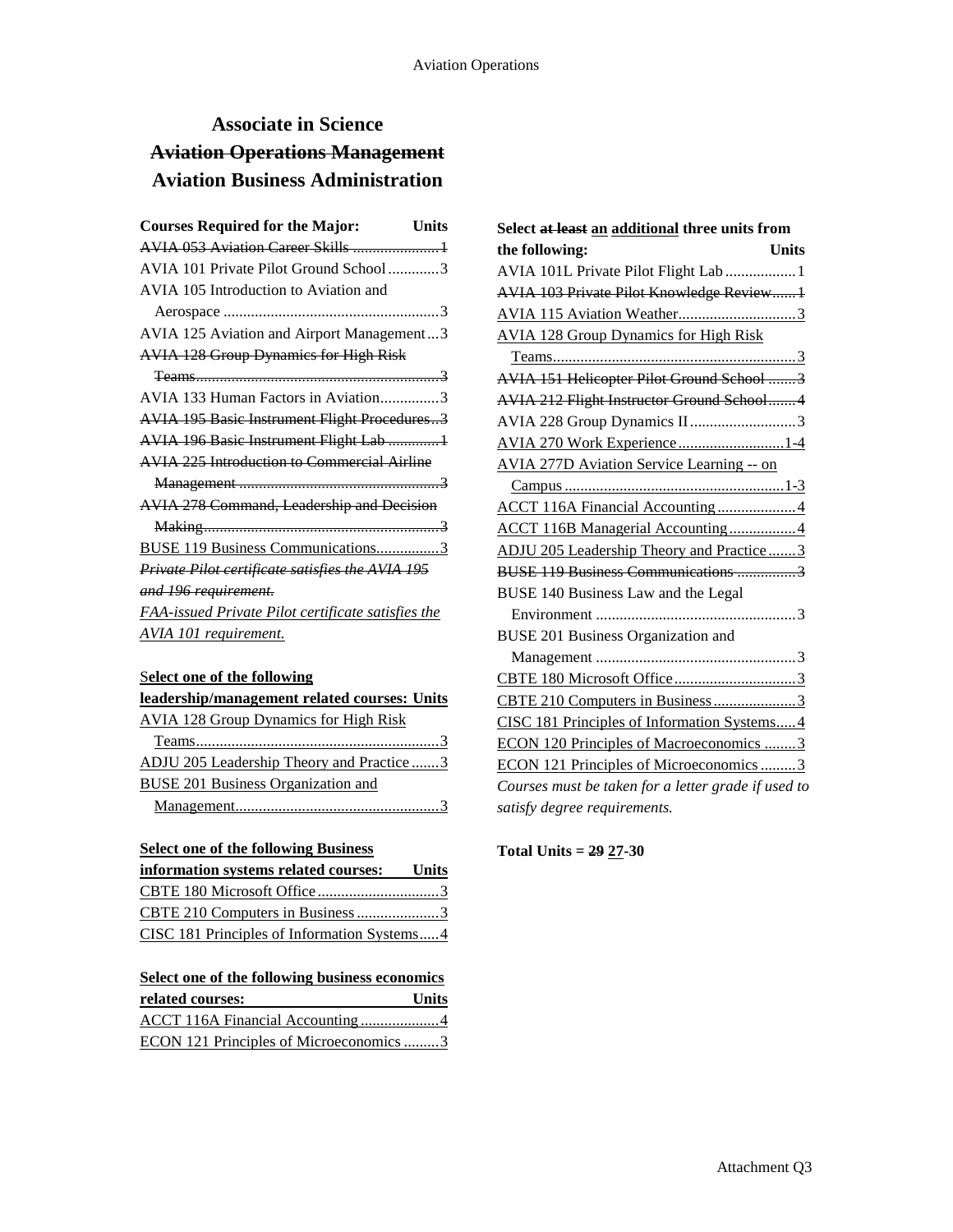# **Associate in Science Degree Aviations Operations Professional Pilot Professional Aeronautics**

| <b>Courses Required for the Major:</b>                | Units        |
|-------------------------------------------------------|--------------|
| AVIA 053 Aviation Career Skills  1                    |              |
| AVIA 101 Private Pilot Ground School3                 |              |
| AVIA 101L Private Pilot Flight Lab 1                  |              |
| AVIA 105 Introduction to Aviation and                 |              |
|                                                       |              |
| <b>AVIA 125 Aviation and Airport Management3</b>      |              |
| <b>AVIA 128 Group Dynamics for High Risk</b>          |              |
|                                                       |              |
| AVIA 133 Human Factors in Aviation3                   |              |
| <b>AVIA 195 Basic Instrument Flight Procedures3</b>   |              |
| <b>AVIA 195L Basic Instrument Flight Lab1</b>         |              |
| AVIA 196L Advanced Instrument Flight Lab or           |              |
| AVIA 199 Instrument Ground School4                    |              |
| AVIA 201 Commercial Pilot Ground School3              |              |
| <b>AVIA 278 Command, Leadership and Decision</b>      |              |
|                                                       |              |
| Select one of the following aviation breadth          |              |
| courses:                                              | Units        |
| <b>AVIA 125 Aviation and Airport Management3</b>      |              |
| <b>AVIA 128 Group Dynamics for High Risk</b>          |              |
|                                                       |              |
| AVIA 151 Helicopter Pilot Ground School3              |              |
| <b>AVIA 211 Flight Instructor Ground School and</b>   |              |
| <b>AVIA 211L Basic Visual Flight Instructor Lab.1</b> |              |
|                                                       |              |
| Select one of the following physical science          |              |
|                                                       |              |
| Units<br>courses:                                     |              |
|                                                       |              |
|                                                       |              |
|                                                       |              |
|                                                       |              |
|                                                       |              |
|                                                       |              |
| Select at least an additional three units from        |              |
| the following:                                        | <b>Units</b> |

| AVIA 101L Private Pilot Flight Lab 1     |  |
|------------------------------------------|--|
| AVIA 103 Private Pilot Knowledge Review1 |  |

| <b>AVIA 125 Aviation and Airport Management3</b>         |
|----------------------------------------------------------|
| <b>AVIA 128 Group Dynamics for High Risk</b>             |
|                                                          |
| AVIA 151 Helicopter Pilot Ground School 3                |
| <b>AVIA 211 Flight Instructor Ground School3</b>         |
| <b>AVIA 211L Basic Visual Flight Instructor Lab 1</b>    |
| AVIA 212 Flight Instructor Ground School4                |
| <b>AVIA 215L Basic Instrument Flight Instructor</b>      |
|                                                          |
| <b>AVIA 216L Advanced Instrument Flight</b>              |
|                                                          |
| AVIA 228 Group Dynamics II3                              |
| AVIA 270 Work Experience1-4                              |
| <b>AVIA 277D Aviation Service Learning -- on</b>         |
|                                                          |
| ACCT 116A Financial Accounting4                          |
| ADJU 205 Leadership Theory and Practice3                 |
| BUSE 119 Business Communications 3                       |
| <b>BUSE 140 Business Law and the Legal</b>               |
|                                                          |
| <b>BUSE 201 Business Organization and</b>                |
|                                                          |
| ECON 121 Principles of Microeconomics 3                  |
|                                                          |
|                                                          |
|                                                          |
| Courses must be taken for a letter grade if used to      |
|                                                          |
| satisfy degree requirements.                             |
| FAA-issued Private Pilot certificate satisfies the       |
| AVIA 101 and 101L requirements.                          |
| FAA-issued Instrument Pilot certificate satisfies        |
| the AVIA 195, 195L, and 196L requirements.               |
| <b>FAA-issued Commercial Pilot certificate satisfies</b> |
| <u>the AVIA 201 requirement.</u>                         |
| <b>Students satisfying requirements via FAA</b>          |
| certificates may need to complete alternate              |
| coursework approved by the department in order           |
| to satisfy the requirement for 18 units in the           |

## **Total Units = 29-30 27-33**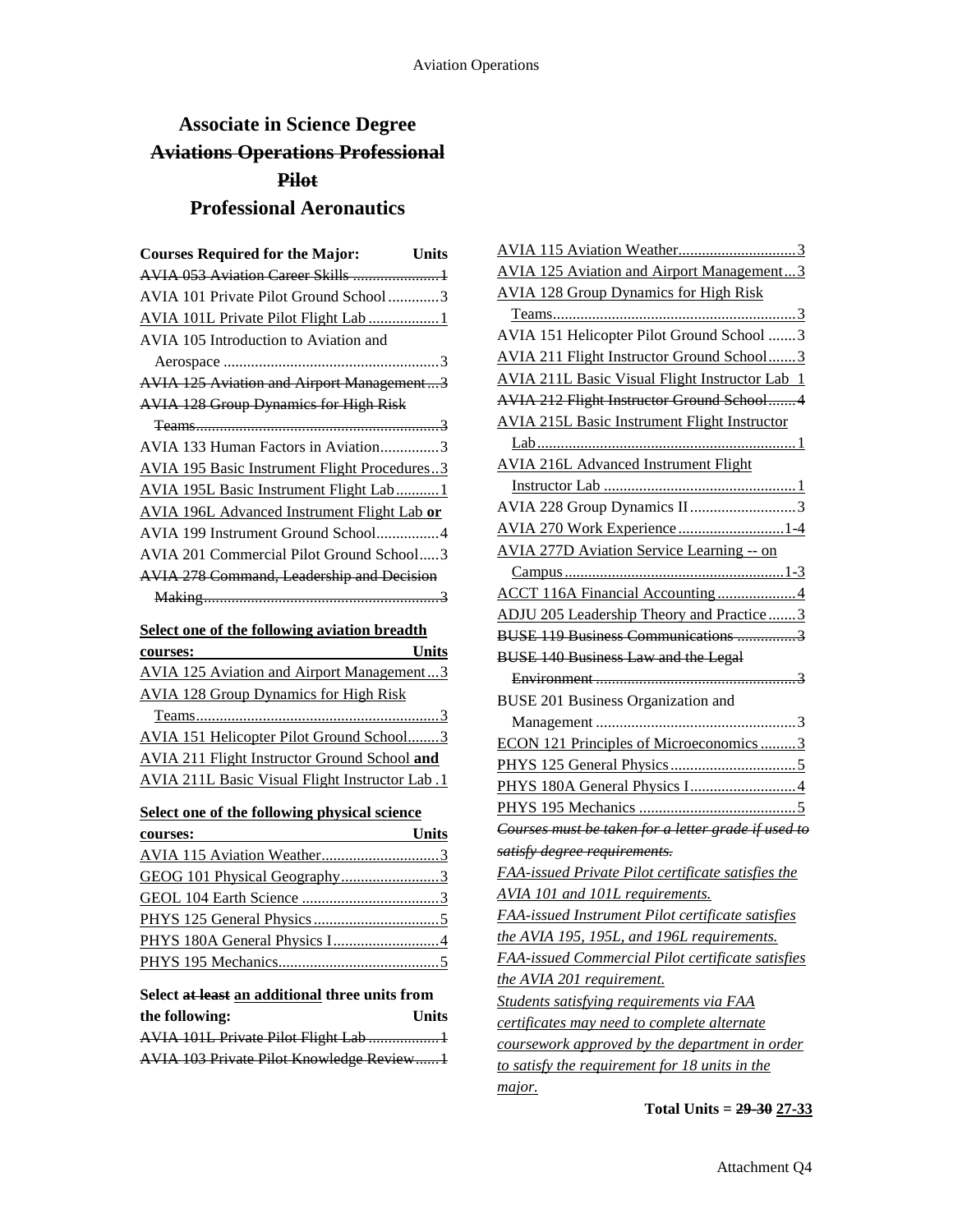Adoption of a program revision at City College.

Proposed program revision at City College:

# **Associate in Arts Psychology Emphasis**

| <b>Courses Required for the Major:</b>    | <b>Units</b> |
|-------------------------------------------|--------------|
| PSYC 101 General Psychology3              |              |
|                                           |              |
| PSYC 258 Behavioral Science Statistics or |              |
| MATH 119 Elementary Statistics3           |              |
| PSYC 260 Introduction to Physiological    |              |
|                                           |              |
|                                           |              |

| Select two courses from the following: Units |  |
|----------------------------------------------|--|
| PSYC 137 Human Sexual Behavior3              |  |
| PSYC 166 Introduction to Social Psychology3  |  |
| PSYC 230 Psychology of Lifespan              |  |
|                                              |  |
| PSYC 245 Abnormal Psychology 3               |  |
| PSYC 255 Introduction to Psychological       |  |
|                                              |  |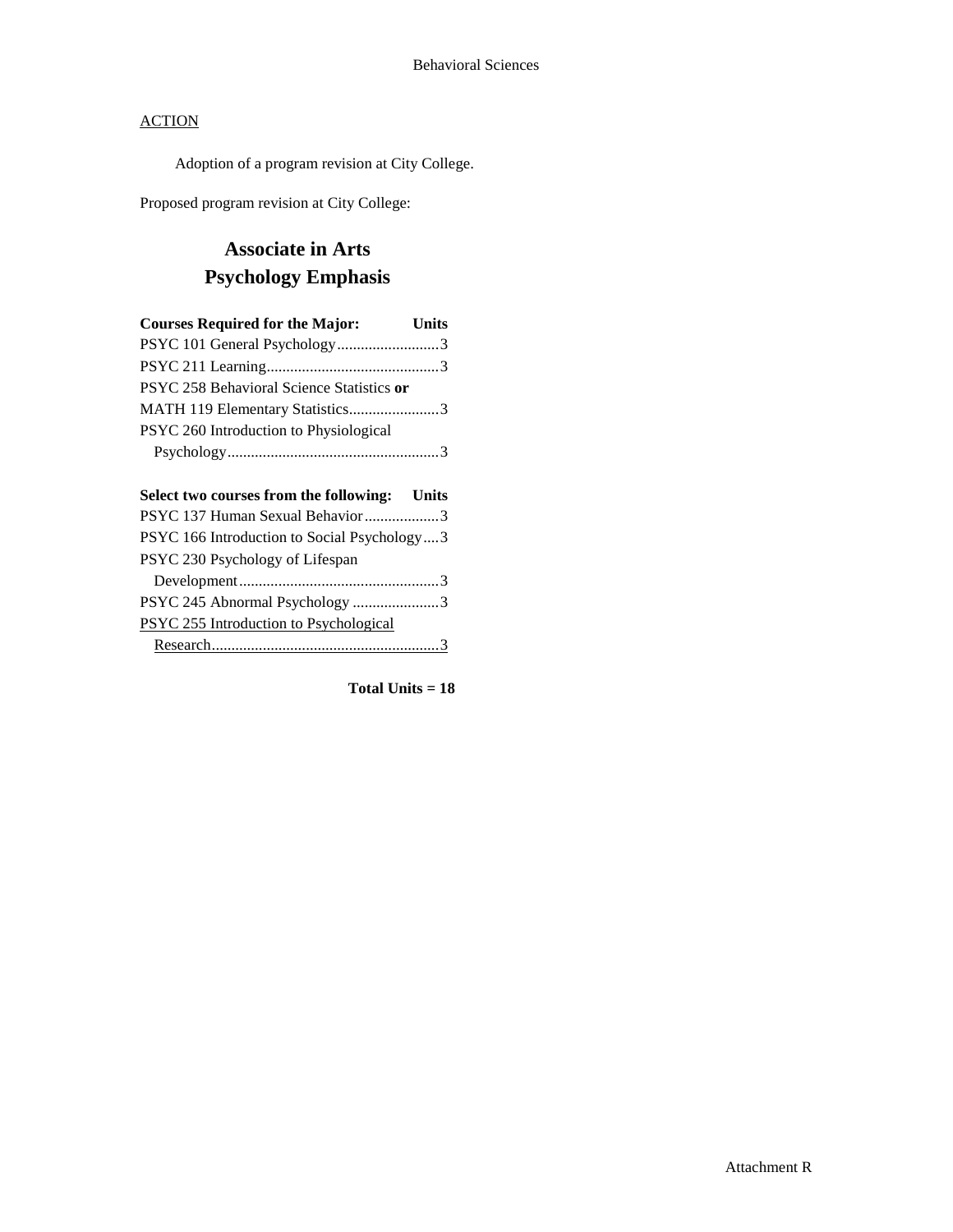Adoption of a program revision at Mesa College.

Proposed program revision at Mesa College:

# **Certificate of Achievement Teacher**

| <b>Courses Required for the Major:</b>    | <b>Units</b> |
|-------------------------------------------|--------------|
| CHIL 101 Human Growth and Development3    |              |
| CHIL 111 Curriculum: Music/Motor Skills 3 |              |
|                                           |              |
| CHIL 131 Curriculum: Language/Science 3   |              |
| CHIL 141 The Child, Family and Community3 |              |
|                                           |              |
| CHIL 180 Nutrition, Health and Safety for |              |
|                                           |              |
| CHIL 275 Supervised Field Study1-3        |              |

## **Concurrent Enrollment in**

| $(5-7$ units total)               | <b>Units</b> |
|-----------------------------------|--------------|
| CHIL 270 Work Experience or       |              |
| CHIL 275 Supervised Field Study24 |              |

### **Select one of the following three options: Units**

| CHIL 165 Children With Special Needs or   |  |
|-------------------------------------------|--|
| CHIL 175 Infant-Toddler Growth and        |  |
| Development or                            |  |
| CHIL 160 Observing and Understanding      |  |
| Children and                              |  |
| CHIL 161 Observations and Issues in Child |  |
|                                           |  |

**Total Units = 26-29 25-28**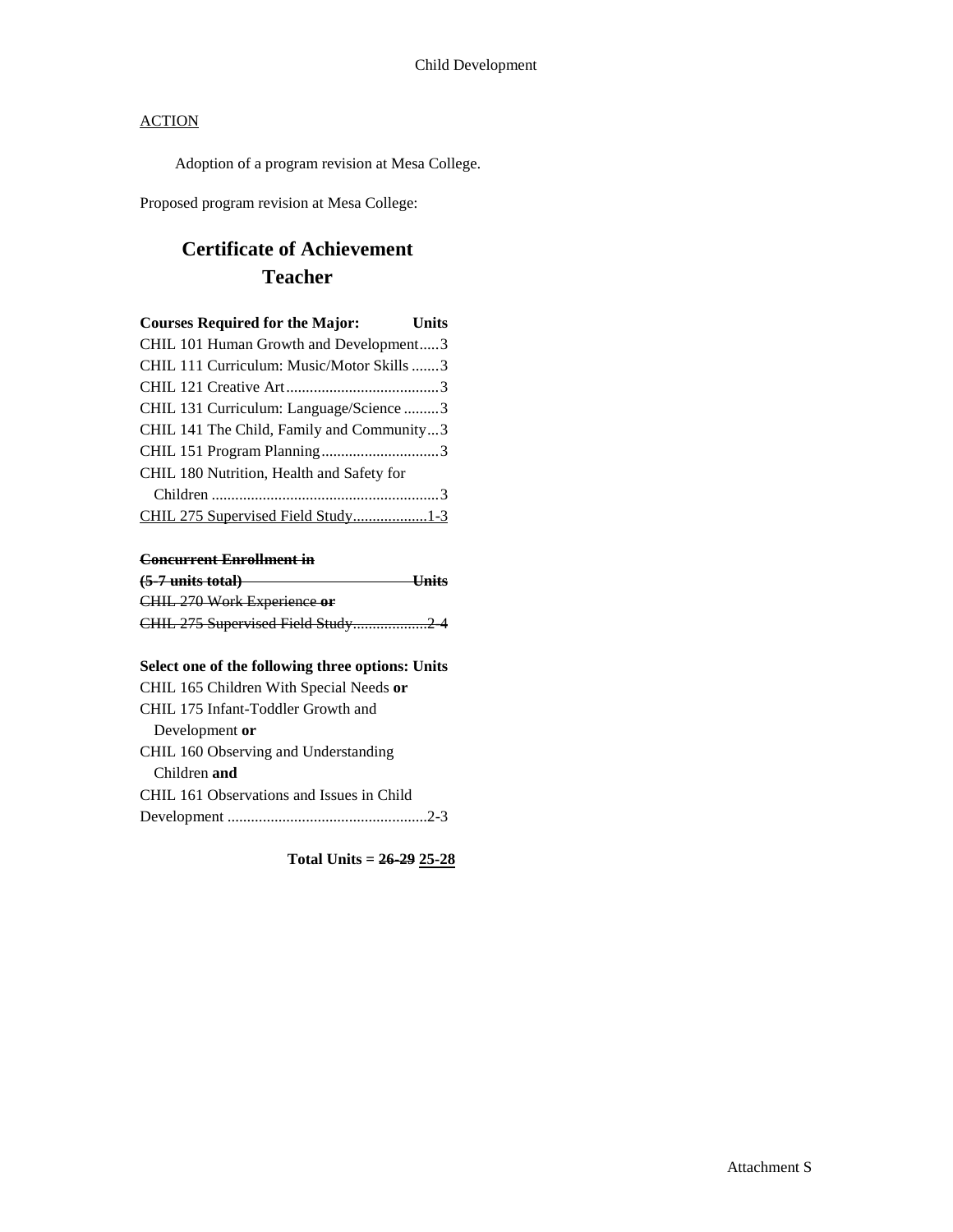Adoption of a program revision at Miramar College.

Proposed program revision at Miramar College:

# **Certificate of Achievement Master Teacher**

| <b>Courses Required for the Major:</b>         | <b>Units</b> |
|------------------------------------------------|--------------|
| CHIL 101 Human Growth and Development3         |              |
| CHIL 111 Curriculum: Music/Motor Skills3       |              |
|                                                |              |
| CHIL 131 Curriculum: Language/Science 3        |              |
| CHIL 141 The Child, Family and Community3      |              |
| CHIL 180 Nutrition, Health and Safety for      |              |
|                                                |              |
|                                                |              |
| And: Select one of the following three options |              |

| And, befeel one of the following three options    |
|---------------------------------------------------|
| that is not part of your specialization (see      |
| specialization listed below) to complete the      |
| minimum 24 unit core requirement:<br><b>Units</b> |
| CHIL 160 Observing and Understanding              |
| Children and                                      |
| CHIL 161 Observations and Issues in Child         |
| Development or                                    |
| CHIL 165 Children With Special Needs or           |
| CHIL 175 Infant-Toddler Growth and                |
|                                                   |

| And:<br>Units                                     |
|---------------------------------------------------|
| CHIL 215 Adult Supervision and Mentoring in       |
|                                                   |
| And:<br>Units                                     |
| CHIL 270 Work Experience or                       |
|                                                   |
| Note: Must select 2-4 units in CHIL 270 or 275.   |
| Select one of the following specializations for a |
| total of 6-7 units:                               |
| <b>Guiding Young Children:</b><br>Units           |

| CHIL 160 Observing and Understanding |  |
|--------------------------------------|--|
|                                      |  |

| CHIL 161 Observations and Issues in Child      |
|------------------------------------------------|
|                                                |
| CHIL 162 Observing and Guiding Child           |
|                                                |
|                                                |
| <b>Or-Special Needs:</b><br>Units              |
| CHIL 165 Children With Special Needs 3         |
| CHIL 166 Special Needs Curriculum3             |
|                                                |
| Or-School Age:<br>Units                        |
| CHIL 152 School Age Program Planning and       |
| <b>CHIL 185 Computer Usage with Young</b>      |
|                                                |
| MATH 210A Concepts of Elementary School        |
| Mathematics I or                               |
| MUSI 110 Music for Elementary School           |
|                                                |
| PHYE 240 Physical Education in the Elementary  |
|                                                |
|                                                |
| Or-Infant/Toddler:<br><b>Units</b>             |
| CHIL 175 Infant-Toddler Growth and             |
|                                                |
| CHIL 176 Principles of Infant/Toddler          |
|                                                |
|                                                |
| <b>Units</b><br><b>Or-Family Life</b>          |
| CHIL 160 Observing and Understanding           |
|                                                |
| CHIL 161 Observations and Issues in Child      |
|                                                |
| CHIL 188 Violence in the Lives of Children and |
|                                                |
|                                                |

### **Total Units = 35-39**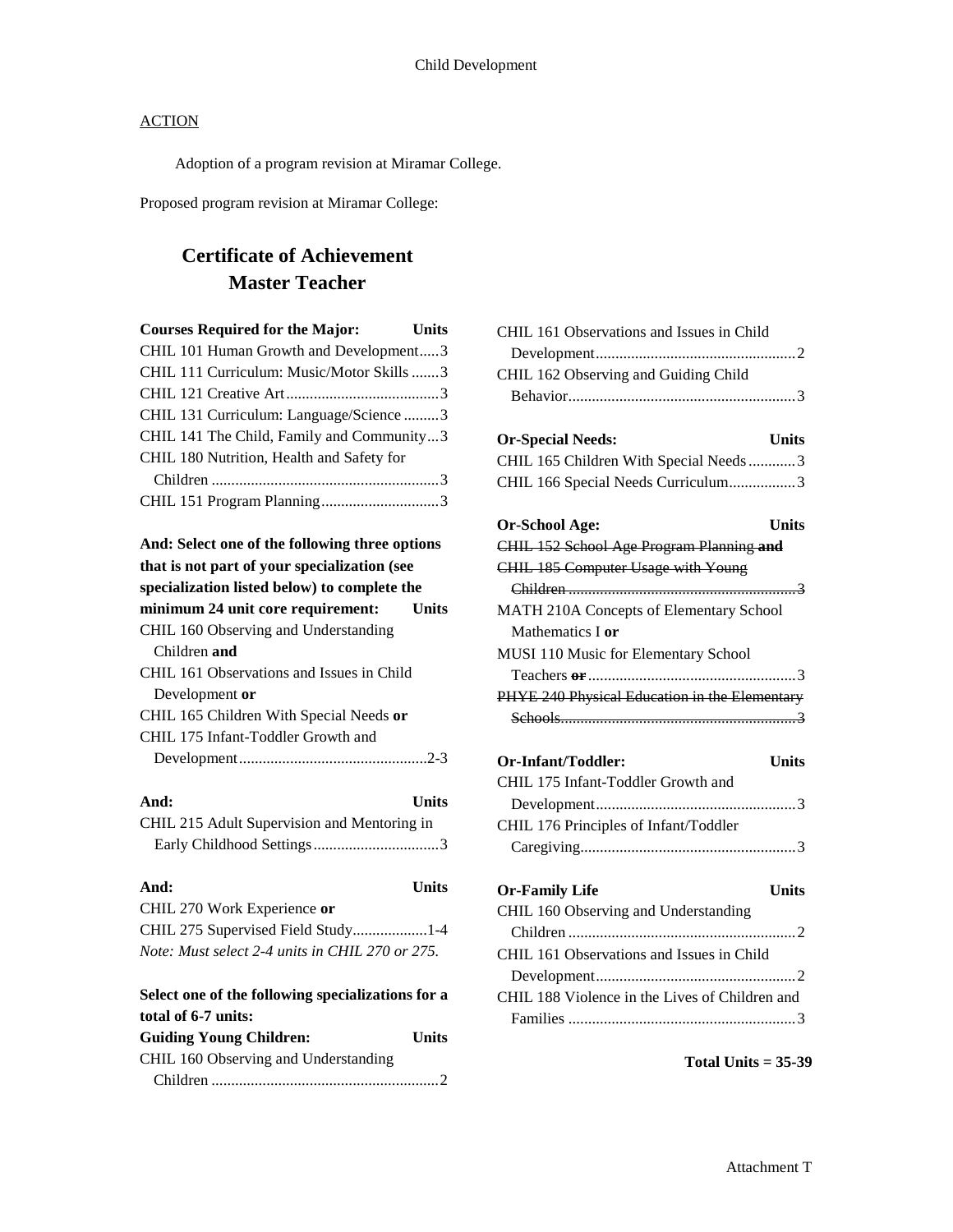Adoption of a new program at City College.

Proposed new program at City College:

## **Certificate of Achievement Documentary Film**

| <b>Courses Required for the Major:</b>        | <b>Units</b> |
|-----------------------------------------------|--------------|
| RTVF 110 Introduction to Scriptwriting3       |              |
| RTVF 160 Introduction to Cinema3              |              |
| Select nine units from the following:         | <b>Units</b> |
| RTVC 111 Production for On Location           |              |
|                                               |              |
| RTVF 112 Documentary Film Production 3        |              |
| RTVF 124 Electronic Field Production3         |              |
| RTVF 126 Art Direction for Film and           |              |
|                                               |              |
| RTVF 128 Lighting for Television and Film3    |              |
| DMPR 153 Introduction to Nonlinear Editing or |              |
| DMPR 155 Advanced Nonlinear Editing3          |              |
| RTVF 167 Motion Picture Production 3          |              |
| RTVF 290 Independent Study 1-3                |              |
|                                               |              |

**Total Units = 15**

## **Certificate of Performance Documentary Film**

| <b>Courses Required for the Major:</b> | <b>Units</b> |
|----------------------------------------|--------------|
| RTVF 160 Introduction to Cinema3       |              |

| Select six units from the following:<br><b>Units</b> |
|------------------------------------------------------|
| RTVF 110 Introduction to Scriptwriting3              |
| RTVF 111 Production for On Location                  |
|                                                      |
| RTVF 112 Documentary Film Production 3               |
| RTVF 126 Art Direction for Film and                  |
|                                                      |
| RTVF 128 Lighting for Television and Film3           |
| DMPR 153 Introduction to Nonlinear Editing or        |
| DMPR 155 Advanced Nonlinear Editing3                 |
| RTVF 167 Motion Picture Production 3                 |
|                                                      |

### **Total Units = 9**

# **Associate in Science Documentary Film Area of Specialization**

| <b>Courses Required for the Major:</b>  | Units |
|-----------------------------------------|-------|
| RTVF 100 Introduction To Radio and      |       |
| Television or                           |       |
| <b>JOUR 202 Introduction to Mass</b>    |       |
| Communication or                        |       |
| DJRN 100 Mass Media in the Digital Age3 |       |
|                                         |       |
| RTVF 118 Television Studio Operations 3 |       |
| RTVF 140 Radio and TV Newswriting3      |       |
| RTVF 160 Introduction to Cinema3        |       |
|                                         |       |

### **Complete the following courses in the**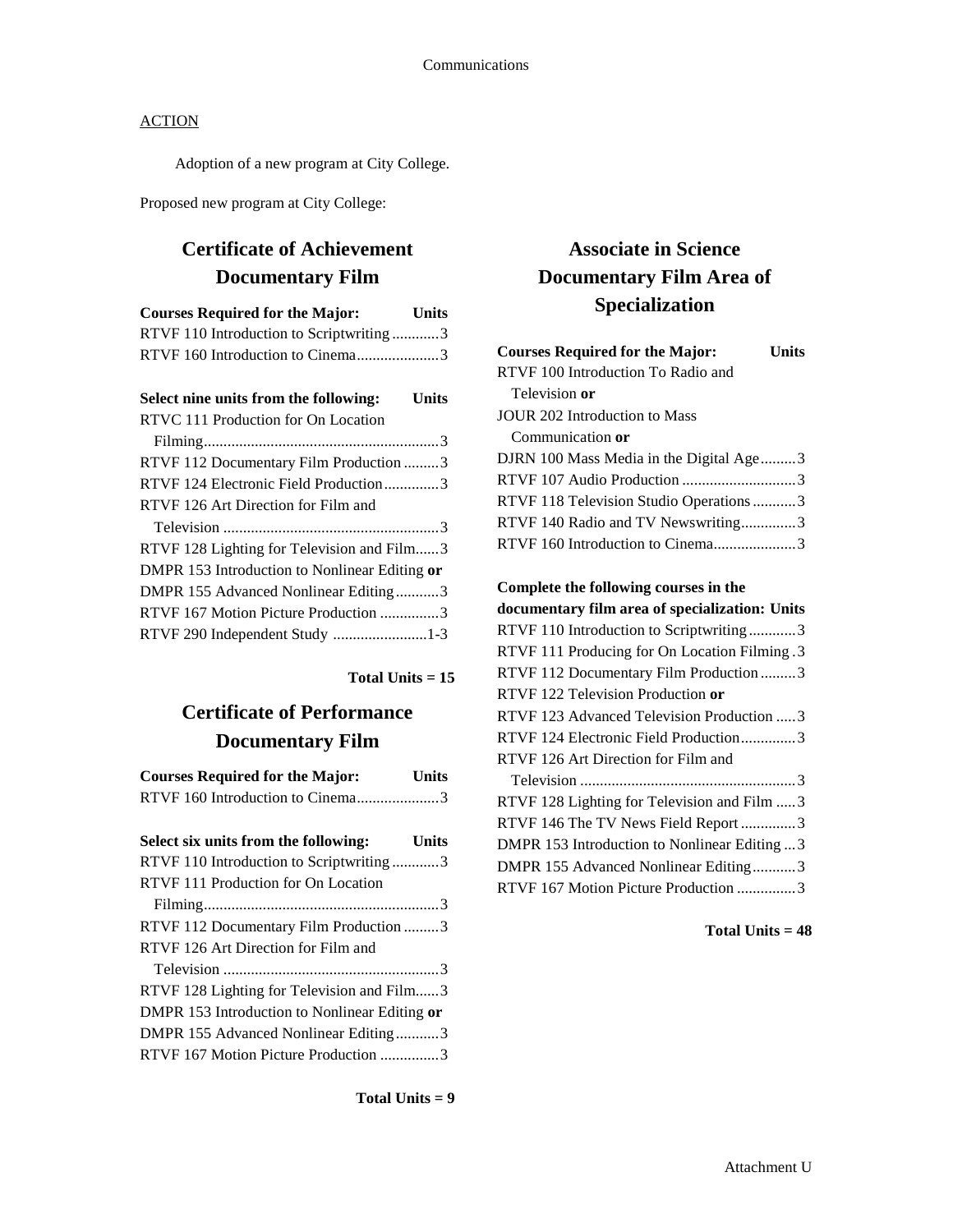Adoption of a program revision at City College.

Proposed revised program at City College:

# **Certificate of Achievement Broadcast News**

| <b>Courses Required for the Major:</b><br><b>Units</b> |
|--------------------------------------------------------|
| RTVC 140 Radio and TV Newswriting 3                    |
| RTVC 145 Television News Production4                   |
| RTVF 140 Radio and TV Newswriting3                     |
| RTVF 145 Television News Production4                   |
|                                                        |
| Select nine units from the following: Units            |
| RTVC 118 Television Studio Operations3                 |
| RTVC 124 Electronic Field Production 3                 |
| RTVC 141 Radio News Production 3                       |
| RTVC 146 The TV News Field Report3                     |
| RTVC 249A Television News Workshop-                    |
|                                                        |
| RTVC 249B Television News Workshop Tape                |
|                                                        |
| RTVC 249C Television News Workshop-                    |
|                                                        |
| RTVC 249D Television News Workshop-                    |
|                                                        |
| RTVF 124 Electronic Field Production3                  |
| RTVF 141 Radio News Production4                        |
| RTVF 146 The TV News Field Report 3                    |
| RTVF 245 Television Workshop 1-3                       |
| RTVF 249A Television News Workshop -                   |
|                                                        |
| RTVF 249B Television News Workshop - Tape              |
|                                                        |
| RTVF 249C Television News Workshop -                   |
|                                                        |
| RTVF 249D Television News Workshop -                   |
|                                                        |
| RTVF 290 Independent Study1-3                          |

# **Certificate of Performance Broadcast News**

| <b>Courses Required for the Major:</b>           | <b>Units</b> |
|--------------------------------------------------|--------------|
| RTVC 140 Radio and TV Newswriting 3              |              |
| RTVF 140 Radio and TV Newswriting3               |              |
|                                                  |              |
| Select six units from the following:             | <b>Units</b> |
| RTVC 145 Television News Production or           |              |
| RTVC 146 The TV News Field Report3               |              |
| RTVC 249A Television News Workshop-              |              |
| Producing or                                     |              |
| RTVC 249B Television News Workshop Tape          |              |
| Coordinating or                                  |              |
| <b>RTVC 249C Television News Workshop</b>        |              |
| <b>Assignment Editing or</b>                     |              |
| <b>RTVC 249D Television News Workshop-</b>       |              |
|                                                  |              |
| RTVF 141 Radio News Production4                  |              |
| RTVF 145 Television News Production 4            |              |
| RTVF 146 The TV News Field Report 3              |              |
| RTVF 249A Television News Workshop-              |              |
|                                                  |              |
| <b>RTVF 249B Television News Workshop - Tape</b> |              |
|                                                  |              |
| RTVF 249C Television News Workshop -             |              |
|                                                  |              |
| RTVF 249D Television News Workshop-              |              |
|                                                  |              |
| RTVF 290 Independent Study1-3                    |              |

**Total Units = 16**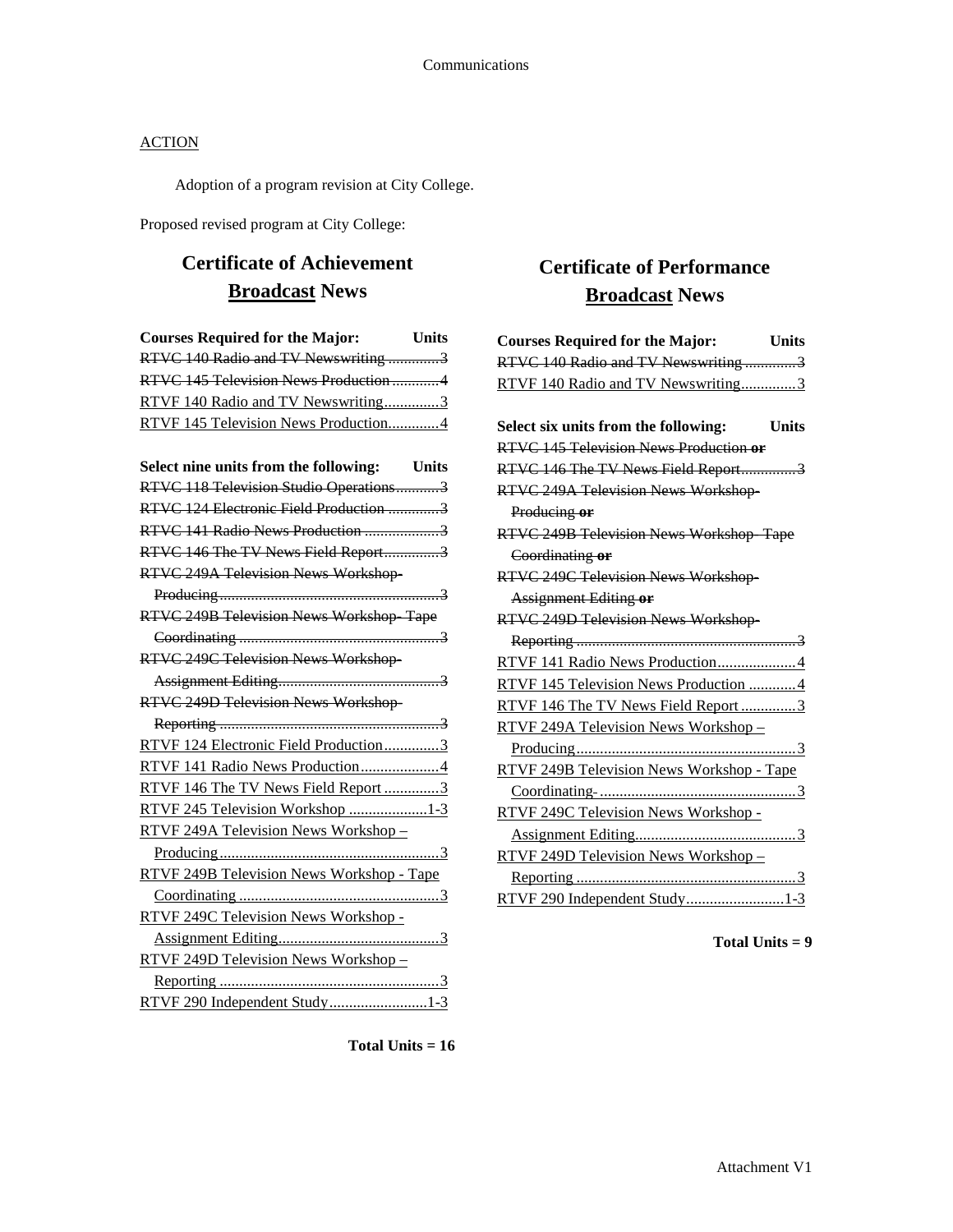# **Associate in Science Broadcast News Area of Specialization**

| <b>Courses Required for the Major:</b><br>Units |
|-------------------------------------------------|
| RTVC 100 Introduction to Radio and              |
|                                                 |
|                                                 |
|                                                 |
| RTVC110 Introduction to Scriptwriting3          |
| RTVC 118 Television Studio Operations3          |
| RTVC121 Performance for Television3             |
| RTVC124 Electronic Field Production 3           |
| RTVC 126 Art Direction for Film and             |
| Television or                                   |
| RTVC 128 Lighting for Television and Film3      |
| RTVC 140 Radio and TV Newswriting 3             |
| RTVC 145 Television News Production 4           |
| RTVC 146 The TV News Field Report3              |
|                                                 |
| RTVF 100 Introduction To Radio and              |
| Television or                                   |
| <b>JOUR 202 Introduction to Mass</b>            |
| Communication or                                |
| DJRN 100 Mass Media in the Digital Age3         |
| RTVF 107 Audio Production 3                     |
| RTVF 118 Television Studio Operations 3         |
| RTVF 140 Radio and TV Newswriting3              |
| RTVF 160 Introduction to Cinema3                |
|                                                 |

| Complete the following courses for emphasis in      |       |
|-----------------------------------------------------|-------|
| broadcast news:                                     | Units |
| RTVF 105 Media Performance 3                        |       |
| RTVF 121 Performance for Television 3               |       |
| RTVF 124 Electronic Field Production3               |       |
| RTVF 141 Radio News Production4                     |       |
| RTVF 145 Television News Production4                |       |
| RTVF 146 The TV News Field Report 3                 |       |
| <b>DMPR 153 Introduction to Nonlinear Editing 3</b> |       |

**Total Units = 37 38**

# **Associate in Science Multimedia Digital Media Production Area of Specialization**

| <b>Courses Required for the Major:</b>                | <b>Units</b> |
|-------------------------------------------------------|--------------|
| RTVC 100 Introduction to Radio and                    |              |
|                                                       |              |
|                                                       |              |
| RTVC 110 Introduction to Scriptwriting3               |              |
| RTVC 118 Television Studio Operations3                |              |
| RTVC 151 Introduction to Multimedia3                  |              |
| RTVC 160 Introduction to Cinema 3                     |              |
| RTVF 100 Introduction to Radio and                    |              |
| Television or                                         |              |
| JOUR 202 Introduction to Mass                         |              |
| Communication or                                      |              |
| DJRN 100 Mass Media in the Digital Age3               |              |
| RTVF 107 Audio Production 3                           |              |
| RTVF 118 Television Studio Operations3                |              |
| RTVF 140 Radio and TV Newswriting3                    |              |
| RTVF 160 Introduction to Cinema3                      |              |
| Select six units from the following: Units            |              |
| <b>ARTG 125 Digital Media or</b>                      |              |
| PHOT 180 Digital Imaging or                           |              |
| <b>CISC 114 Introduction to Computer Graphics and</b> |              |
|                                                       |              |
| Select twelve units from the following:Units          |              |
| RTVC 124 Electronic Field Production or               |              |
| RTVC 152 Digital Audio Post Production or             |              |
| RTVC 153 Nonlinear Editing or                         |              |
| RTVC 154 Interactive Game Design or                   |              |
| RTVC 157 Multimedia Production 3                      |              |
| Complete the following courses in the digital         |              |
| media production area of specialization: Units        |              |
| DMPR 151 Introduction to Multimedia 3                 |              |
| <b>DMPR 152 Sound Design and Digital Audio Post</b>   |              |
| Production                                            |              |
| <b>DMPR 153 Introduction to Nonlinear Editing3</b>    |              |
|                                                       |              |
| DMPR 155 Advanced Nonlinear Editing3                  |              |
| DMPR 156 Video Special Effects3                       |              |
| DMPR 157 Advanced Multimedia Production3              |              |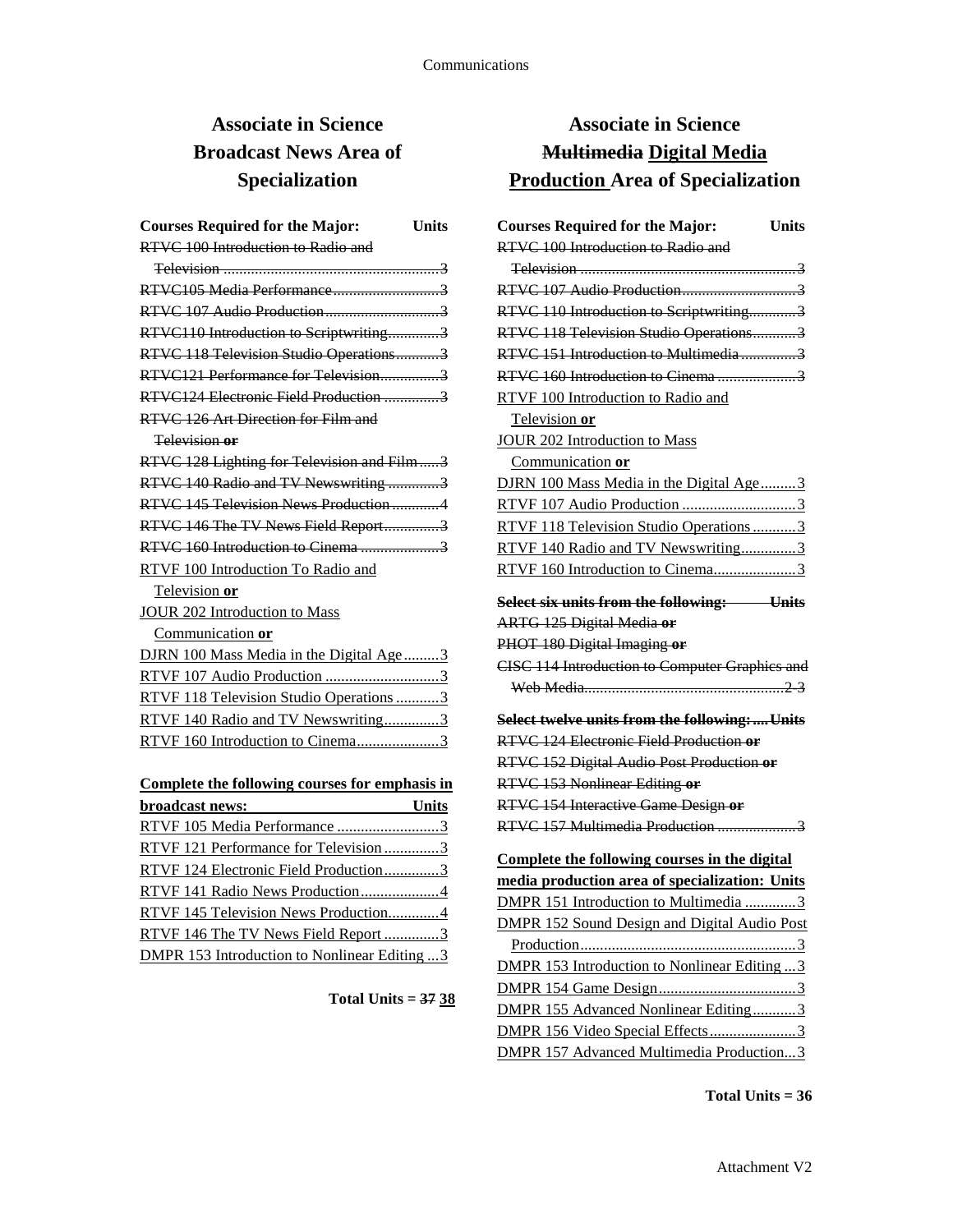# **Associate in Science Media, Management & Marketing Area of Specialization**

| <b>Courses Required for the Major:</b><br>Units |
|-------------------------------------------------|
| RTVC 100 Introduction to Radio and              |
|                                                 |
|                                                 |
|                                                 |
| RTVC110 Introduction to Scriptwriting3          |
| <b>RTVC 115 Radio and Television Management</b> |
|                                                 |
| RTVC 118 Television Studio Operations3          |
| RTVC 122 Television Production 3                |
| RTVC 130 Radio Programming3                     |
| RTVC 132 Radio Remotes and Special Events1      |
|                                                 |
| RTVC 175 Radio and Television Sales3            |
| RTVC 176 Radio and TV Advertising Copy 3        |
| <b>BUSE 201 Business Organization and</b>       |
|                                                 |
| RTVF 100 Introduction to Radio and              |
| Television or                                   |
| <b>JOUR 202 Introduction to Mass</b>            |
| Communication or                                |
| DJRN 100 Mass Media in the Digital Age3         |
| RTVF 107 Audio Production 3                     |
| RTVF 118 Television Studio Operations3          |
| RTVF 140 Radio and TV Newswriting3              |
| RTVF 160 Introduction to Cinema3                |
|                                                 |

| Complete the following course for emphasis in   |  |
|-------------------------------------------------|--|
| media, management & marketing: Units            |  |
| <b>RTVF 115 Radio and Television Management</b> |  |
|                                                 |  |
|                                                 |  |
| RTVF 132 Radio Remote Concert Production2       |  |
| RTVF 174 The Business of Media3                 |  |
| RTVF 175 Radio and Television Sales 3           |  |
| RTVF 176 Media Advertising Copy 1               |  |
| BUSE 140 Business Law and the Legal             |  |
|                                                 |  |

**Total Units = 37 33**

# **Certificate of Achievement Performance**

| <b>Courses Required for the Major:</b><br><b>Units</b> |
|--------------------------------------------------------|
| RTVC 105 Media Performance3                            |
| RTVC 121 Performance for Television3                   |
| RTVF 105 Media Performance 3                           |
| RTVF 121 Performance for Television3                   |
| Select nine units from the following: Units            |
| RTVC 106 Acting for Radio/Voice Over 3                 |
| RTVC 119 Acting for Film and Television3               |
| RTVC 130 Radio Programming3                            |
| RTVC 145 Television News Production4                   |
| RTVF 106 Acting for Radio/Voice-Over3                  |
| RTVF 119 Acting for Film and Television 3              |
| RTVF 141 Radio News Production4                        |
| RTVF 145 Television News Production or                 |
| RTVF 249A Television News Workshop-                    |
| <u>Producing or</u>                                    |
| RTVF 249B Television News Workshop - Tape              |
| Coordinating or                                        |
| RTVF 249C Television News Workshop -                   |
| <b>Assignment Editing or</b>                           |
| RTVF 249D Television News Workshop-                    |
|                                                        |
| RTVF 146 The TV News Field Report 3                    |
| RTVF 290 Independent Study1-3                          |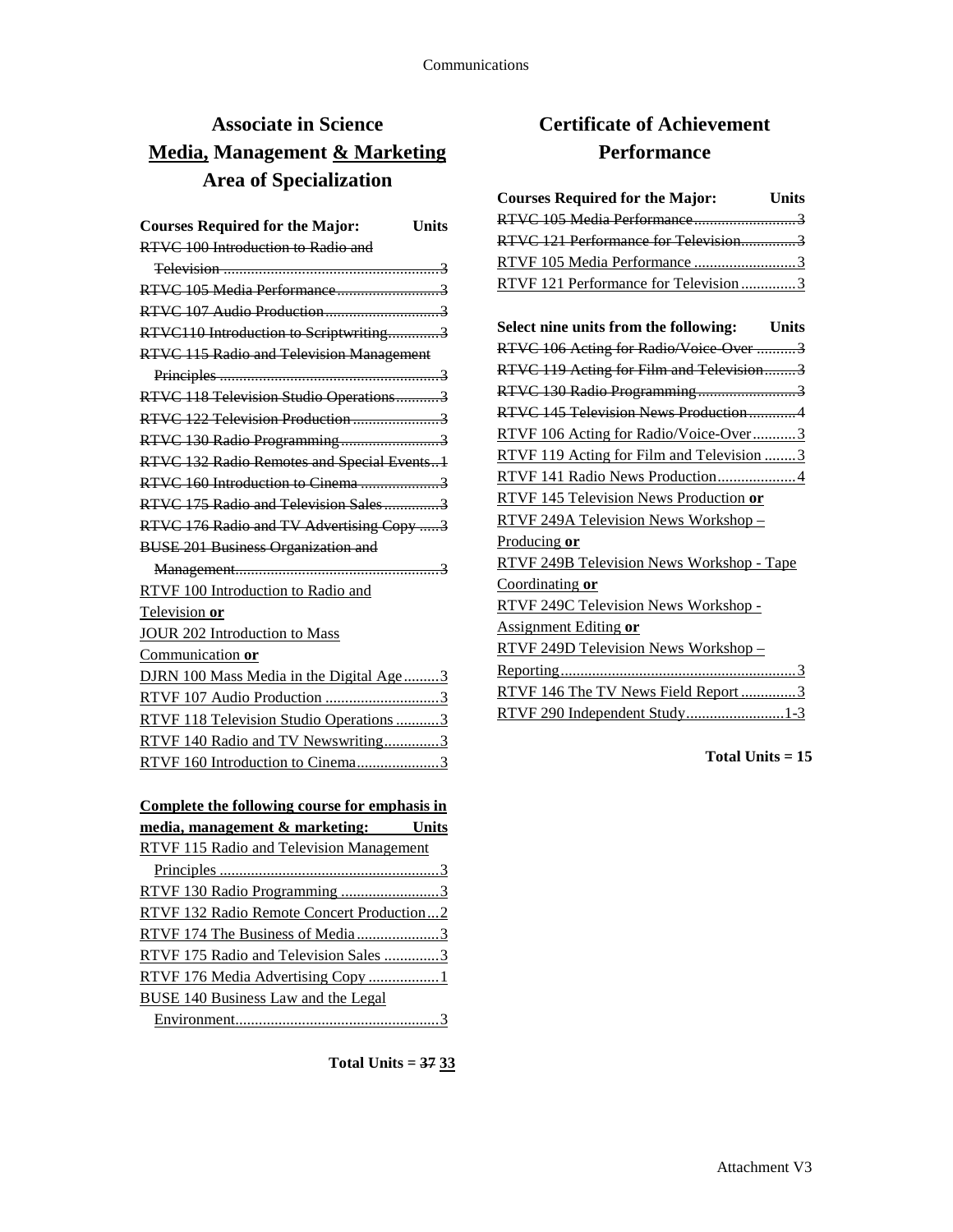# **Certificate of Performance Performance**

| <b>Courses Required for the Major:</b> | <b>Units</b> |
|----------------------------------------|--------------|
|                                        |              |
| RTVF 105 Media Performance 3           |              |

| Select six units from the following:      | <b>Units</b> |
|-------------------------------------------|--------------|
| RTVC 106 Acting for Radio/Voice Over3     |              |
| RTVC 119 Acting for Film and Television3  |              |
| RTVC 121 Performance for Television3      |              |
| RTVF 106 Acting for Radio/Voice-Over3     |              |
| RTVF 119 Acting for Film and Television 3 |              |
| RTVF 121 Performance for Television 3     |              |
| RTVF 290 Independent Study1-3             |              |

**Total Units = 9**

# **Certificate of Achievement Radio**

| <b>Courses Required for the Major:</b> Units    |
|-------------------------------------------------|
| RTVC 105 Media Performance3                     |
| RTVC 130 Radio Programming3                     |
| RTVF 105 Media Performance 3                    |
| RTVF 130 Radio Programming 3                    |
|                                                 |
| Select nine units from the following: Units     |
| RTVC 106 Acting for Radio/Voice Over 3          |
|                                                 |
| <b>RTVC 115 Radio and Television Management</b> |
|                                                 |
| RTVC 132 Radio Remotes and Special Events1      |
| RTVC 140 Radio and TV Newswriting 3             |
| RTVC 247A Radio Broadcasting Practicum1         |
| RTVC 247B Radio Broadcasting Practicum  1       |
| RTVC 247C Radio Broadcasting Practicum  1       |
| RTVC 247D Radio Broadcasting Practicum1         |
| RTVF 106 Acting for Radio/Voice-Over3           |
|                                                 |
| RTVF 115 Radio and Television Management        |
|                                                 |
| RTVF 132 Radio Remote Concert Production2       |
| RTVF 140 Radio and TV Newswriting3              |
| RTVF 141 Radio News Production or               |
| RTVF 247A Radio Broadcasting Workshop-          |
| Production or                                   |
| RTVF 247B Radio Broadcasting Workshop -         |
| News or                                         |
| RTVF 247C Radio Broadcasting Workshop-          |
| Music or                                        |
| RTVF 247D Radio Broadcasting Workshop-          |
|                                                 |
| RTVF 290 Independent Study1-3                   |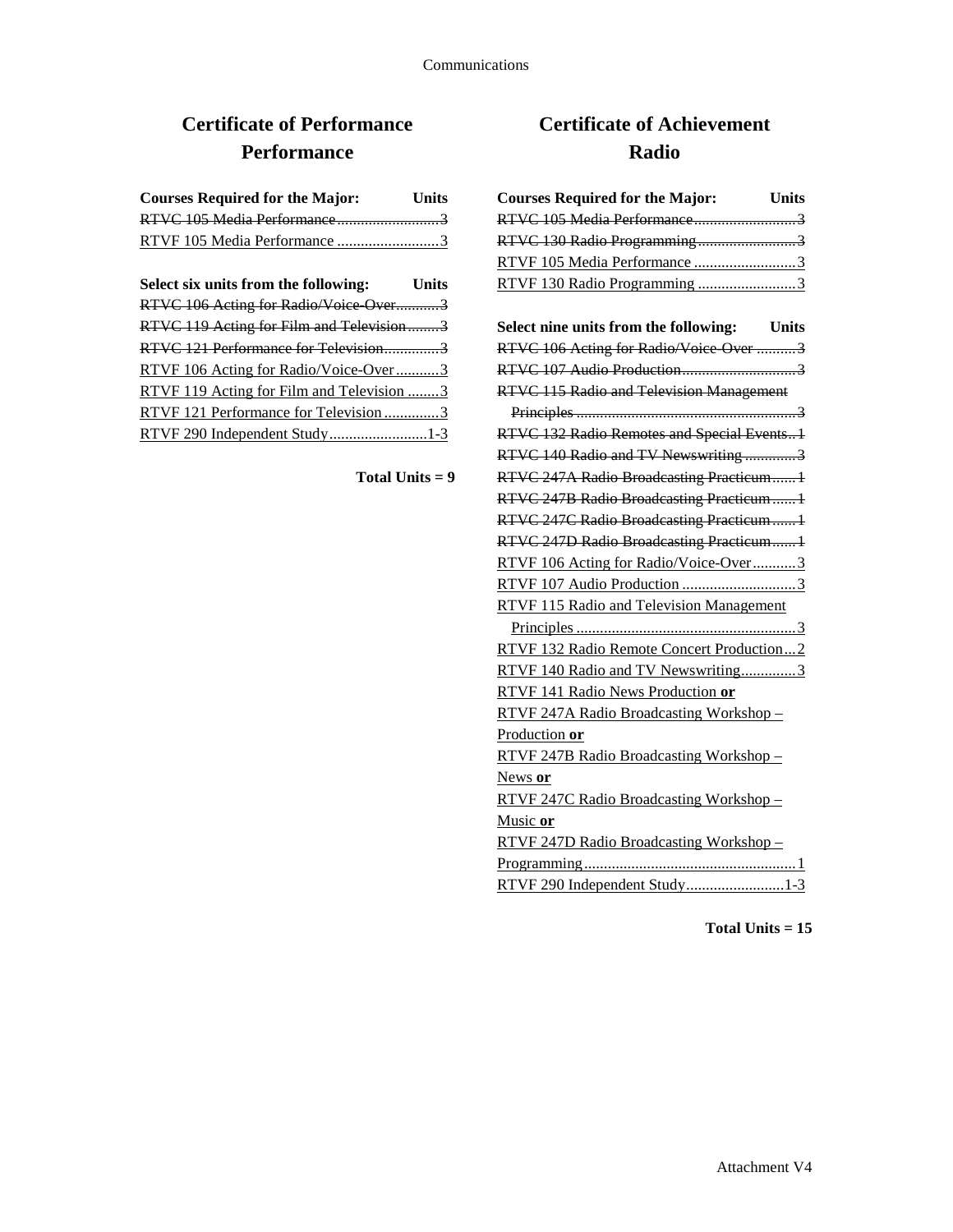# **Certificate of Performance Radio**

| <b>Courses Required for the Major:</b><br>Units  |
|--------------------------------------------------|
| RTVC 105 Media Performance3                      |
| RTVC 130 Radio Programming3                      |
| RTVF 105 Media Performance 3                     |
|                                                  |
| Select six units from the following:<br>Units    |
| RTVC 106 Acting for Radio/Voice Over or          |
| RTVC 107 Audio Production or                     |
| <b>RTVC 115 Radio and Television Management</b>  |
| Principles or                                    |
| RTVC 140 Radio and TV Newswriting or             |
| RTVC 132 Radio Remotes and Special Events or     |
| RTVC 247A Radio Broadcasting Practicum and       |
| RTVC 247B Radio Broadcasting Practicum or        |
| <b>RTVC 247C Radio Broadcasting Practicum or</b> |
| RTVC 247D Radio Broadcasting Practicum1          |
| RTVF 106 Acting for Radio/Voice-Over3            |
| RTVF 107 Audio Production 3                      |
| RTVF 115 Radio and Television Management         |
|                                                  |
| RTVF 130 Radio Programming 3                     |
| RTVF 132 Radio Remote Concert Production or      |
| RTVF 247A Radio Broadcasting Workshop-           |
| Production or                                    |
| RTVF 247B Radio Broadcasting Workshop-           |
| News or                                          |
| RTVF 247C Radio Broadcasting Workshop -          |
| Music or                                         |
| RTVF 247D Radio Broadcasting Workshop-           |
|                                                  |
| RTVF 140 Radio and TV Newswriting3               |
| RTVF 141 Radio News Production4                  |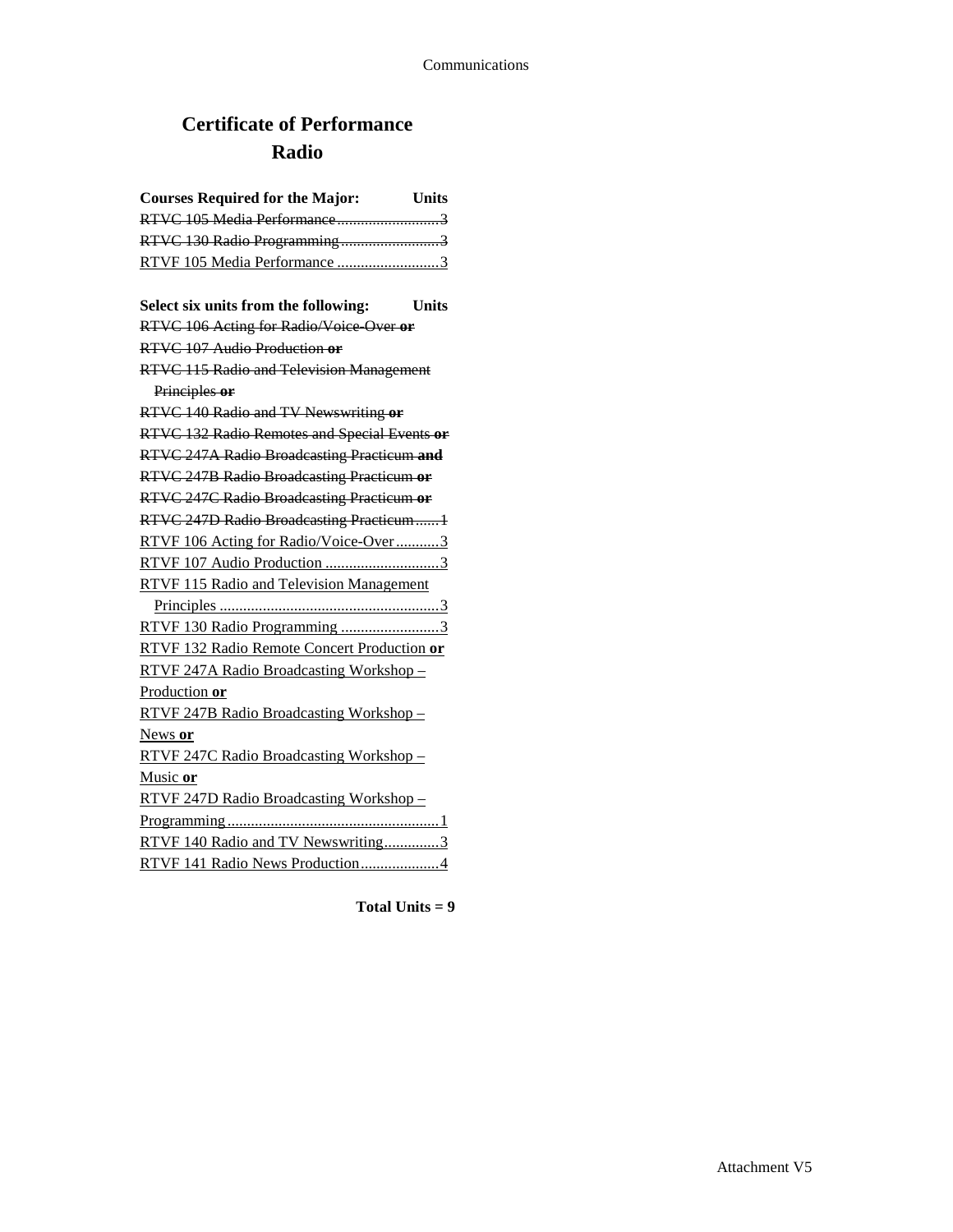# **Associate in Science Radio Area of Specialization**

| <b>Courses Required for the Major:</b><br>Units |
|-------------------------------------------------|
| RTVC 100 Introduction to Radio and              |
|                                                 |
| RTVC 105 Media Performance3                     |
| RTVC 106 Acting for Radio/Voice Over3           |
| RTVC 107 Audio Production3                      |
| RTVC 110 Introduction to Scriptwriting3         |
| RTVC 115 Radio and Television Management        |
|                                                 |
| RTVC 118 Television Studio Operations3          |
| RTVC 130 Radio Programming3                     |
| RTVC 131 Advanced Radio Performance 3           |
| RTVC 132 Radio Remotes and Special Events1      |
| RTVC 140 Radio and TV Newswriting 3             |
| RTVC 160 Introduction to Cinema 3               |
| RTVC 175 Radio and Television Sales3            |
| RTVC 247A Radio Broadcasting Practicum or       |
| RTVC 247B Radio Broadcasting Practicum or       |
| RTVC 247C Radio Broadcasting Practicum or       |
| RTVC 247D Radio Broadcasting Practicum1         |
| RTVF 100 Introduction to Radio and              |
| Television or                                   |
| <b>JOUR 202 Introduction to Mass</b>            |
| Communication or                                |
| DJRN 100 Mass Media in the Digital Age3         |
| RTVF 107 Audio Production 3                     |
| RTVF 118 Television Studio Operations 3         |
| RTVF 140 Radio and TV Newswriting3              |
| RTVF 160 Introduction to Cinema3                |
|                                                 |
| Complete the following courses for emphasis in  |
| radio:<br><b>Units</b>                          |
| RTVF 105 Media Performance 3                    |
| D T V T T 106 A                                 |

| radio:<br>Units                          |  |
|------------------------------------------|--|
| RTVF 105 Media Performance 3             |  |
| RTVF 106 Acting for Radio/Voice-Over3    |  |
| RTVF 115 Radio and Television Management |  |
|                                          |  |
| RTVF 130 Radio Programming 3             |  |
| RTVF 131 Advanced Radio Performance4     |  |
| RTVF 141 Radio News Production4          |  |
| RTVF 175 Radio and Television Sales 3    |  |
| RTVF 247A Radio Broadcasting Workshop-   |  |
| Production or                            |  |

| RTVF 247B Radio Broadcasting Workshop - |
|-----------------------------------------|
| News or                                 |
| RTVF 247C Radio Broadcasting Workshop - |
| Music or                                |
| RTVF 247D Radio Broadcasting Workshop – |
| Programming                             |

**Total Units = 38 39**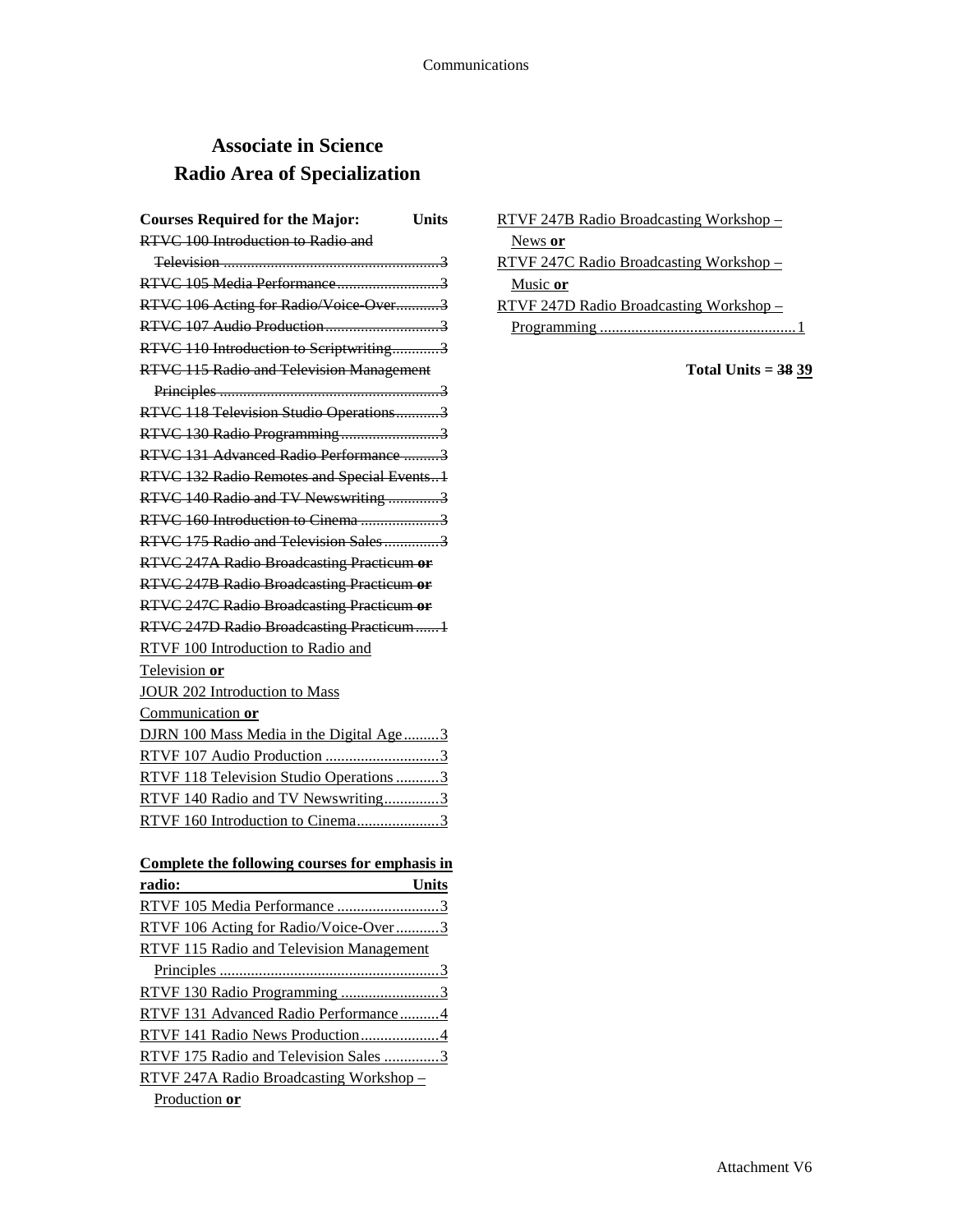# **Certificate of Achievement Video/Film Video Production**

| <b>Courses Required for the Major:</b><br><b>Units</b> |
|--------------------------------------------------------|
| RTVC 118 Television Studio Operations3                 |
| RTVC 124 Electronic Field Production 3                 |
| RTVF 118 Television Studio Operations 3                |
| RTVF 122 Television Production or                      |
| RTVF 123 Advanced Television Production  3             |
| RTVF 124 Electronic Field Production3                  |
| Select nine units from the following: Units            |
| RTVC 122 Television Production 3                       |
| RTVC 123 Advanced Television Production3               |
| RTVC 125 Television Specials and Video                 |
|                                                        |
| RTVC 126 Art Direction for Film and                    |
|                                                        |
| RTVC 128 Lighting for Television and Film3             |
| RTVC 146 The TV News Field Report3                     |
| RTVC 167 Motion Picture Production3                    |
| RTVF 115 Radio and Television Management               |
|                                                        |
| RTVF 118 Television Studio Operations 3                |
| RTVF 122 Television Production or                      |
| RTVF 123 Advanced Television Production  3             |
| RTVF 125 Advanced Television and Video                 |
|                                                        |
| RTVF 126 Art Direction for Film and                    |
|                                                        |
| RTVF 128 Lighting for Television and Film3             |
| RTVF 146 The TV News Field Report 3                    |
| RTVF 167 Motion Picture Production 3                   |
| RTVF 175 Radio and Television Sales 3                  |
| <b>DMPR 153 Introduction to Nonlinear Editing or</b>   |
| DMPR 155 Advanced Nonlinear Editing3                   |
| RTVF 290 Independent Study1-3                          |

**Total Units = 15 18**

# **Certificate of Performance Video/Film Video Production**

| <b>Courses Required for the Major:</b><br><b>Units</b> |
|--------------------------------------------------------|
| RTVC 124 Electronic Field Production 3                 |
| RTVF 124 Electronic Field Production3                  |
|                                                        |
| Select six units from the following:<br><b>Units</b>   |
| RTVC 122 Television Production or                      |
| RTVC 124 Electronic Field Production or                |
| RTVC 126 Art Direction for Film and                    |
| Television or                                          |
| RTVC 128 Lighting for Television and Film or           |
| RTVC 146 The TV News Field Report or                   |
| RTVC 167 Motion Picture Production3                    |
| RTVF 115 Radio and Television Management               |
|                                                        |
| RTVF 118 Television Studio Operations3                 |
| RTVF 122 Television Production or                      |
| RTVF 123 Advanced Television Production  3             |
| RTVF 124 Electronic Field Production3                  |
| RTVF 126 Art Direction for Film and                    |
|                                                        |
| RTVF 128 Lighting for Television and Film  3           |
| RTVF 146 The TV News Field Report 3                    |
| RTVF 175 Radio and Television Sales 3                  |
| DMPR 153 Introduction to Nonlinear Editing or          |
| DMPR 155 Advanced Nonlinear Editing3                   |
|                                                        |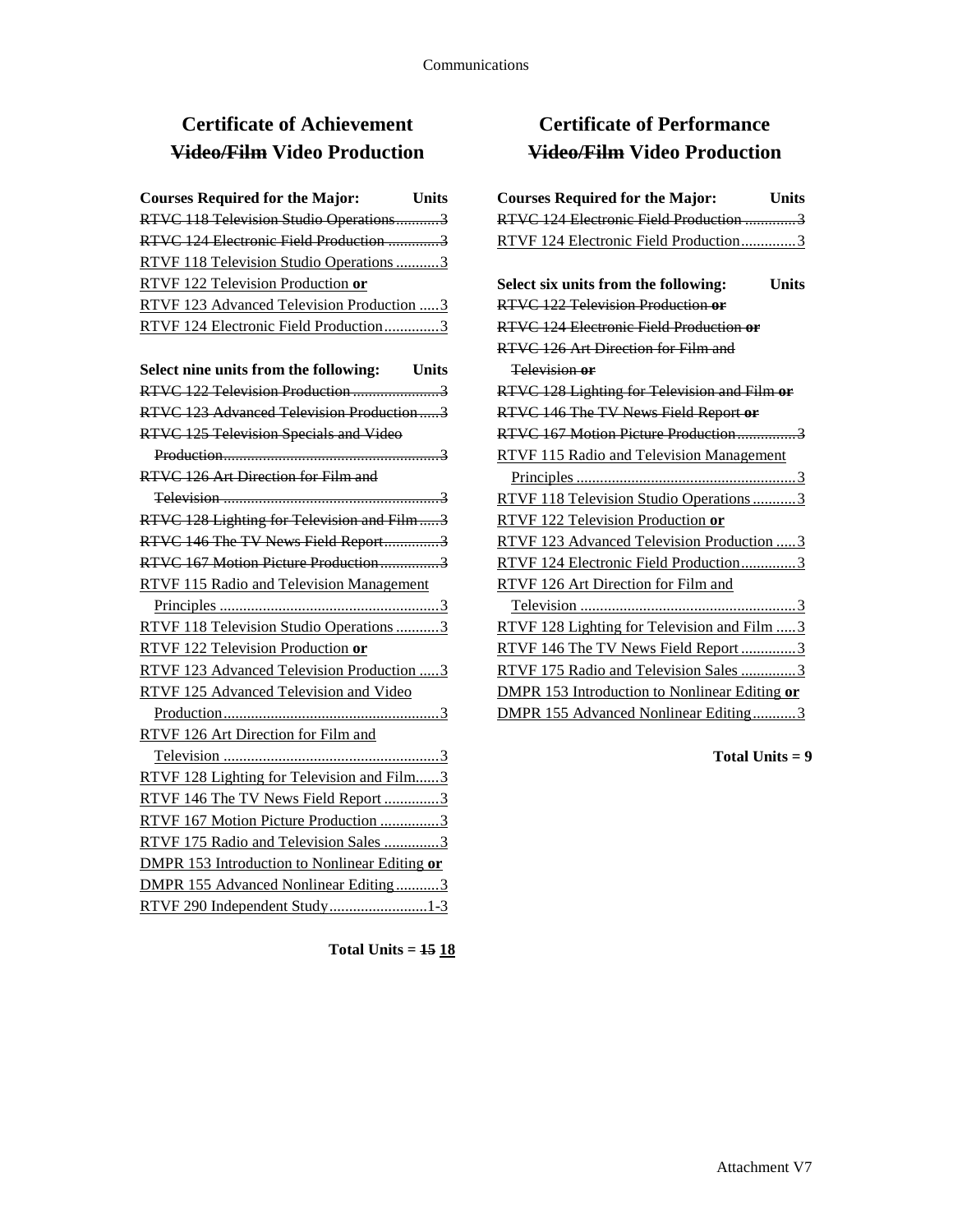# **Associate in Science Video/Film Video Production Area of Specialization**

| <b>Courses Required for the Major:</b>            | <b>Units</b> |
|---------------------------------------------------|--------------|
| RTVC 100 Introduction to Radio and                |              |
|                                                   |              |
|                                                   |              |
|                                                   |              |
| RTVC 110 Introduction to Scriptwriting3           |              |
| <b>RTVC 115 Radio and Television Management</b>   |              |
|                                                   |              |
| RTVC 118 Television Studio Operations3            |              |
| RTVC 122 Television Production 3                  |              |
| RTVC 124 Electronic Field Production 3            |              |
| RTVC 126 Art Direction for Film and               |              |
| Television or                                     |              |
| RTVC 128 Lighting for Television and Film3        |              |
| <b>RTVC 123 Advanced Television Production or</b> |              |
| RTVC 146 The TV News Field Report or              |              |
| RTVC 119 Acting for Film and Television3          |              |
| <b>RTVC 127 Basic TV Production Switcher</b>      |              |
|                                                   |              |
|                                                   |              |
| RTVC 167 Motion Picture Production3               |              |
| RTVF 100 Introduction to Radio and                |              |
| Television or                                     |              |
| <b>JOUR 202 Introduction to Mass</b>              |              |
| Communication or                                  |              |
| DJRN 100 Mass Media in the Digital Age3           |              |
| RTVF 107 Audio Production 3                       |              |
| RTVF 118 Television Studio Operations 3           |              |
| RTVF 140 Radio and TV Newswriting3                |              |
| RTVF 160 Introduction to Cinema3                  |              |
|                                                   |              |

## **Complete the following courses for the video**

| production area of specialization:<br>Units     |
|-------------------------------------------------|
| RTVF 105 Media Performance 3                    |
| <b>RTVF 115 Radio and Television Management</b> |
|                                                 |
| RTVF 123 Advanced Television Production 3       |
| RTVF 124 Electronic Field Production3           |
| RTVF 125 Advanced Television and Video          |
| Production or                                   |
| RTVF 146 The TV News Field Report 3             |

| RTVF 126 Art Direction for Film and                 |
|-----------------------------------------------------|
| Television or                                       |
| <u>RTVF 128 Lighting for Television and Film  3</u> |
| RTVF 127 Basic TV Production Switcher               |
|                                                     |
| DMPR 151 Introduction to Multimedia or              |
| <b>DMPR 153 Introduction to Nonlinear Editing 3</b> |
|                                                     |

**Total Units = 36.5**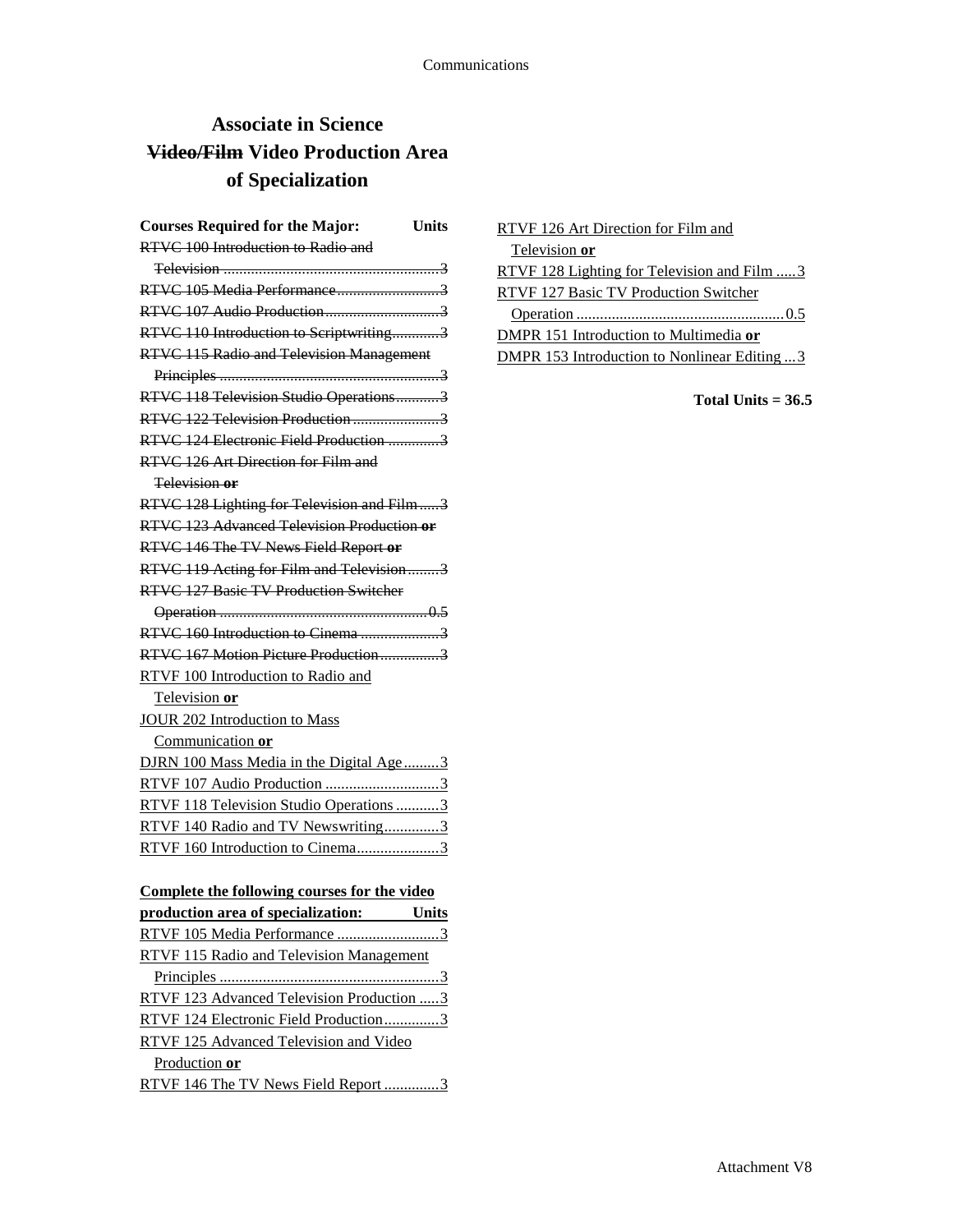Adoption of a program deactivation at Mesa College.

Proposed program deactivations at Mesa College:

## **Certificate of Achievement Consumer Resource Management**

| <b>Courses Required for the Major:</b> Units |  |
|----------------------------------------------|--|
| CONF 110 Personal Financial Management3      |  |
|                                              |  |
| CONF 270 Work Experience  1 4                |  |
|                                              |  |
| NUTR 160 Foods for Healthy Lifestyles3       |  |
| CHIL 101 Human Growth and Development3       |  |
|                                              |  |
| INTE 145 Contemporary Housing 3              |  |

**Total Units = 22-25**

## **Certificate of Performance Skills for Success**

| <b>Courses Required for the Major:</b>  |  |
|-----------------------------------------|--|
| BUSE 119 Business Communications3       |  |
| CONF 110 Personal Financial Management3 |  |
|                                         |  |

| Select one course from:           | <del>Units</del> |
|-----------------------------------|------------------|
| <b>ENGL 043 English Review or</b> |                  |
| PERG 030 Career Planning or       |                  |
| PERG 127 College Success Skills   |                  |

**Total Units = 7-9**

## **Associate in Science Consumer Resource Management**

| <b>Courses Required for the Major: Units</b> |  |
|----------------------------------------------|--|
| CONF 110 Personal Financial Management3      |  |
|                                              |  |
| CONF 270 Work Experience  1 4                |  |
|                                              |  |
| NUTR 160 Foods for Healthy Lifestyles 3      |  |
| CHIL 101 Human Growth and Development3       |  |
| FASH 125 Fashion Selection 3                 |  |
| INTE 145 Contemporary Housing 3              |  |

**Total Units = 22-25**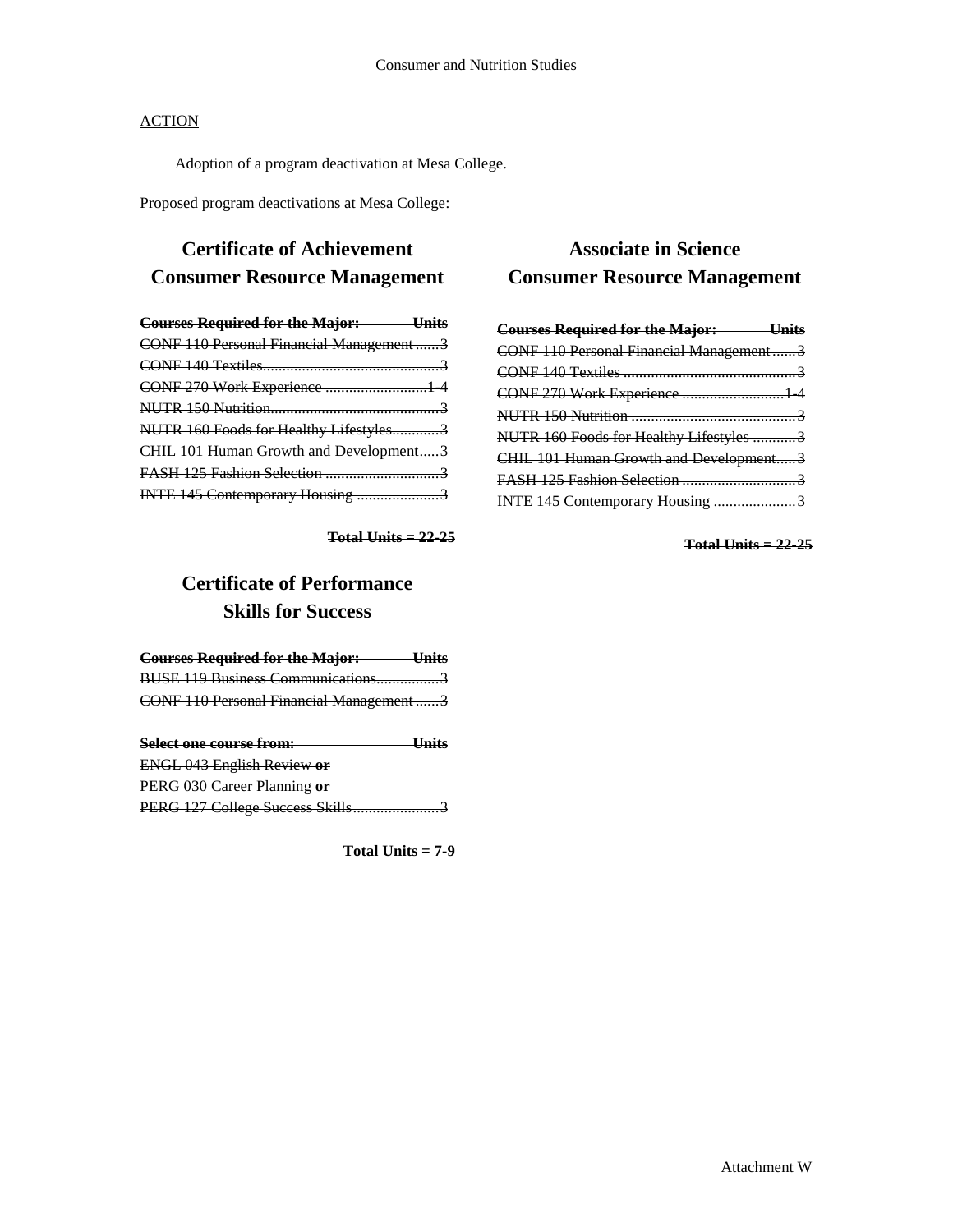Adoption of a program revision at Mesa College.

Proposed program revisions at Mesa College:

# **Certificate of Achievement Dental Assisting (RDA, CDA)**

| <b>Courses Required for the Major:</b>        | <b>Units</b> |
|-----------------------------------------------|--------------|
| DENA 050 Dental Communications3               |              |
| DENA 053 Preventive Dental Care2              |              |
| DENA 053L Preventive Dental Care Lab 0.5      |              |
|                                               |              |
| DENA 054L Basic Dental Assisting Lab 2        |              |
| DENA 056 Basic Dental Science 3.5             |              |
| DENA 060 Clinical Business Management  1.5    |              |
| <b>DENA 060L Clinical Business Management</b> |              |
|                                               |              |
| DENA 062 Dental Specialties I2.5              |              |
| DENA 062L Dental Specialties I Laboratory2    |              |
| DENA 082 Dental Specialties II 2.5            |              |
| DENA 082L Dental Specialties II Lab2.5        |              |
| DENA 086A Directed Clinical Practice1         |              |
| DENA 086B Directed Clinical Practice 3        |              |
| DENA 102 Dental Communications 3              |              |
| DENA 103 Preventive Dental Care 1.5           |              |
| DENA 103L Preventative Dental Care Lab  0.5   |              |
| DENA 106 Basic Dental Science 3.5             |              |
|                                               |              |
| DENA 116L Dental Materials Lab1               |              |
| DENA 124 Basic Dental Assisting2              |              |
| DENA 124L Basic Dental Assisting Lab 2        |              |
| DENA 128 Dental Radiology I 2.5               |              |
| DENA 128L Dental Radiography Lab 1            |              |
| DENA 129 Dental Radiography I 2.5             |              |
| DENA 129L Dental Radiography Lab 0.5          |              |
| DENA 132 Clinical Business Management  1.5    |              |
| <b>DENA 132L Clinical Business Management</b> |              |
|                                               |              |
| DENA 136 Dental Radiography II  1             |              |
|                                               |              |
| DENA 186A Directed Clinical Practice1         |              |
| DENA 186B Directed Clinical Practice 3        |              |

# **Associate in Science Dental Assisting (RDA, CDA)**

| <b>Courses Required for the Major:</b>        | <b>Units</b> |
|-----------------------------------------------|--------------|
| DENA 050 Dental Communications3               |              |
|                                               |              |
| DENA 053L Preventive Dental Care Lab  0.5     |              |
|                                               |              |
| DENA 054L Basic Dental Assisting Lab2         |              |
| DENA 056 Basic Dental Science 3.5             |              |
| DENA 060 Clinical Business Management  1.5    |              |
| <b>DENA 060L Clinical Business Management</b> |              |
|                                               |              |
| DENA 062 Dental Specialties I2.5              |              |
| DENA 062L Dental Specialties I Laboratory2    |              |
| DENA 082 Dental Specialties II 2.5            |              |
| DENA 082L Dental Specialties II Lab2          |              |
| DENA 086A Directed Clinical Practice 1        |              |
| DENA 086B Directed Clinical Practice3         |              |
| DENA 102 Dental Communications3               |              |
| DENA 103 Preventive Dental Care 1.5           |              |
| DENA 103L Preventative Dental Care Lab  0.5   |              |
| DENA 106 Basic Dental Science3.5              |              |
|                                               |              |
| DENA 116L Dental Materials Lab 1              |              |
| DENA 124 Basic Dental Assisting2              |              |
| DENA 124L Basic Dental Assisting Lab 2        |              |
| DENA 128 Dental Radiology I 2.5               |              |
| DENA 128L Dental Radiography Lab  1           |              |
| DENA 129 Dental Radiography I 2.5             |              |
| DENA 129L Dental Radiography Lab  0.5         |              |
| DENA 132 Clinical Business Management  1.5    |              |
| <b>DENA 132L Clinical Business Management</b> |              |
|                                               |              |
| DENA 139 Dental Radiography II  0.5           |              |
| DENA 186A Directed Clinical Practice1         |              |
| DENA 186B Directed Clinical Practice 3        |              |

**Total Units = 26.5 35**

**Total Units = 26.5 35**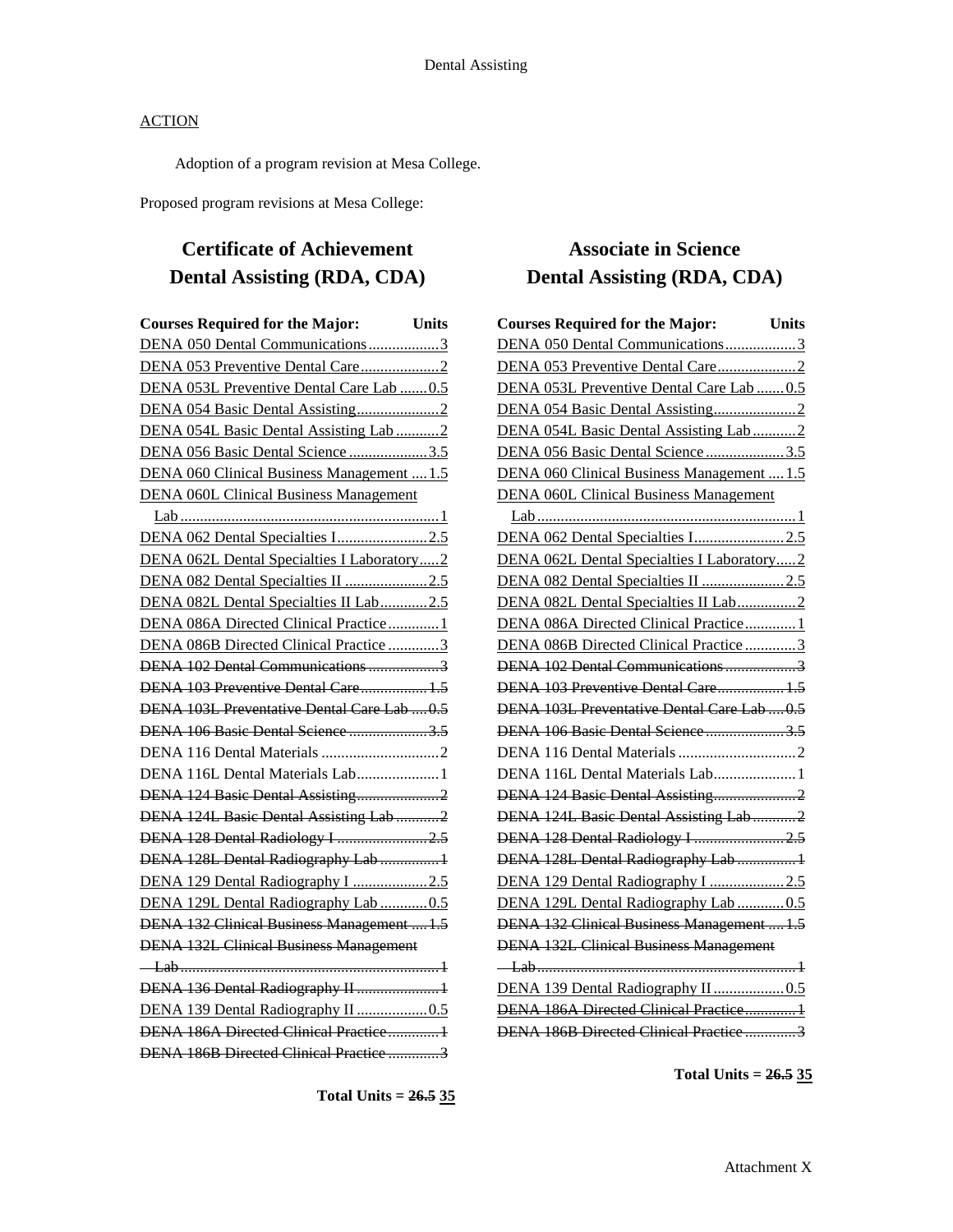Adoption of a program revision at Miramar College.

Proposed program revisions at Miramar College:

# **Certificate of Achievement Equipment Mechanic Apprenticeship**

| <b>Courses Required for the Major:</b>        | <b>Units</b> |
|-----------------------------------------------|--------------|
| AUTO 078 Suspension, Steering and Handling .4 |              |
| AUTO 056 Engine and Related Systems4          |              |
| DIES 100 Introduction to Diesel Technology  2 |              |
| DIES 135 Applied Failure Analysis 3           |              |
| DIES 137 Diesel Fuel Injection Systems2       |              |
|                                               |              |
|                                               |              |
| DIES 160 Heavy Duty Manual Transmissions3     |              |
| DIES 170 Truck Drive Axles and                |              |
|                                               |              |

| <b>Complete 16 units in the following repeatable</b> |                    |
|------------------------------------------------------|--------------------|
| course:                                              | <del>- Units</del> |
| SDCS 349I Equipment Mechanic Work                    |                    |
|                                                      |                    |

**Total Units = 43 27**

# **Associate in Science Degree Equipment Mechanic Apprenticeship**

| <b>Courses Required for the Major:</b>        | Units |
|-----------------------------------------------|-------|
| AUTO 078 Suspension, Steering and Handling. 4 |       |
| AUTO 056 Engine and Related Systems  4        |       |
| DIES 100 Introduction to Diesel Technology  2 |       |
| DIES 135 Applied Failure Analysis3            |       |
| DIES 137 Diesel Fuel Injection Systems 2      |       |
|                                               |       |
|                                               |       |
| DIES 160 Heavy Duty Manual Transmissions3     |       |
| DIES 170 Truck Drive Axles and                |       |
|                                               |       |
|                                               |       |

| <b>Complete 16 units in the following repeatable</b> |  |
|------------------------------------------------------|--|
| course:                                              |  |
| SDCS 349I Equipment Mechanic Work                    |  |
|                                                      |  |

**Total Units = 43 27**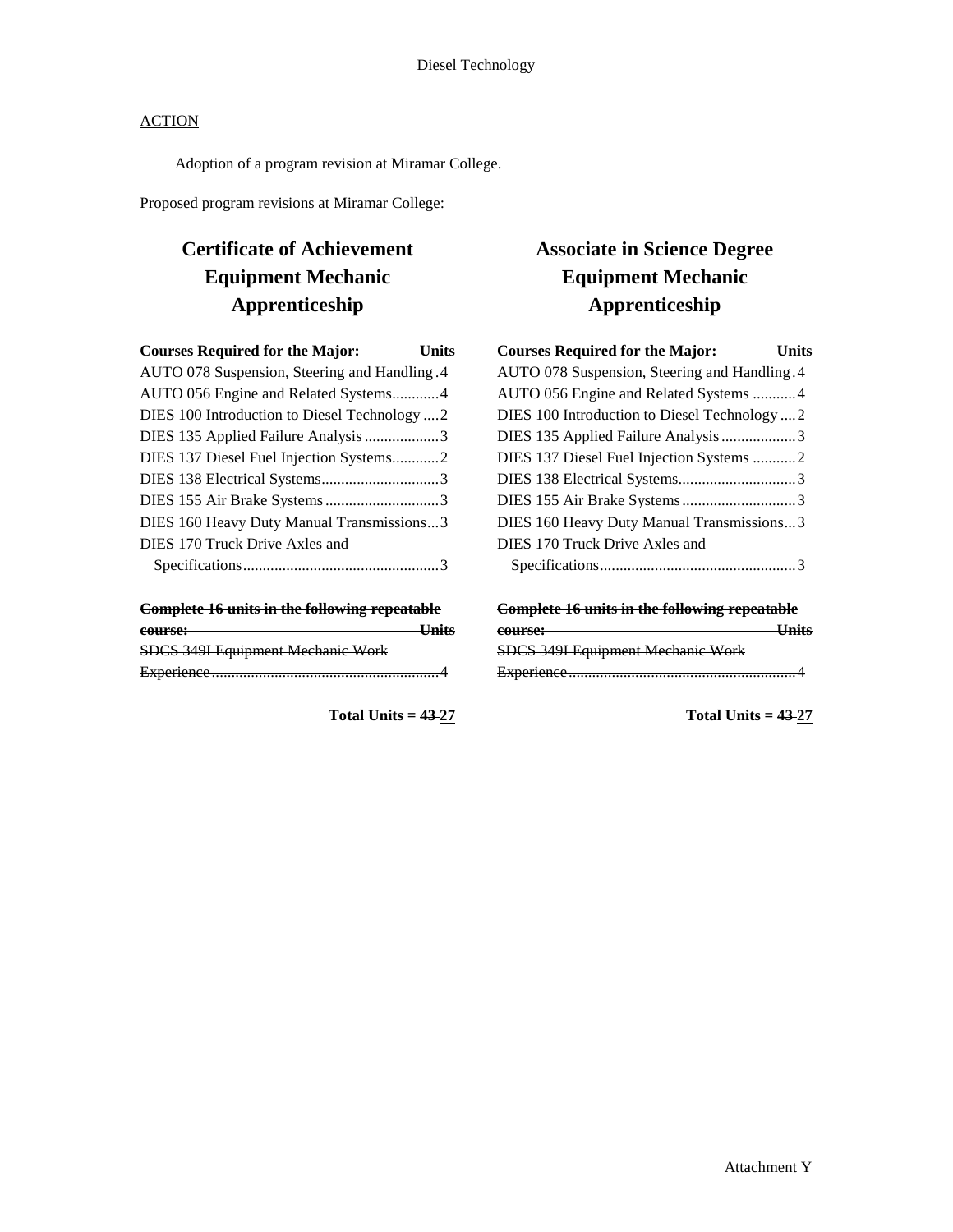Adoption of a program revision at Mesa College.

Proposed program revisions at Mesa College:

# **Certificate of Achievement Medical Assisting**

| <b>Courses Required for the Major:</b><br><b>Units</b> |  |
|--------------------------------------------------------|--|
| MEDA 055 Fundamentals Human Anatomy and                |  |
|                                                        |  |
| <b>MEDA 056 Administrative Medical Assisting</b>       |  |
|                                                        |  |
| MEDA 064 Medical Ethics and Legal Issues for           |  |
| the Allied Health Professional  1                      |  |
| <b>MEDA 066 Administrative Medical Assisting I2</b>    |  |
| MEDA 068 Human Behavior for Allied Health              |  |
|                                                        |  |
| MEDA 076 Principles of Infection Control and           |  |
|                                                        |  |
| MEDA 078 Principles of Patient Care2                   |  |
| MEDA 082 Diagnostic Testing  1                         |  |
| MEDA 084 Phlebotomy for Medical                        |  |
|                                                        |  |
| MEDA 086 Administrative Medical Assisting              |  |
|                                                        |  |
| MEDA 088 Electrocardiogram Application0.5              |  |
|                                                        |  |
| MEDA 094 Medication Administration 0.5                 |  |
| MEDA 096 Directed Clinical Practice 3                  |  |
| MEDA 110 Medical Terminology 3                         |  |
| MEDA 115 Pathophysiology3                              |  |
|                                                        |  |

# **Associate in Science Medical Assisting**

**Total Units = 28 27.5**

**Total Units = 28 27.5**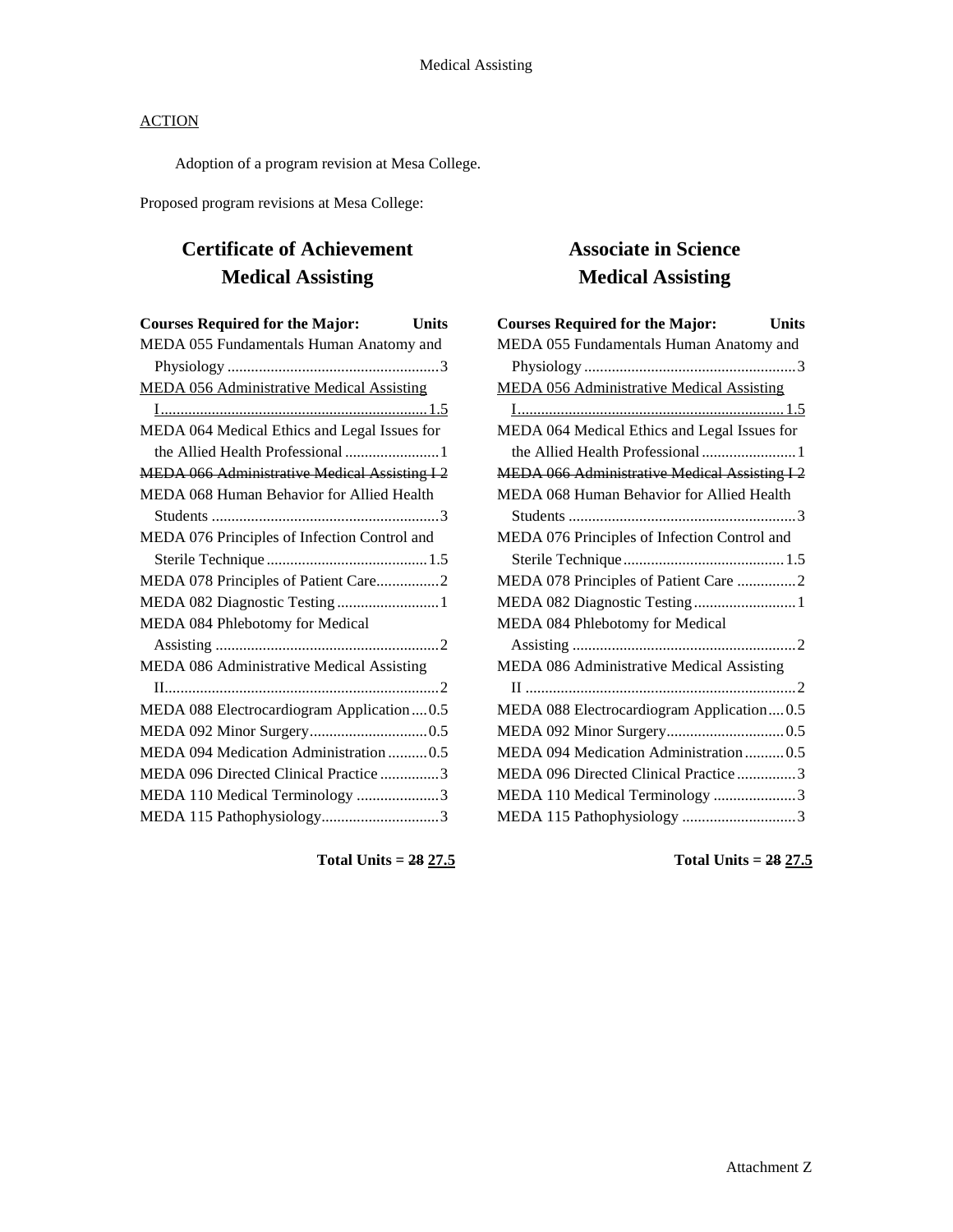Adoption of a program revision at Miramar College.

Proposed program revision at Miramar College:

# **Associate in Science Medical Laboratory Technology**

| <b>Courses Required for the Major:</b><br>Units        |
|--------------------------------------------------------|
| MLTT 201 Clinical Chemistry and Urinalysis4            |
| MLTT 202 Clinical Hematology and                       |
|                                                        |
| MLTT 203 Clinical Microbiology or 4                    |
|                                                        |
| MLTT 051 Directed Clinical Practice in Clinical        |
|                                                        |
| MLTT 052 Directed Clinical Practice in Clinical        |
| Hematology, Urinalysis and Coagulation 2               |
| MLTT 053 Directed Clinical Practice in Clinical        |
| Immunology and Immunohematology2                       |
| <b>MLTT 054 Directed Clinical Practice in Clinical</b> |
|                                                        |

**Total Units = 20-21 20**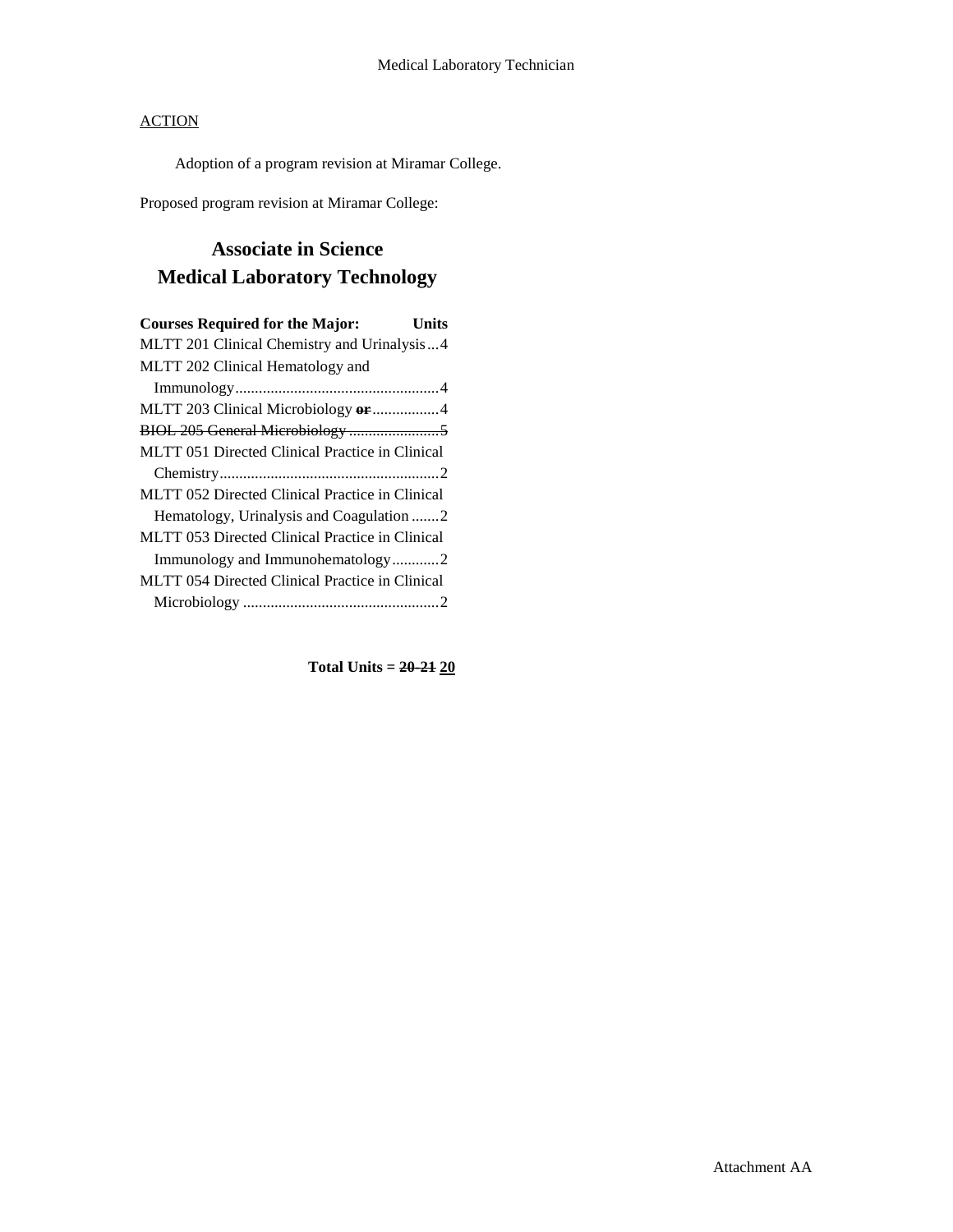Adoption of a program revision at City College.

Proposed program revisions at City College:

# **Certificate of Achievement Shipbuilding Technology**

| <b>Courses Required for the Major:</b><br>Units |  |
|-------------------------------------------------|--|
| SHIP 101 Introduction to Shipbuilding           |  |
|                                                 |  |
| SHIP 103 Introduction to Shipbuilding           |  |
|                                                 |  |
| SHIP 110 Shipyard Safety and Safety             |  |
|                                                 |  |
| SHIP 115 Shipbuilding Processes and             |  |
| SHIP 115L Shipbuilding Processes Lab or         |  |
| MFET 120 <sup>1</sup> Manufacturing Processes4  |  |
| SHIP 201 Technological Issues: Organization and |  |
| Effective Leadership in Shipbuilding 3          |  |
|                                                 |  |
| ELCT 111 Electrical Theory I 3                  |  |
| ELCT 111L Electrical Laboratory I 2             |  |
| $\frac{1}{2}$ (SHIP 115 & 115L) OR (MFET 120)   |  |

# **Associate in Science Degree Shipbuilding Technology**

| <b>Courses Required for the Major:</b><br>Units |
|-------------------------------------------------|
| SHIP 101 Introduction to Shipbuilding           |
|                                                 |
| SHIP 103 Introduction to Shipbuilding           |
|                                                 |
| SHIP 110 Shipyard Safety and Safety             |
|                                                 |
| SHIP 115 Shipbuilding Processes and             |
| SHIP 115L Shipbuilding Processes Lab or         |
| MFET 120 <sup>1</sup> Manufacturing Processes4  |
| SHIP 201 Technological Issues: Organization and |
| Effective Leadership in Shipbuilding 3          |
|                                                 |
| ELCT 111 Electrical Theory I3                   |
| ELCT 111L Electrical Laboratory I 2             |
| $^{1}$ (SHIP 115 & 115L) OR (MFET 120)          |

**Total Units = 24**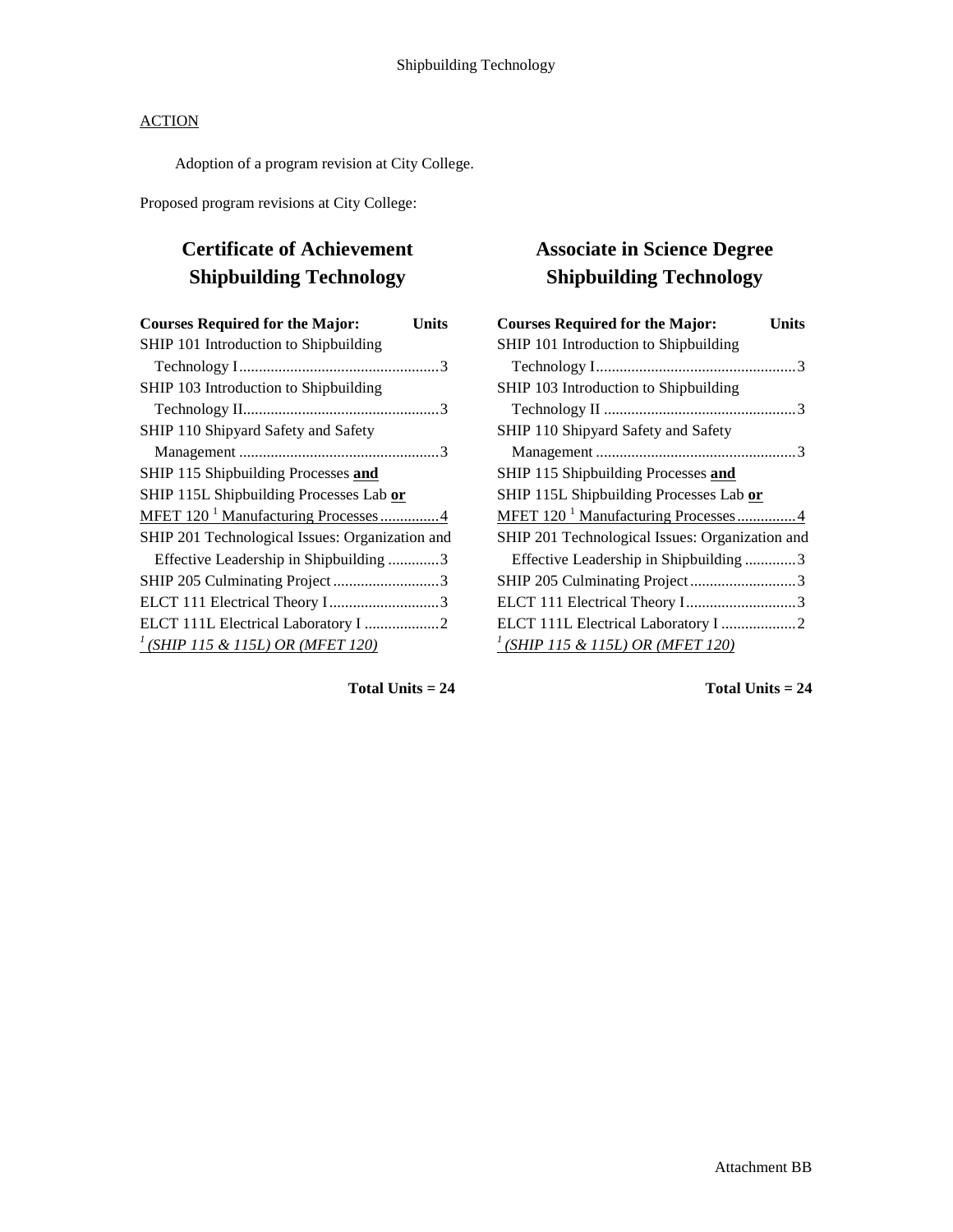Adoption of a program revision at City College.

Proposed program revisions at City College:

# **Certificate of Achievement Graphic Design**

| <b>Courses Required for the Major:</b>       | <b>Units</b> |
|----------------------------------------------|--------------|
| ARTF 155A Freehand Drawing I3                |              |
| ARTG 100 Basic Graphic Design 3              |              |
|                                              |              |
| ARTG 118 Graphic Design History 3            |              |
|                                              |              |
|                                              |              |
| ARTG 124 Intermediate Graphic Design I (Page |              |
|                                              |              |
| <b>ARTG 174A Book Arts I or</b>              |              |
|                                              |              |
| ARTG 133 Intermediate Graphic Design II      |              |
|                                              |              |
|                                              |              |
|                                              |              |
| ARTG 206 Advanced Typography3                |              |

## **Total Units = 27 30**

# **Associate in Arts Degree Graphic Design**

| <b>Courses Required for the Major:</b>               | <b>Units</b> |
|------------------------------------------------------|--------------|
| ARTF 110 Art History: Prehistoric to Gothic  3       |              |
| <b>ARTF 111 Art History: Renaissance to Modern 3</b> |              |
| ARTF 155A Freehand Drawing I3                        |              |
| ARTG 100 Basic Graphic Design 3                      |              |
|                                                      |              |
| ARTG 118 Graphic Design History 3                    |              |
|                                                      |              |
| <b>ARTG 174A Book Arts I or</b>                      |              |
|                                                      |              |
| ARTG 124 Intermediate Graphic Design I (Page         |              |
|                                                      |              |
|                                                      |              |
| ARTG 133 Intermediate Graphic Design II              |              |
|                                                      |              |
|                                                      |              |
|                                                      |              |
| ARTG 206 Advanced Typography 3                       |              |
|                                                      |              |

| Choose one course from the following: Units |  |
|---------------------------------------------|--|
|                                             |  |
| ARTG 126 Intermediate Digital Media3        |  |
| ARTG 144 Web Page Graphic Design2           |  |
|                                             |  |
|                                             |  |
| ARTG 225 Advanced Digital Media3            |  |

**Total Units = 32-33**